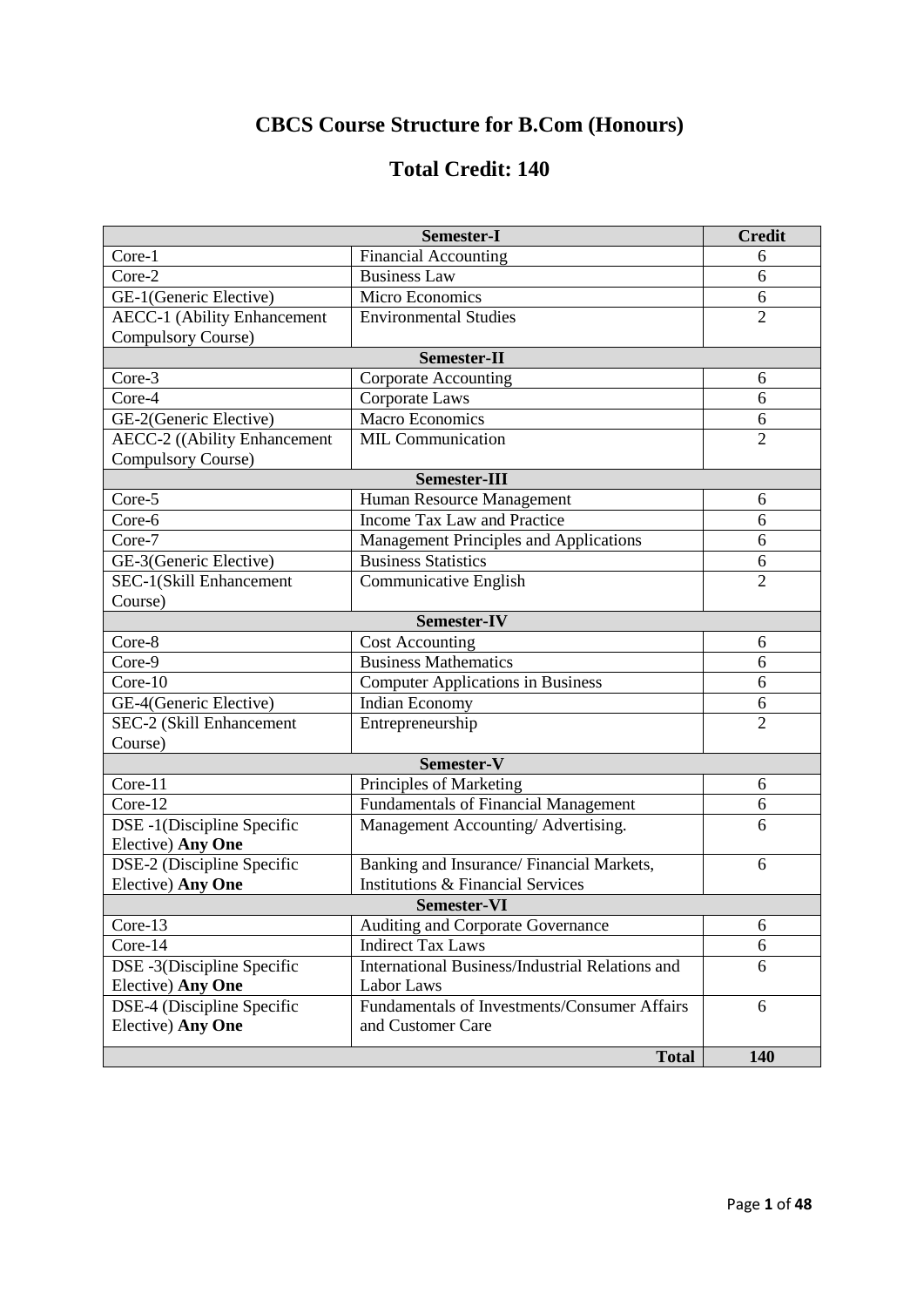# **SEMESTER-I Core – 1 Financial Accounting**

**Objective:** The objective of the course is to familiarize the students with the basic concepts of accounting and their practical application in business.

# **Unit - 1:**

#### **(a) Theoretical Framework**

- i. Accounting as an information system, the users of financial accounting information and their needs. Qualitative characteristics of accounting, information. Functions, advantages and limitations of accounting. Branches of accounting. Bases of accounting; cash basis and accrual basis.
- ii. The nature of financial accounting principles Basic concepts and conventions: entity, money measurement, going concern, cost, realization, accruals, periodicity, consistency, prudence (conservatism), materiality and full disclosures.
- iii. Financial accounting standards: Concept, benefits, procedure for issuing accounting standards in India. Salient features of First-Time Adoption of Indian Accounting Standard (Ind-AS) 101. International Financial Reporting Standards (IFRS): - Need and procedures.

#### (b) **Accounting Process**

From recording of a business transaction to preparation of trial balance including adjustments **(c)Computerised Accounting Systems**

Computerised Accounting Systems: Computerized Accounts by using any popular accounting software: Generating Reports - Cash Book, Ledger Accounts. Trial Balance. Profit and Loss Funds Flow Statement, Cash Flow Statement

## **Unit - 2:**

# **(a) Business Income**

- i. The continuity doctrine and matching concept. Objectives of measurement.
- ii. Inventory Record Systems:

# **(b) Final Accounts**

Capital and revenue expenditures and receipts: general introduction only. Preparation of financial statements of non-corporate business entities

#### **Unit - 3:**

#### **Accounting for Hire Purchase and Installment Systems**

Calculation of interest, partial and full repossession, Hire purchase trading (total cash price basis), stock and debtors system; Concepts of operating and financial lease (theory only)

#### **Unit - 4:**

## **Accounting For Dissolution of the Partnership Firm**

Accounting of Dissolution of the Partnership Firm Including Insolvency of partners, sale to a limited company and piecemeal distribution

- 1. Robert N Anthony, David Hawkins, Kenneth A. Merchant, *Accounting: Text and Cases.* McGraw-Hill Education, 13<sup>th</sup> Ed. 2013.
- 2. Charles T. Horngren and Donna Philbrick, *Introduction to Financial Accounting,* Pearson Education.
- 3. J.R. Monga, *Financial Accounting: Concepts and Applications.* Mayur Paper Backs, New Delhi.
- 4. M.C.Shukla, T.S. Grewal and S.C.Gupta. *Advanced Accounts. Vol.-I. S.* Chand & Co., New Delhi.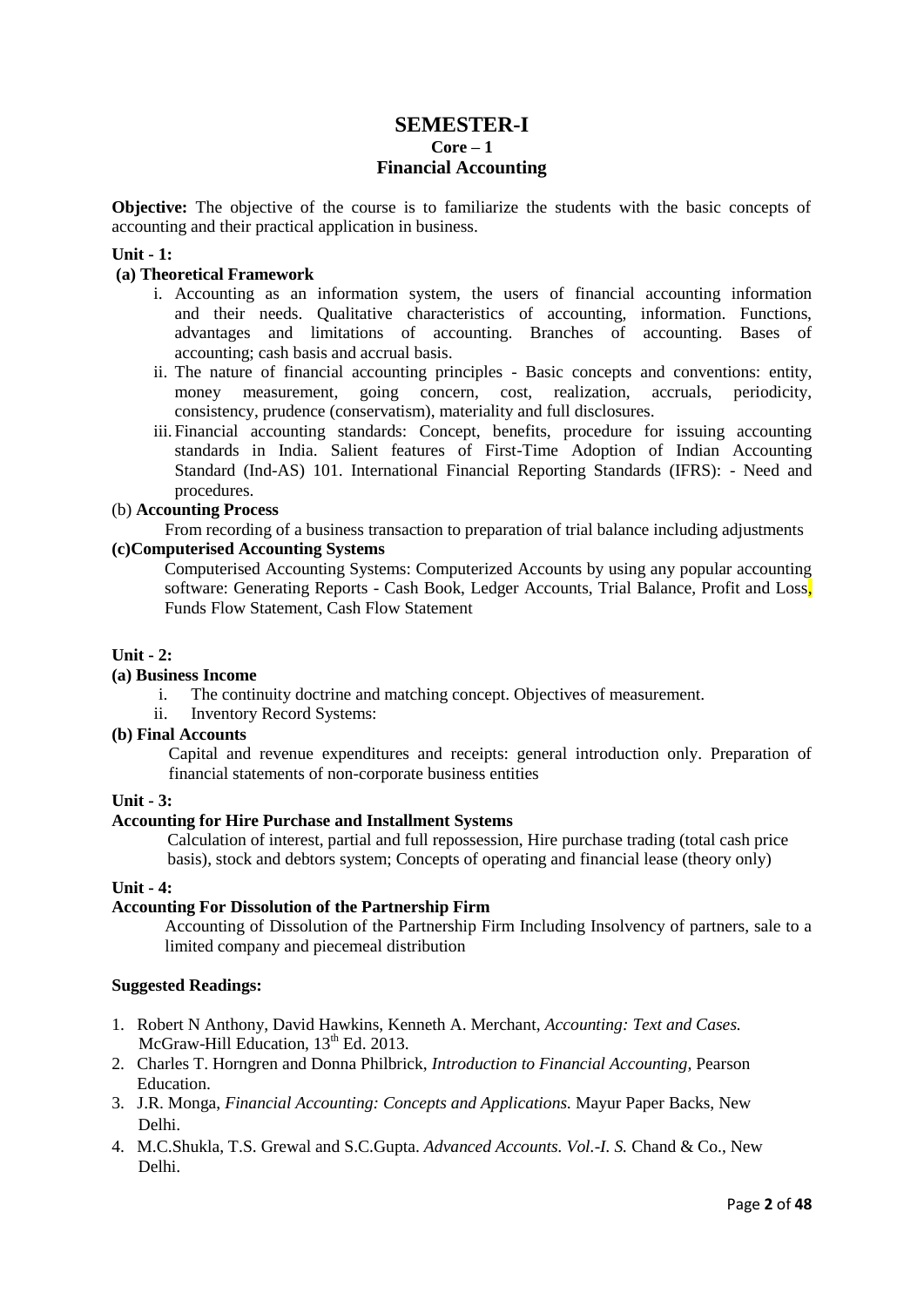- 5. S.N. Maheshwari, and. S. K. Maheshwari. *Financial Accounting.* Vikas Publishing House, New Delhi.
- 6. Deepak Sehgal. *Financial Accounting.* Vikas Publishing H House, New Delhi.
- 7. Bhushan Kumar Goyal and HN Tiwari, *Financial Accounting,* International Book House
- 8. Goldwin, Alderman and Sanyal, *Financial Accounting,* Cengage Learning.
- 9. Tulsian, P.C. *Financial Accounting,* Pearson Education.
- 10. *Compendium of Statements and Standards of Accounting.* The Institute of Chartered Accountants of India, New Delhi

# **Core – 2 BUSINESS LAW**

**Objective:** The objective of the course is to impart basic knowledge of the important business legislation.

# **Unit - 1:**

# **The Indian Contract Act, 1872: General Principle of Law of Contract**

- a) Contract meaning, characteristics and kinds
- b) Essentials of a valid contract Offer and acceptance, consideration, contractual capacity, free consent, legality of objects.
- c) Void agreements
- d) Discharge of a contract modes of discharge, breach and remedies against breach of contract.

# **Unit - 2:**

## **The Indian Contract Act, 1872: Specific Contract**

- a) Contract of Indemnity and Guarantee
- b) Contract of Bailment

# **Unit - 3:**

- **The Sale of Goods Act, 1930**
	- a) Contract of sale, meaning and difference between sale and agreement to sell.
	- b) Conditions and warranties
	- c) Transfer of ownership in goods including sale by a non-owner
	- d) Performance of contract of sale
	- e) Unpaid seller meaning, rights of an unpaid seller against the goods and the buyer.

#### **Unit - 4:**

# **Partnership Laws**

# **A) The Partnership Act, 1932**

- a. Nature and Characteristics of Partnership
- b. Registration of a Partnership Firms
- c. Types of Partners
- d. Rights and Duties of Partners

# **B) The Limited Liability Partnership Act, 2008**

- a) Salient Features of LLP
- b) Differences between LLP and Partnership, LLP and Company
- c) LLP Agreement,
- d) Incorporation Document
- e) Incorporation by Registration

- 1. M.C. Kuchhal, and Vivek Kuchhal, *Business Law,* Vikas Publishing House, New Delhi.
- 2. Avtar Singh, *Business Law,* Eastern Book Company, Lucknow.
- 3. Ravinder Kumar, *Legal Aspects of Business,* Cengage Learning
- 4. SN Maheshwari and SK Maheshwari, *Business Law,* National Publishing House, New Delhi.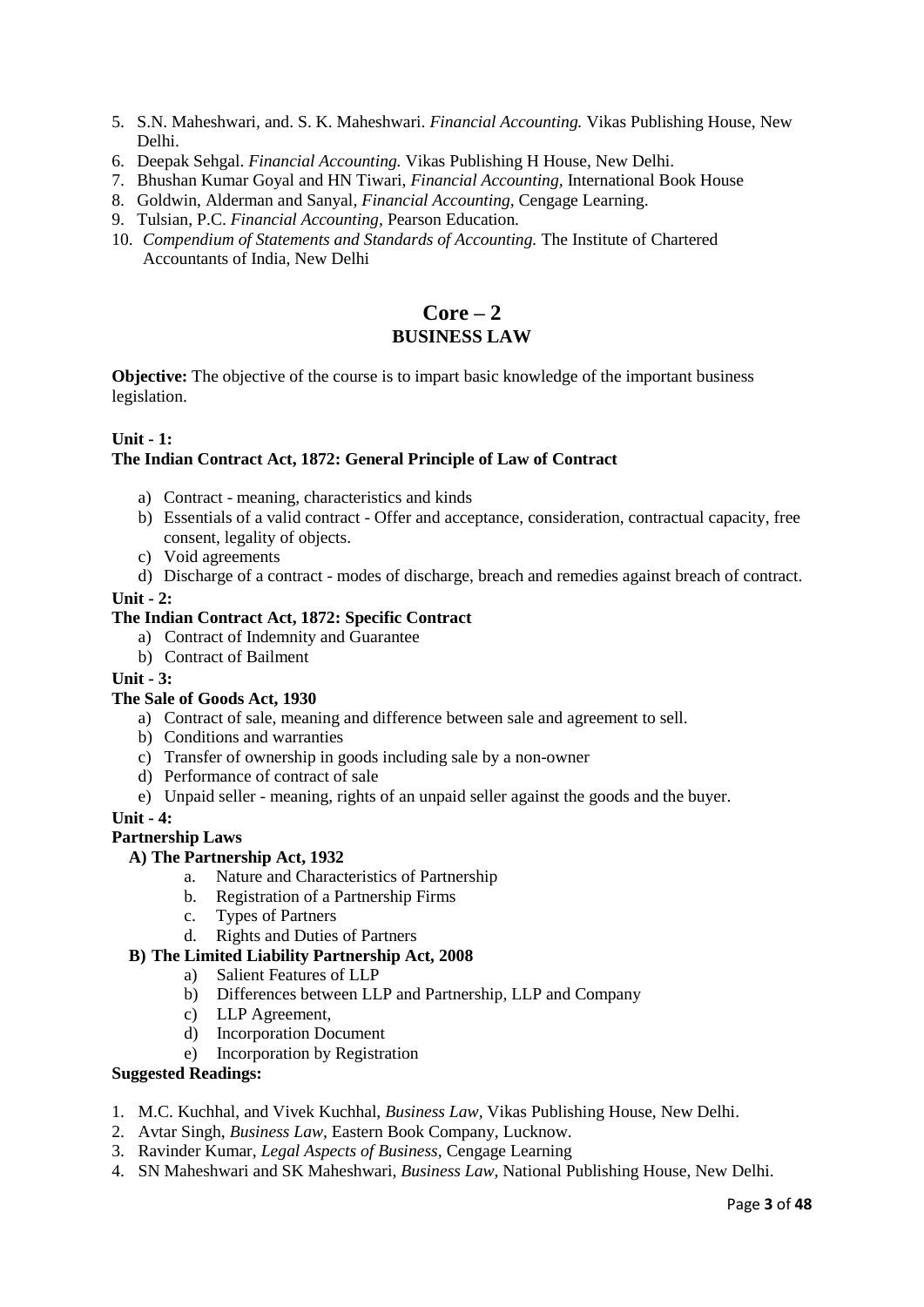- 5. Aggarwal S K, *Business Law,* Galgotia Publishers Company, New Delhi.
- 6. Bhushan Kumar Goyal and Jain Kinneri, *Business Laws,* International Book House
- 7. Sushma Arora, *Business Laws,* Taxmann Pulications.
- 8. Akhileshwar Pathak, *Legal Aspects of Business*, McGraw Hill Education, 6<sup>th</sup> ed.
- 9. P C Tulsian and Bharat Tulsian, *Business Law,* McGraw Hill Education
- 10. Sharma, J.P. and Sunaina Kanojia, *Business Laws,* Ane Books Pvt. Ltd., New Delhi

# **Generic Elective – 1 MICRO ECONOMICS**

**Objectives:** The course aims at providing the student with knowledge of basic concepts of the micro economics and different market structures.

# **Unit - 1:**

# **Demand and Consumer Behaviour**

Concepts of revenue: marginal and Average: Revenue under conditions of Perfect and imperfect competition Elasticity of demand: price, income and cross.

Consumer Behaviour: Indifference curve analysis of consumer behavior; Consumer's equilibrium (necessary and sufficient conditions). Price elasticity and price consumption curve. (cash subsidy v/s. kind subsidy).

# **Unit - 2:**

## **Production and Cost**

Production isoquants, marginal rate of technical substitution, economic region of production, optimal combination of resources, the expansion path, isoclines, returns to scale using isoquants.

Cost of Production: Social and private costs of production, long run and short run costs of production. Economies and diseconomies of scale and the shape to the long run average cost.

# **Unit 3:**

#### **Perfect Competition**

Perfect competition: Assumptions. Equilibrium of the firm and the industry in the short and the long runs, including industry's long run supply curve. Measuring producer surplus under perfect competition.

#### **Unit 4:**

#### **Monopoly**

Monopoly: Monopoly short run and long run equilibrium. Shifts is demand curve and the absence of the supply curve. Measurement of monopoly power and the rule of thumb for pricing. Horizontal and vertical integration of firms. **Imperfect Competition-**Monopolistic Competition and Oligopoly: Monopolistic competition price and output decision-equilibrium. Monopolistic Competition and economic efficiency Oligopoly and Interdependence -

- 1. Pindyck, R.S., D. L. Rubinfeld and P. L. Mehta; *Microeconomics,* Pearson Education.
- 2. N. Gregory mankiw, *Principles of Micro Economics,* Cengage Learning
- 3. Maddala G.S. and E. Miller; *Microeconomics: Theory and Applications,* McGraw-Hill Education.
- 4. Salvatore, D. *Schaum's Outline: Microeconomic Theory,* McGraw-Hill, Education.
- 5. Case and Fair, *Principles of Micro Economics,* Pearson Education
- 6. Koutsiyannis, *Modern Micro Economic Theory.*
- 7. C Snyder, *Microeconomic Theory: Basic Principles and Extensions,* Cengage Learning
- 8. Bilas, Richard A., *Microeconomics Theory: A Graphical Analysis,* McGraw-Hill Education.
- 9. Paul A Samuelson, William D Nordhaus, *Microeconomics,* McGraw-Hill Education.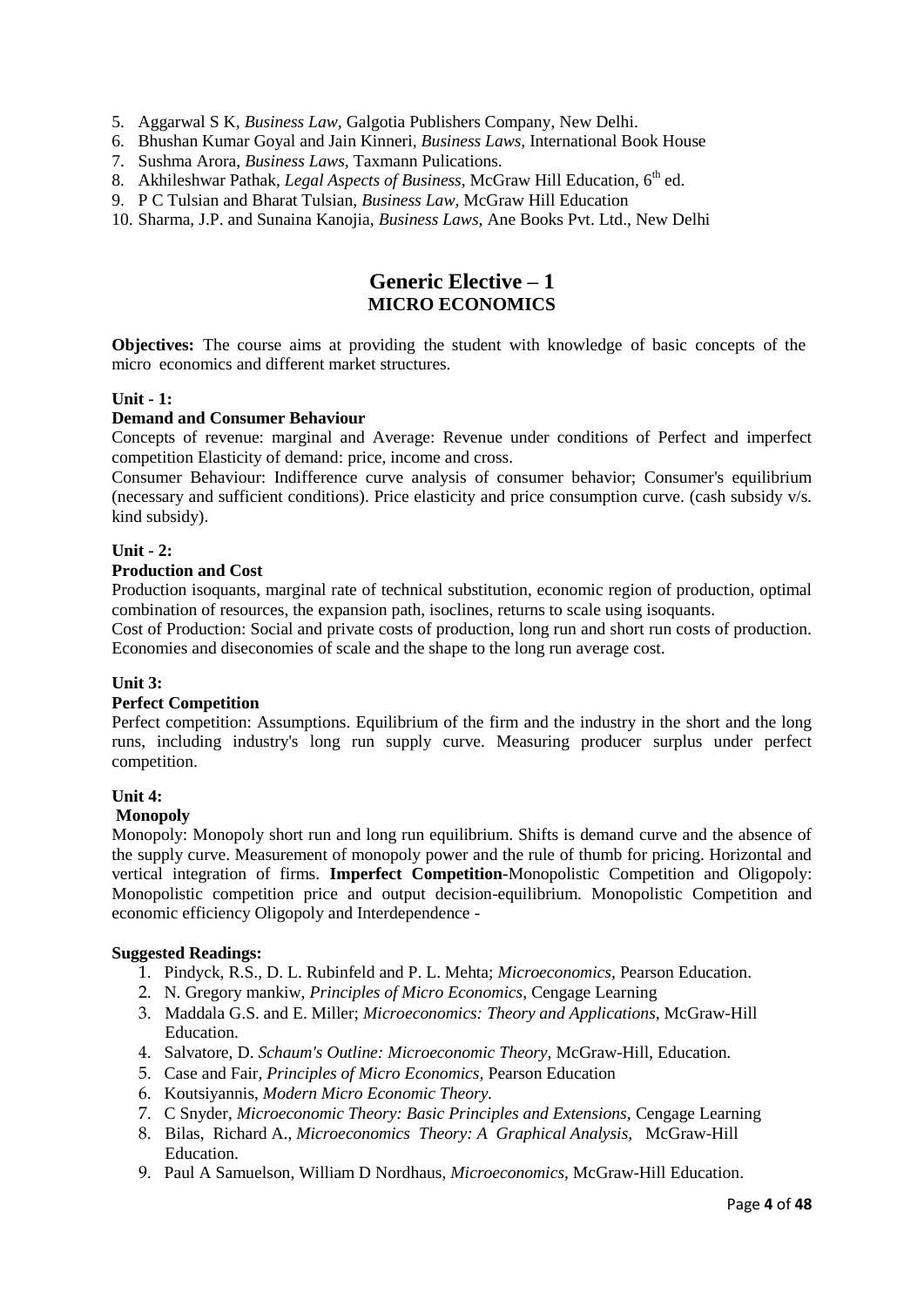# **SEMESTER II**

# **Core-3**

# **CORPORATE ACCOUNTING**

**Objectives:** To help the students to acquire the conceptual knowledge of the corporate accounting and to learn the techniques of preparing the financial statements.

# **Unit 1. Accounting for Share Capital & Debentures**

Issue, forfeiture and reissue of forfeited shares: concept & process of book building; Issue of rights and bonus shares; Buy back of shares; Redemption of preference shares; Issue and Redemption of Debentures

# **Unit 2. Final Accounts**

Preparation of profit and loss account and balance sheet of corporate entities, excluding calculation of managerial remuneration, Disposal of company profits. Valuation of Goodwill and Valuation of Shares-Concepts and calculation: simple problem only

#### **Unit 3. Amalgamation of Companies**

Concepts and accounting treatment as per Accounting Standard: 14 (ICAI) (excluding inter-company holdings). Internal reconstruction: concepts and accounting treatment excluding scheme of reconstruction.

#### **Unit 4. Accounts of Holding Companies/Parent Companies**

Preparation of consolidated balance sheet with one subsidiary company; Relevant provisions of Accounting Standard: 21 (ICAI).

Cash Flow Statement -Concepts of funds. Preparation of cash flow statement as per Indian Accounting Standard (Ind- AS 7)

#### **Note:**

- **1. The relevant Indian Accounting Standards in line with the IFRS for all the above topics should be covered.**
	- **2. Any revision of relevant Indian Accounting Standard would become applicable**

# **immediatel**

**y.**

- 1. J.R. Monga, *Fudamentals of Corporate Accounting*. Mayur Paper Backs, New Delhi.
- 2. M.C. Shukla, T.S. Grewal, and S.C. Gupta*. Advanced Accounts*. Vol.-II. S. Chand & Co., New Delhi.
- 3. S.N. Maheshwari, and S. K. Maheshwari. *Corporate Accounting*. Vikas Publishing House, New Delhi.
- 4. Ashok Sehgal, Fundamentals of *Corporate Accounting*. Taxman Publication, New Delhi.
- 5. V.K. Goyal and Ruchi Goyal**,***. Corporate Accounting*. PHI Learning.
- 6. Jain, S.P. and K.L. Narang. *Corporate Accounting*. Kalyani Publishers, New Delhi.
- 7. Bhushan Kumar Goyal, *Fundamentals of Corporate Accounting,* International Book House
- 8. P. C. Tulsian and Bharat Tulsian, Corporate Accounting, S.Chand
- 9. Amitabha Mukherjee, Mohammed Hanif, Corporate Accounting, McGraw Hill Education
- 10. Compendium of Statements and Standards of Accounting. The Institute of Chartered Accountants of India, New Delhi.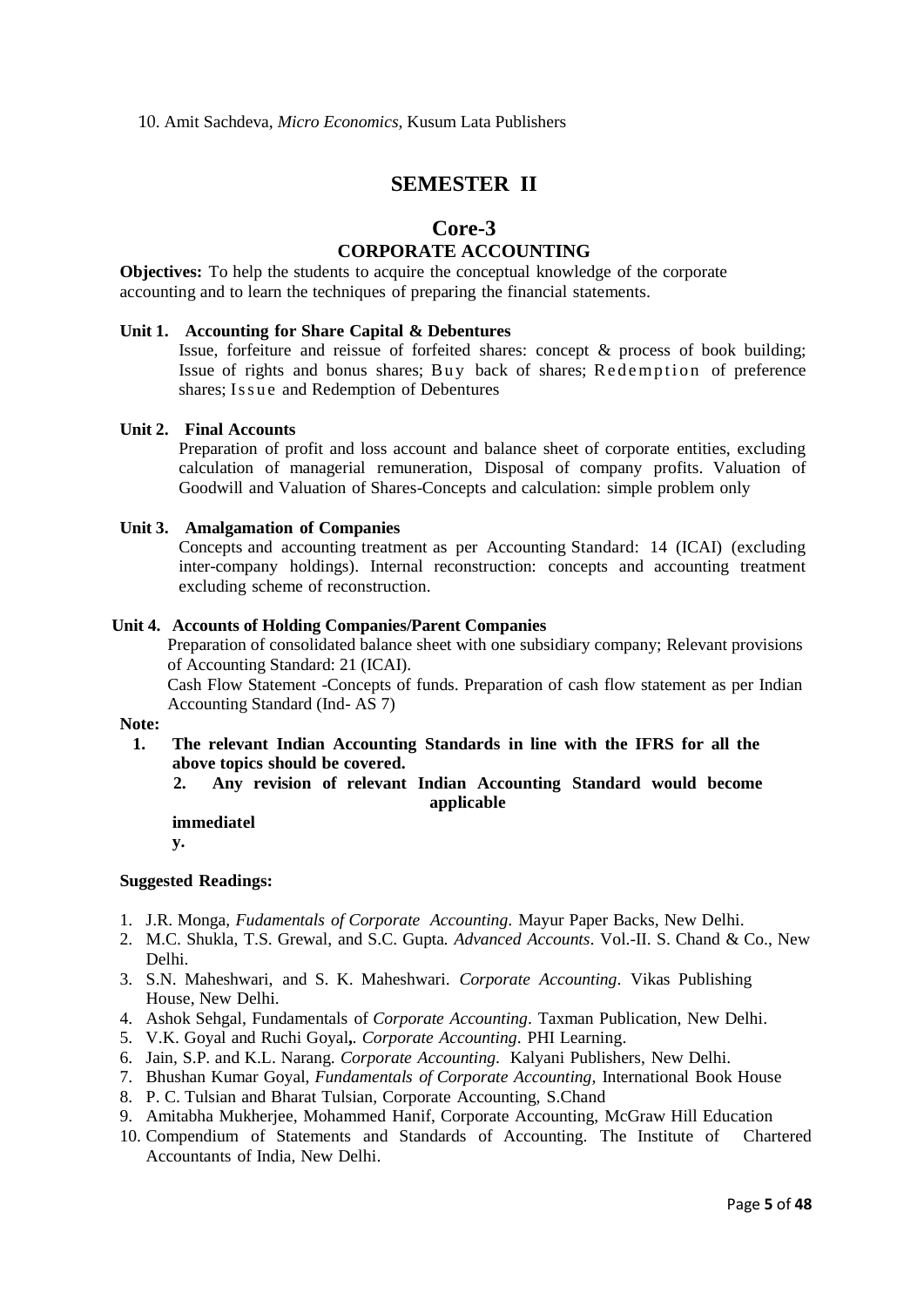# **Core-4 CORPORATE LAWS**

**Objective:** The objective of the course is to impart basic knowledge of the provisions of the Companies Act 2013 and the Depositories Act, 1996. Case studies involving issues in corporate laws are required to be discussed.

#### **UNIT 1: Introduction**

Administration of Company Law, National Company Law Appellate Tribunal (NCLAT), Characteristics of a company; types of companies including one person company, small company, and dormant company; illegal association; formation of company, registration of a company.

## **UNIT 2: Documents**

Memorandum of association, Articles of association, Doctrine of constructive notice , prospectus, misstatement in prospectus, book-building; issue, allotment and forfeiture of share, transmission of shares.

## **UNIT 3: Management**

Classification of directors, disqualifications, director identity number (DIN); appointment; Legal positions, powers and duties; removal of directors.

*Meetings:* Meetings of shareholders and board of directors; Types of meetings, Convening and conduct of meetings, Requisites of a valid meeting, postal ballot.

Audit Committee, Nomination and Remuneration Committee, Stakeholders Relationship Committee, Corporate Social Responsibility Committee.

## **UNIT 4:**

*Dividends, Accounts, Audit***:** Provisions relating to payment of Dividend, Provisions relating to Books of Account, Provisions relating to Audit, Auditors' Appointment, Auditors' Report.

*Winding Up*: Concept and modes of Winding Up.

#### **Suggested Readings:**

- 1. MC Kuchhal, *Modern Indian Company Law*, Shri Mahavir Book Depot (Publishers), Delhi.
- 2. GK Kapoor and Sanjay Dhamija, *Company Law*, Bharat Law House, Delhi.
- 3. Anil Kumar, *Corporate Laws,* Indian Book House, Delhi
- 4. Reena Chadha and Sumant Chadha, *Corporate Laws*, Scholar Tech Press, Delhi.
- 5. Avtar Singh*, Introduction to Company Law,* Eastern Book Company
- 6. Ramaiya, *A Guide to Companies Act*, LexisNexis, Wadhwa and Buttersworth.
- 7. *Manual of Companies Act, Corporate Laws and SEBI Guideline,* Bharat Law House, New Delhi,.
- 8. *A Compendium of Companies Act 2013, along with Rules*, by Taxmann Publications.
- 9. Gower and Davies, *Principles of Modern Company Law*, Sweet & Maxwell
- 10. Sharma, J.P., *An Easy Approach to Corporate Laws*, Ane Books Pvt. Ltd., New Delhi

# **Generic Elective – 1 MACRO ECONOMICS**

**Objectives:** The course aims at providing the student with knowledge of basic concepts of the macro economics. The modern tools of macro-economic analysis are discussed and the policy framework is elaborated, including the open economy.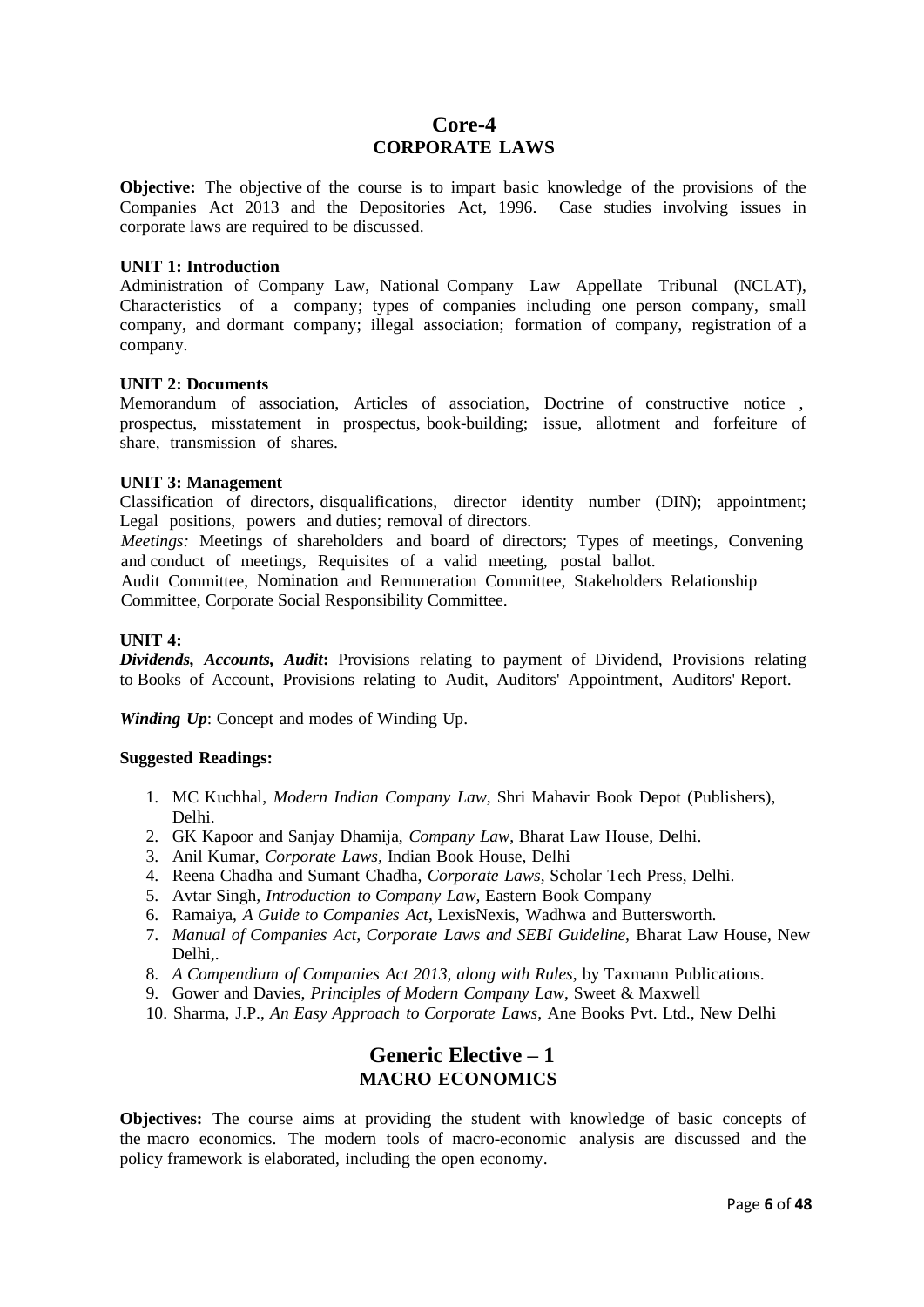#### **Unit 1: Introduction**

Concepts and variables of macroeconomics, income, expenditure and the circular flow, components of expenditure. Static macroeconomic analysis short and the long run – determination of supply, determination of demand, and conditions of equilibrium

# **Unit 2: Economy in the short run**

IS–LM framework, fiscal and monetary policy, determination of aggregate demand, aggregate supply in the short and long run, and aggregate demand- aggregate supply analysis.

## **Unit 3: Inflation, Unemployment and Labour market**

Inflation: Causes of rising and falling inflation, social costs of inflation; Unemployment – natural rate of unemployment, frictional and wait unemployment. Labour market and its interaction with production system; Phillips curve.

## **Unit 4:**

Behavioral Foundations- Investment –determinants of business fixed investment, effect of tax, determinants of residential investment and inventory investment. Demand for Money – Portfolio and transactions theories of demand for real balances.

# **Suggested**

# **Readings**

- 1. Mankiw, N. Gregory. Principles of *Macroeconomics.* Cengage Learning
- 2. Robert J Gordon, *Macroeconomics*, Pearson Education
- 3. Branson, William H. *Macroeconomic Theory and Policy*. HarperCollins India Pvt. Ltd.
- 4. Rudiger Dornbusch and Stanley Fischer, *Macroeconomics*. McGraw-Hill Education.
- 5. Rudiger Dornbusch, Stanley Fischer, and Richard Startz, *Macroeconomics.* McGraw-Hill Education
- 6. Oliver J. Blanchard, *Macroeconomics,* Pearson Education
- 7. G. S. Gupta, *Macroeconomics: Theory and Applications*, McGraw-Hill Education
- 8. Shapiro, *Macroeconomic Analysis,*
- 9. Paul A Samuelson, William D Nordhaus, and Sudip Chaudhuri, *Macroeconomic,* McGraw-Hill Education

# **SEMESTER-III**

# **CORE-5 HUMAN RESOURCE MANAGEMENT**

**Objective:** The objective of the course is to acquaint students with the techniques and principles to manage human resource of an organisation.

#### **Unit 1: Introduction**

Human Resource Management: Concept and Functions, Role of HR Manager, HR Policies, Evolution of HRM, HRM vs HRD. Emerging Challenges of Human Resource Management.

# **Unit 2: Acquisition of Human Resource**

Human Resource Planning- Job analysis – job description and job specification; Recruitment – Concept and sources; Selection – Concept and process; test and interview; placement and induction

#### **Unit 3: Training and Development**

Concept and Importance; Identifying Training and Development Needs; Designing Training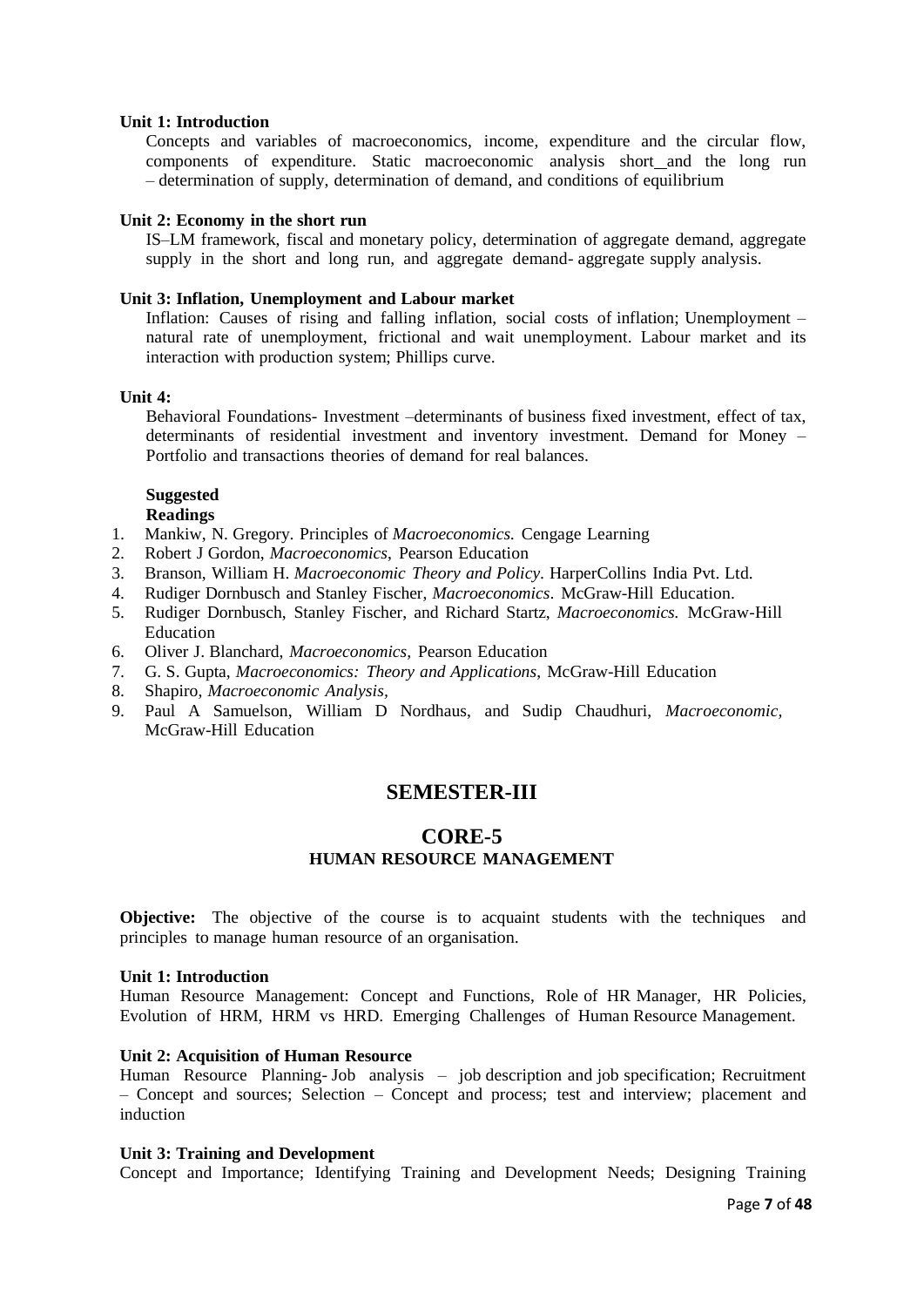Programmes; Role-Specific and Competency-Based Training; Evaluating Training Effectiveness; Training Process Outsourcing.

# **Unit 4: Performance Appraisal**

Nature, objectives and importance; techniques of performance appraisal; job changes transfers and promotions; Compensation: concept and policies; job evaluation; methods of wage payments and incentive plans; fringe benefits; performance linked compensation.

## **Suggested**

## **Readings:**

- 1. Gary Dessler. *A Framework* for *Human Resource Management*. Pearson Education.
- 2. DeCenzo, D.A. and S.P. Robbins, *Personnel/Human Resource Management*, Pearson Education.
- 3. Bohlendar and Snell, *Principles of Human Resource Management,* Cengage Learning
- 4. Ivancevich, John M. *Human Resource Management*. McGraw Hill.
- 5. Wreather and Davis. *Human Resource Management*. Pearson Education.
- 6. Robert L. Mathis and John H. Jackson. *Human Resource Management*. Cengage Learning.
- 7. TN Chhabra, *Human Resource Management,* Dhanpat Rai & Co., Delhi
- 8. Biswajeet Patttanayak, *Human Resource Management, PHI Learning*

# **CORE-6**

# **INCOME TAX LAW AND PRACTICE**

**Objective:** To provide basic knowledge and equip students with application of principles and provisions of Income-tax Act, 1961 and the relevant Rules.

## **Unit 1: Introduction**

**Basic** *concepts:* Income, agricultural income, person, assessee, assessment year, previous year, gross total income, total income, maximum marginal rate of tax; Permanent Account Number (PAN)

*Residential status*; Scope of total income on the basis of residential status

Exempted income under section 10

# **Unit 2: Computation of Income under different heads**

Income from Salaries; Income from house property, Profits and gains of business or profession; Capital gains; Income from other sources

#### **Unit 3: Computation of Total Income and Tax Liability**

Income of other persons included in assessee's total income; Aggregation of income and setoff and carry forward of losses; Deductions from gross total income; Rebates and reliefs Computation of total income of individuals and firms; Tax liability of an individual and firm

#### **Unit 4: Preparation of Return of Income**

Filing of returns: Manually, On-line filing of Returns of Income & TDS; Provision & Procedures of Compulsory On-Line filing of returns for specified assesses.

#### **Note:**

- **1.** There shall be a practical examination of 20 Marks on E-filling of Income Tax Returns using a software utility tool. The student is required to fill appropriate Form and generate the XML file.
- 2. There shall be 4 Credit Hrs. for Lectures + one Credit hr. (Two Practical Periods per week per batch) for Practical Lab  $+$  one credit Hr for Tutorials (per group)
- 3. Latest edition of text books and Software may be used.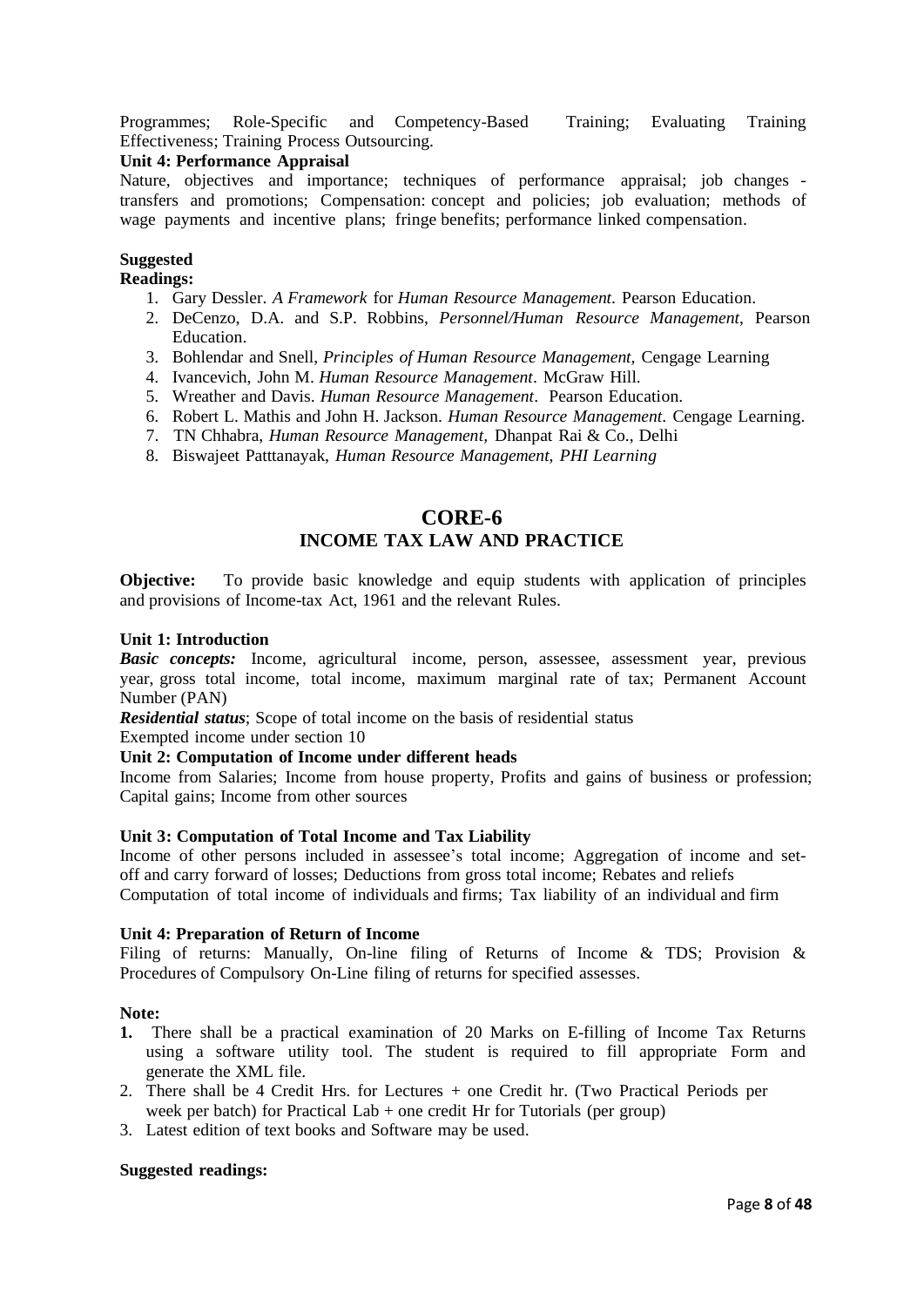- 1. Singhania, Vinod K. and Monica Singhania. *Students' Guide to Income Tax, University Edition.* Taxmann Publications Pvt. Ltd., New Delhi.
- 2. Ahuja, Girish and Ravi Gupta. *Systematic Approach to Income Tax.* Bharat Law House, Delhi.

## **Journals**

- 1. *Income Tax Reports*. Company Law Institute of India Pvt. Ltd., Chennai.
- 2. *Taxman*. Taxman Allied Services Pvt. Ltd., New Delhi.
- 3. *Current Tax Reporter*. Current Tax Reporter, Jodhpur.

# **Software**

- 1. Vinod Kumar Singhania, *e-filing of Income Tax Returns and Computation of Tax*, Taxmann Publication Pvt. Ltd, New Delhi. Latest version
- 2. 'Excel Utility' available at *incometaxindiaefiling.gov.in*

# **CORE-7 MANAGEMENT PRINCIPLES AND APPLICATION**

**Objective:** The objective of the course is to provide the student with an understanding of basic management concepts, principles and practices.

# **Unit 1: Introduction**

- a. Concept: Need for Study, Managerial Functions An overview; Co-ordination: Essence of Managership
	- b. Evolution of the Management Thought, Classical Approach Taylor, Fayol, Neo-Classical and Human Relations Approaches – Mayo, Hawthorne Experiments, Behavioural Approach.

#### **Unit 2: Planning**

- a. Types of Plan An overview to highlight the differences
- b. Strategic planning Concept, process, Importance and limitations
- c. Environmental Analysis: Business environment Definition,Concept and Components (Internal and external environment) –Importance and Techniques (SWOT/TOWS/WOTS-UP, BCG Matrix, Competitor Analysis),;
- d. Decision-making concept, importance.

# **Unit 3: Organising**

Concept and process of organising – An overview, Span of management, Different types of authority (line, staff and functional), Decentralisation, Delegation of authority

Formal and Informal Structure; Network Organisation Structure

# **Unit 4: Staffing and Leading**

- a. *Staffing*: Concept of staffing, staffing process
- b. *Motivation:* Concept, Importance, Major Motivation theories Maslow's Need-Hierarchy Theory; Hertzberg's Two-factor Theory, Vroom's Expectation Theory.

c. *Leadership:* Concept, Importance, Major theories of Leadership (Likert's scale

theory, House's Path Goal theory, Fred Fielder's situational Leadership).

d. *Communication:* Concept, purpose, process; Oral and written communication; Formal and informal communication networks, Barriers to communication, Overcoming barriers to communication.

- 1. Harold Koontz and Heinz Weihrich, *Essentials of Management: An International and Leadership Perspective*, McGraw Hill Education.
- **2.** Stephen P Robbins and Madhushree Nanda Agrawal, *Fundamentals of Management: Essential Concepts and Applications*, Pearson Education.
- *3.* George Terry, *Principles of Management*, Richard D. Irwin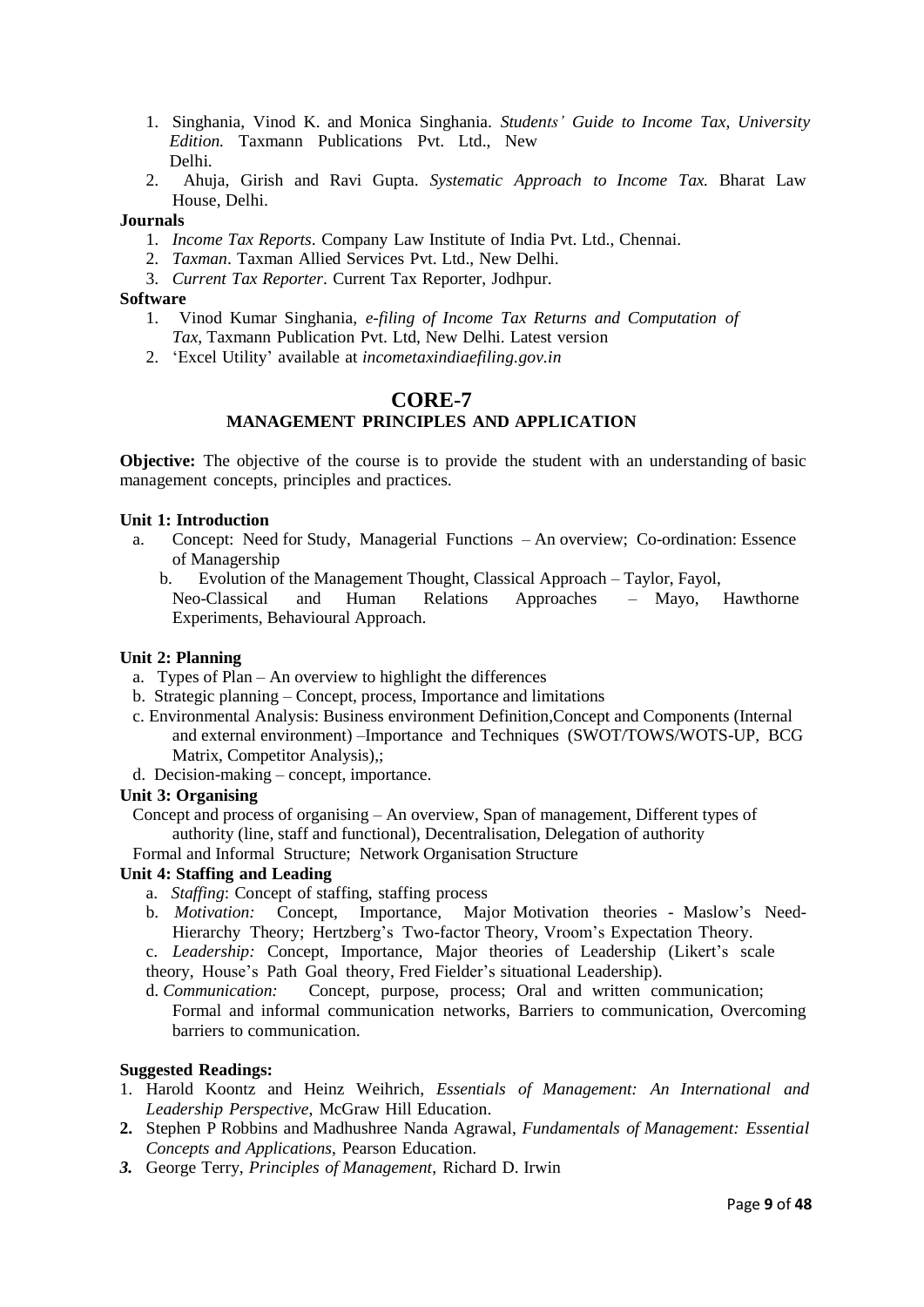- *4.* Newman, Summer, and Gilbert, *Management,* PHI
- 5. James H. Donnelly, *Fundamentals of Management,* Pearson Education.
- 6. B.P. Singh and A.K.Singh, *Essentials of Management*, Excel Books
- 7. Griffin, *Management Principles and Application,* Cengage Learning
- 8. Robert Kreitner*, Management Theory and Application,* Cengage Learning
- 9. TN Chhabra, *Management Concepts and Practice*, Dhanpat Rai & Co. (Pvt. Ltd.), New Delhi
- 10. Peter F Drucker, *Practice of Management,* Mercury Books, London

# **Generic Elective – 3 BUSINESS STATISTICS**

**Objective:** The objective of this course is to familiarise students with the basic statistical tools used for managerial decision-making.

## **Unit 1**: **Statistical Data and Descriptive Statistics**

a. Nature and Classification of data: univariate, bivariate and multivariate data; time-series and cross-sectional data

- b. Measures of Central Tendency
- i. Mathematical averages; arithmetic mean, Properties and applications.
- ii. Positional Averages

Mode and Median (and other partition values including quartiles, deciles, and percentiles) (including graphic determination)

c. Measures of Variation: absolute and relative.

Range, quartile deviation, mean deviation, standard deviation, and their coefficients, Properties of standard deviation/variance

d. Skewness: Meaning, Measurement using Karl Pearson and Bowley's measures; Concept of Kurtosis

#### **Unit 2: Probability and Probability Distributions**

- a. Theory of Probability. Approaches to the calculation of probability; Calculation of event probabilities. Addition and multiplication laws of probability (Proof not required); Conditional probability and Bayes' Theorem (Proof not required)
- b. Probability distributions:
	- i. Binomial distribution: Probability distribution function, Constants, Shape, Fitting of
	- ii. Poisson distribution: Probability function, (including Poisson approximation to binomial distribution), Constants.
	- iii. Normal distribution: Probability distribution function, Properties of normal curve, Calculation of probabilities

#### **Unit 3: Simple Correlation and Regression Analysis**

- **a.** *Correlation Analysis*: Meaning of Correlation: simple; linear and non-linear, Correlation and Causation, Pearson's co-efficient of correlation; calculation and properties (Proof not required), Rank Correlation.
- b. *Regression Analysis*: Principle of least squares and regression lines, Regression equations and estimation; Properties of regression coefficients; Relationship between Correlation and Regression coefficients.

#### **Unit 4: Index Numbers**

Meaning and uses of index numbers; Construction of index numbers: fixed and chain base:

univariate. Aggregative and average of relatives – simple and weighted

Problems in the construction of index numbers. **Time Series Analysis -**Components of time series; Additive and multiplicative models; Trend analysis. Moving averages; Seasonal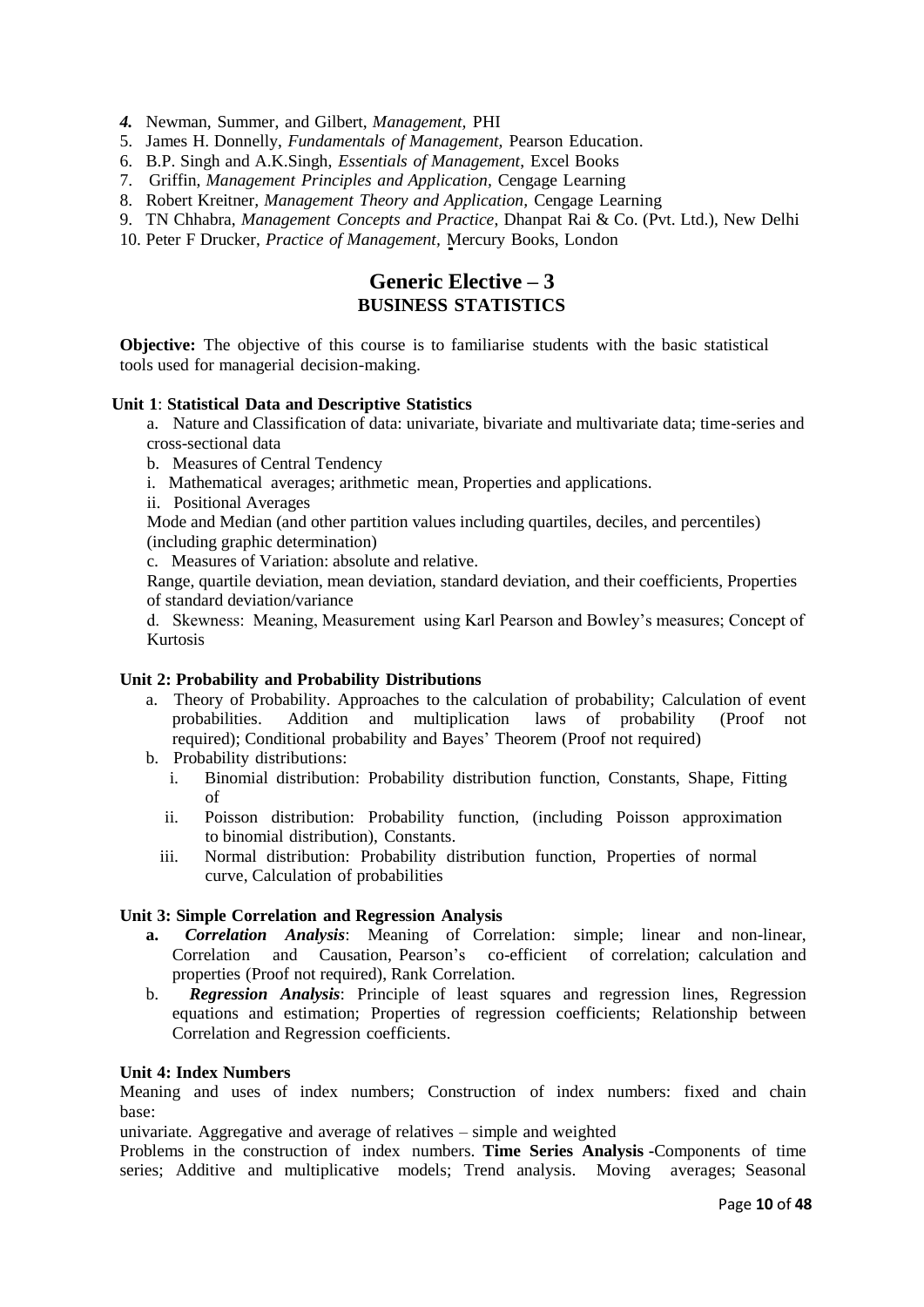variations: Calculation of Seasonal Indices using Simple averages, Ratio-to-trend, and Ratioto-moving averages methods. Uses of Seasonal Indices

## **Suggested Readings:**

- 1. Levin, Richard, David S. Rubin, Sanjay Rastogi, and HM Siddiqui. *Statistics for Management*. 7<sup>th</sup> ed., Pearson Education.
- 2. David M. Levine, Mark L. Berenson, Timothy C. Krehbiel, P. K. Viswanathan, *Business Statistics: A First Course*, Pearson Education.
- 3. Siegel Andrew F. *Practical Business Statistics*. McGraw Hill Education.
- 4. Gupta, S.P., and Archana Agarwal. Business *Statistics,* Sultan Chand and Sons, New Delhi.
- 5. Vohra N. D., *Business Statistics*, McGraw Hill Education.
- 6. Murray R Spiegel, Larry J. Stephens, Narinder Kumar. Statistics (Schaum's Outline Series), McGraw Hill Education.
- 7. Gupta, S.C. *Fundamentals of Statistics*. Himalaya Publishing House.
- 8. Anderson, Sweeney, and Williams, *Statistics for Students of Economics and Business*, Cengage Learning.

# **SEMESTER – IV**

# **CORE-8 COST ACCOUNTING**

**Objective:** To acquaint the students with basic concepts used in cost accounting, various methods involved in cost ascertainment and cost accounting book keeping systems.

#### **Unit 1: Introduction**

Meaning, objectives and advantages of cost accounting; Difference between cost accounting and financial accounting; Cost concepts and classifications; Elements of cost; Installation of a costing system; Role of a cost accountant in an organisation

#### **Unit 2: Elements of Cost: Material and Labour**

- a. *Materials*: Material/inventory control techniques. Accounting and control of purchases, storage and issue of materials. Methods of pricing of materials issues — FIFO, LIFO, Simple Average, Weighted Average, Replacement, Standard Cost. Treatment of Material Losses
- b. *Labour*: Accounting and Control of labour cost. Time keeping and time booking. Concept and treatment of idle time, over time, labour turnover and fringe benefits. Methods of wage payment and the Incentive schemes- Halsey, Rowan, Taylor's Differential piece wage.

# **Unit 3: Elements of Cost: Overheads**

Classification, allocation, apportionment and absorption of overheads; Under- and over- absorption; Capacity Levels and Costs; Treatments of certain items in costing like interest on capital, packing expenses, bad debts, research and development expenses; Activity based cost allocation.

# **Unit 4: Methods of Costing**

Unit costing, Job costing, Contract costing, Process costing (process losses, valuation of work in progress, joint and by-products), Service costing (only transport). Book Keeping in Cost Accounting**-**Integral and non-integral systems; Reconciliation of cost and financial accounts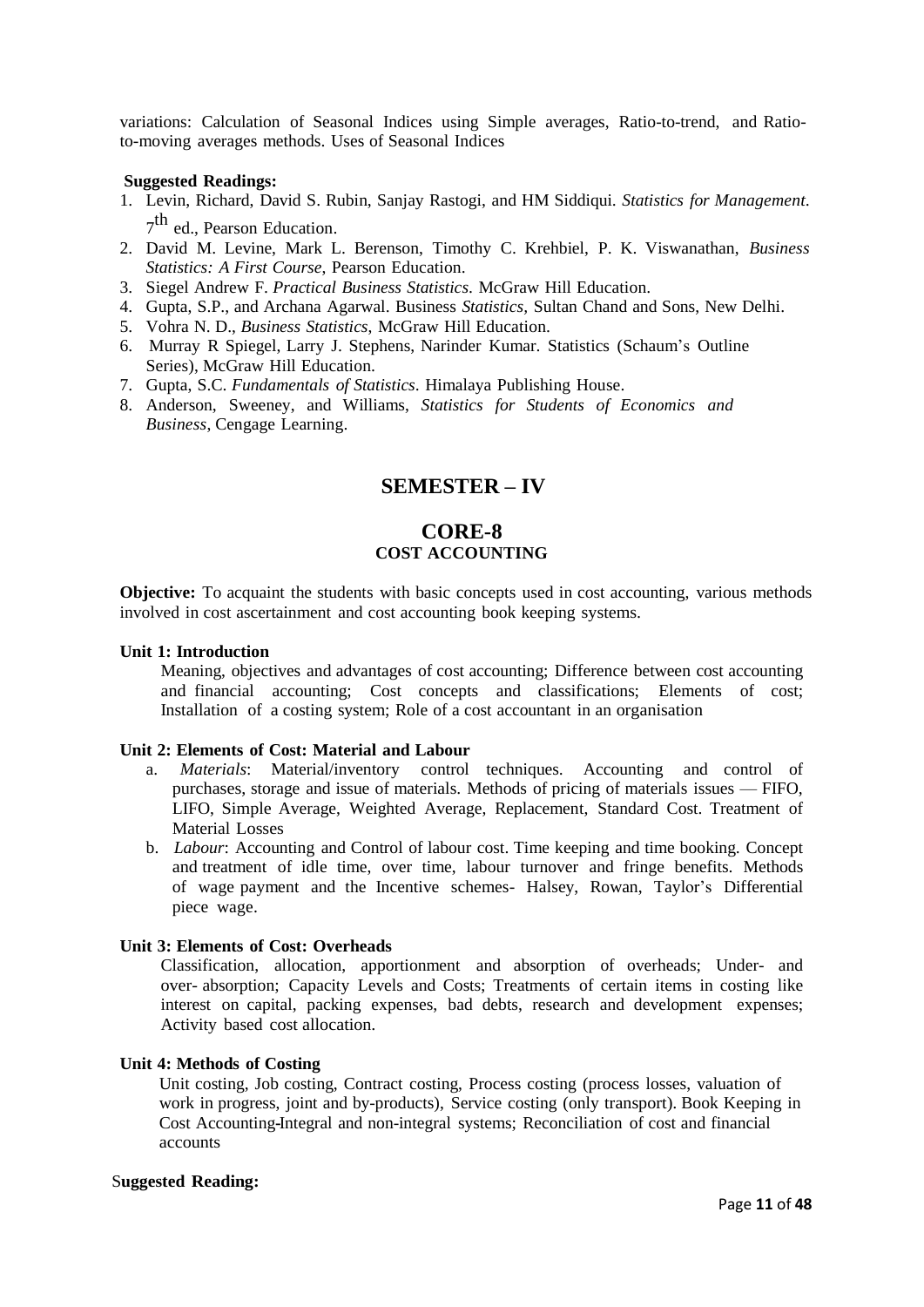1. Charles T. Horngren, Srikant M. Datar, Madhav V. Rajan **,** *Cost Accounting: A Managerial Emphasis***, Pearson Education.**

- 2. Drury, Colin. *Management and Cost Accounting.* Cengage Learning.
- 3. Jawahar Lal, *Cost Accounting*. McGraw Hill Education
- 4. Nigam, B.M. Lall and I.C. Jain. *Cost Accounting: Principles and Practice*. PHI Learning
- 5. Rajiv Goel, *Cost Accounting*. International Book House
- 6. Singh, Surender. *Cost Accounting,* Scholar Tech Press*,* New Delhi.
- 7. Jain, S.P. and K.L. Narang. *Cost Accounting: Principles and Methods*. Kalyani Publishers
- 8. Arora, M.N. *Cost Accounting – Principles and Practice.* Vikas Publishing House, New Delhi.
- 9. Maheshwari, S.N. and S.N. Mittal. *Cost Accounting: Theory and Problems*. Shri Mahavir Book Depot, New Delhi.
- 10. Iyengar, S.P. Cost Accounting. Sultan Chand & ons
- *11.* H.V. Jhamb, *Fundamentals of Cost Accounting,* Ane Books Pvt. Ltd.

# **CORE - 9 BUSINESS MATHEMATICS**

**Objective:** The objective of this course is to familiarize the students with the basic mathematical tools, with an emphasis on applications to business and economic situations.

#### **Unit 1: Matrices and Determinants**

a. Algebra of matrices. Inverse of a matrix, Matrix Operation – Business Application

b. Solution of system of linear equations (having unique solution and involving not more than three variables) using matrix inversion Method and Cremer's Rule.

#### **Unit 2: Calculus**

- **a.** Partial Differentiation: Partial derivatives up to second order; Homogeneity of functions and Euler's theorem; Total differentials; Differentiation of implicit functions with the help of total differentials
- **b.** Maxima and Minima: Cases of two variables involving not more than one constraint including the use of the Lagrangian multiplier.
- c. Integration: Standard forms. Methods of integration by substitution, by parts, and by use of partial fractions; Definite integration; Finding areas in simple cases

# **Unit 3: Mathematics of Finance**

- a. Rates of interest-nominal, effective– and their inter-relationships in different compounding situations.
- b. Compounding and discounting of a sum using different types of rates.
- c. Types of annuities, like ordinary, due, deferred, continuous, perpetual, and their future and present values using different types of rates of interest. Depreciation of Assets. (*General annuities to be excluded*)

#### **Unit 4: Linear Programming**

- a. Formulation of linear programming problem (LPP). Graphical solution to LPP. Cases of unique and multiple optimal solutions. Unbounded solutions, infeasibility, and redundant constraints.
- **b.** Solution to LPP using Simplex method maximization and minimization cases. Shadow prices of the resources. Identification of unique and multiple optimal solutions, unbounded solution, infeasibility and degeneracy.

#### **Suggested Readings:**

1. Mizrahi and Sullivan. *Mathematics for Business and Social Sciences*. Wiley and Sons.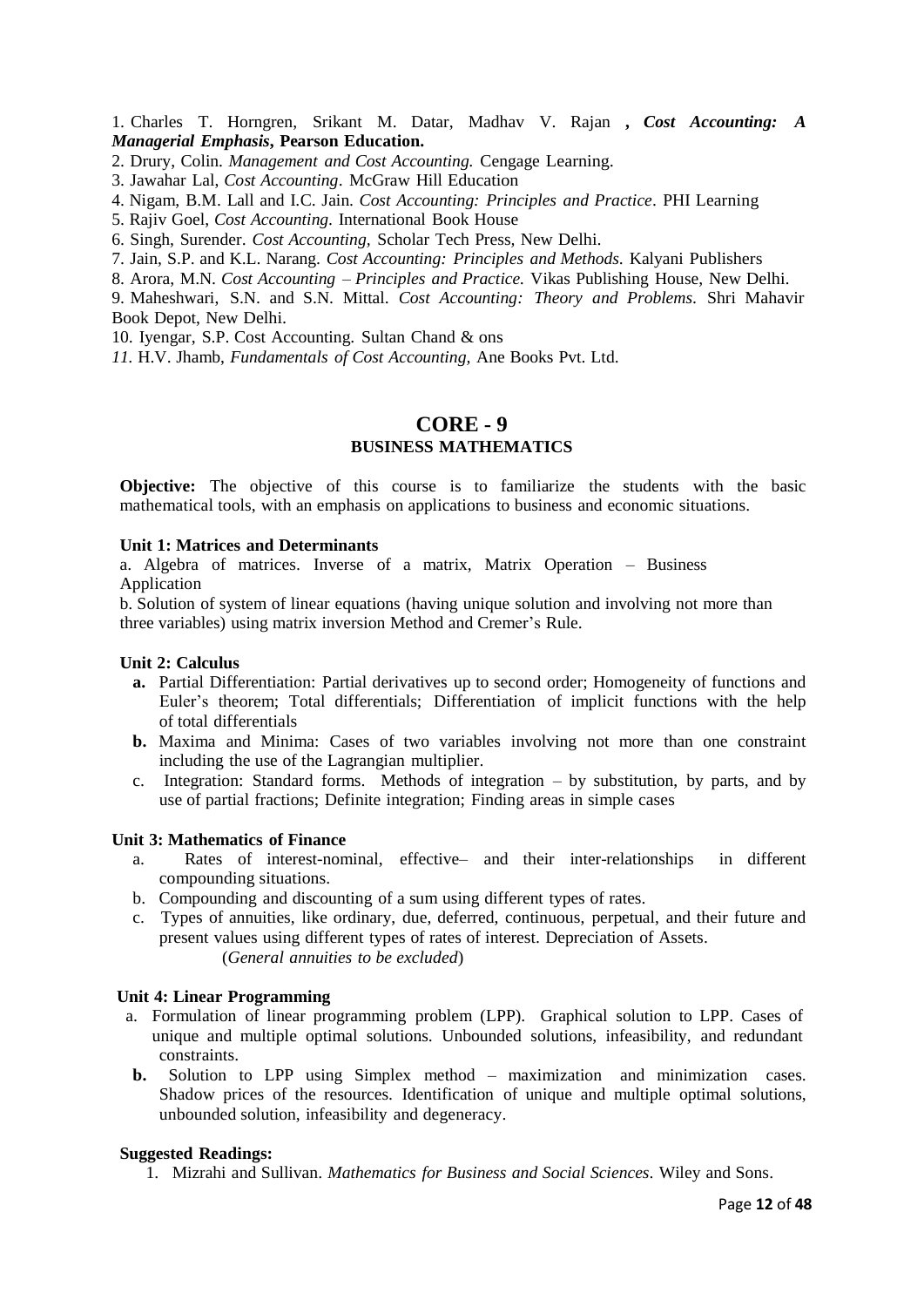- 2. Budnick, P. *Applied Mathematics.* McGraw Hill Education.
- 3. R.G.D. Allen, *Mathematical Analysis For Economists*
- 4. Ayres, Frank Jr. *Schaum's Outlines Series: Theory and Problems of Mathematics of Finance*. McGraw Hill Education.
- 5. Dowling, E.T., *Mathematics for Economics*, Schaum's Outlines Series. McGraw Hill Education.
- 6. Wikes, F.M., *Mathematics for Business, Finance and Economics*. Thomson Learning.
- 7. Thukral, J.K., *Mathematics for Business Studies*.
- 8. Vohra, N.D., *Quantitative Techniques in Management*. McGraw Hill Education.
- 9. Soni, R.S,*. Business Mathematics*. Ane Books, New Delhi.
- 10. Singh J. K., *Business Mathematics*. Himalaya Publishing House.

# **CORE-10 COMPUTER APPLICATIONS IN BUSINESS**

**Objectives**: To provide computer skills and knowledge for commerce students and to enhance the student understands of usefulness of information technology tools for business operations.

#### **Unit 1: Word Processing**

Introduction to word Processing, Word processing concepts, Use of Templates, Working with word document: Editing text, Find and replace text, Formatting, spell check, Autocorrect, Autotext; Bullets and numbering, Tabs, Paragraph Formatting, Indent, Page Formatting, Header and footer, Tables: Inserting, filling and formatting a table; Inserting Pictures and Video; Mail Merge: including linking with Database; Printing documents **Creating Business Documents using the above facilities**

#### **Unit 2: Preparing Presentations**

Basics of presentations: Slides, Fonts, Drawing, Editing; Inserting: Tables, Images, texts, Symbols, Media; Design; Transition; Animation; and Slideshow. **Creating Business Presentations using above facilities**

# **Unit 3: Spreadsheet and its Business Applications**

**Spreadsheet concepts**, Managing worksheets; Formatting, Entering data, Editing, and Printing a worksheet; Handling operators in formula, Project involving multiple spreadsheets, Organizing Charts and graphs

**Generally used Spreadsheet functions:** Mathematical, Statistical, Financial, Logical, Date and

Time, Lookup and reference, Database, and Text functions

# **Unit 4: Creating Business Spreadsheet**

**Creating spreadsheet in the area of:** Loan and Lease statement; Ratio Analysis; Payroll statements; Capital Budgeting; Depreciation Accounting; Graphical representation of data; Frequency distribution and its statistical parameters; Correlation and Regression

- 1. Introduction to Computer, Peter Norton, Sixth edition, Mc Graw Hill.
- 2. Computer Fundamentals- P. K. Sinha (BPB Publlication)
- 3. E- Commerce Awad- Pearson Hall India
- 4. HTML Black Steven Holzner Dveahs Tech Press.
- 5. Computer in Business.- Sanders D. Mc Gras Hill.
- 6. Internet for Business- Brummer Lavrej Cambridge.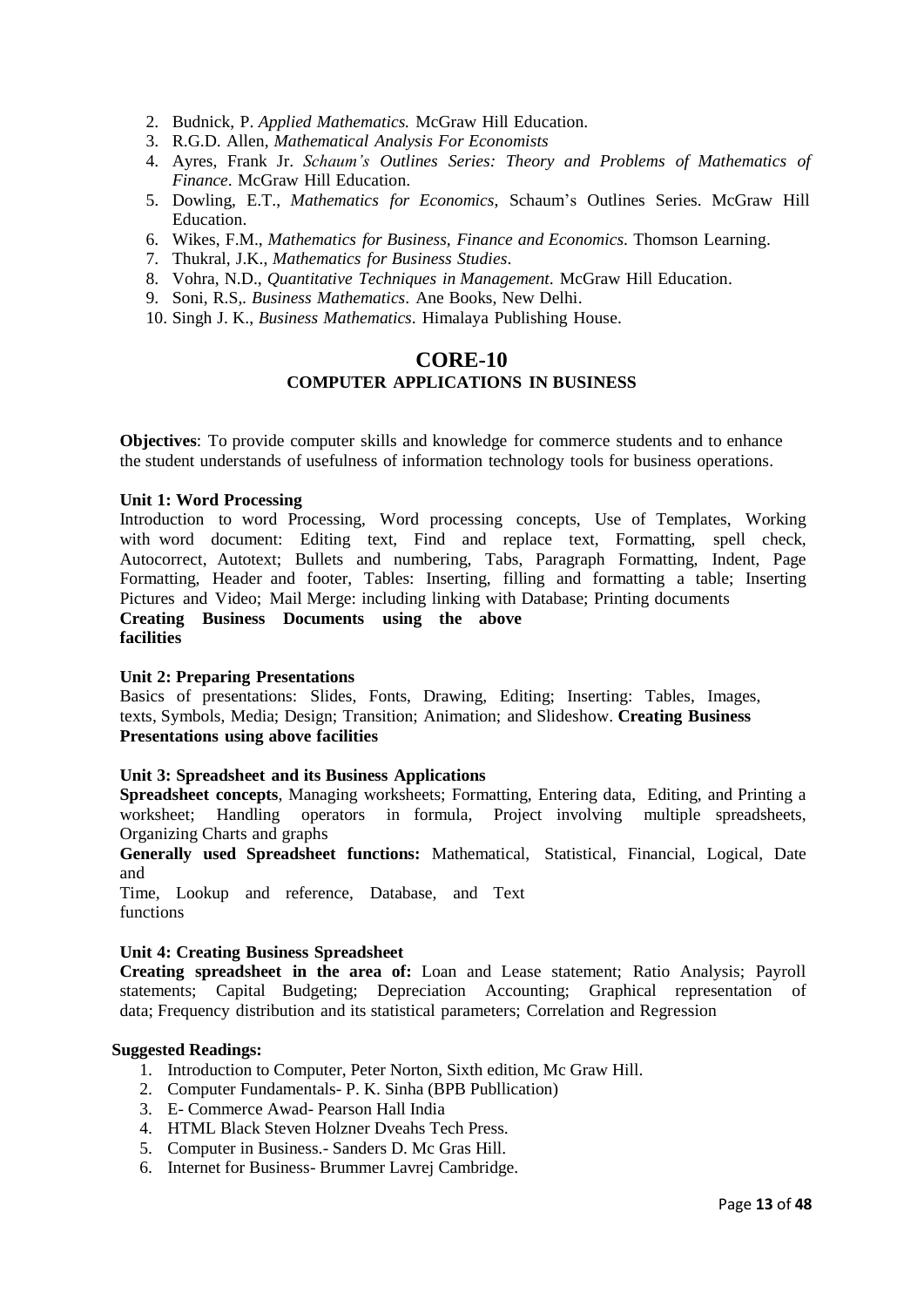# **Generic Elective - 4 INDIAN ECONOMY**

**Objective:** This course seeks to enable the student to grasp the major economic problems in India and their solution.

#### **Unit 1: Basic Issues in Economic Development**

Concept and Measures of Development and Underdevelopment; Human Development. Basic Features of the Indian Economy at Independence**-** Composition of national income and occupational structure, the agrarian scene and industrial structure

## **Unit 2: Policy Regimes**

a) The evolution of planning and import substituting

industrialization. b) Economic Reforms since 1991.

c) Monetary and Fiscal policies with their implications on economy

# **Unit 3: Growth, Development and Structural Change**

- a) The experience of Growth, Development and Structural Change in different phases of growth and policy regimes across sectors and regions.
- b) The Institutional Framework: Patterns of assets ownership in agriculture and industry; Policies for restructuring agrarian relations and for regulating concentration of economic power;
- c) Growth and Distribution; Unemployment and Poverty; Human Development; Environmental concerns.

#### **Unit 4: Sectoral Trends and Issues**

*Agriculture Sector:* Agrarian growth and performance in different phases of policy regimes i.e. pre green revolution and the two phases of green revolution; Factors influencing productivity and growth; the role of technology and institutions;

- a)*Industry and Services Sector:* Phases of Industrialisation the rate and pattern of industrial growth across alternative policy regimes; Public sector – its role, performance and reforms; The small scale sector.
- c) *Financial Sector*: Structure, Performance and Reforms. Foreign Trade and balance of Payments: Export policies and performance; Macro Economic Stabilisation and Structural Adjustment; India and the WTO, Role of FDI.

- 1. Mishra and Puri, *Indian Economy*, Himalaya Paublishing House
- 2. IC Dhingra, *Indian Economics*, Sultan Chand & Sons
- 3. Gaurav Dutt and KPM Sundarum, *Indian Economy*, S. Chand & Company.
- 4. Bhagwati, J. and Desai, P*. India: Planning for industrialization*, OUP, Ch 2.
- 5. Patnaik, Prabhat. *Some Indian Debates on Planning*. T. J. Byres (ed.). The Indian Economy: Major Debates since Independence, OUP.
- 6. Ahluwalia, Montek *S. State-level Performance under Economic Reforms in India* in A. O.
- Krueger. (ed.). Economic Policy Reforms and the Indian Economy, The University of Chicago Press.
- 7. Dreze, Jean and Amartya Sen. *Economic Development and Social Opportunity*. Ch. 2.  $OUP$ .
- 8. Khanna, Sushil. *Financial Reforms and Industrial Sector in India*. Economic and Political Weekly. Vol. 34. No. 45.
- 9. Uma Kapila (ed), "*Indian Economy since Independence",* Relevant articles.
- 10. Rangarajan, C. and N. Jadhav. *Issues in Financial Sector Reform*. Bimal Jalan. (ed). *The Indian Economy*. Oxford University Press, New Delhi.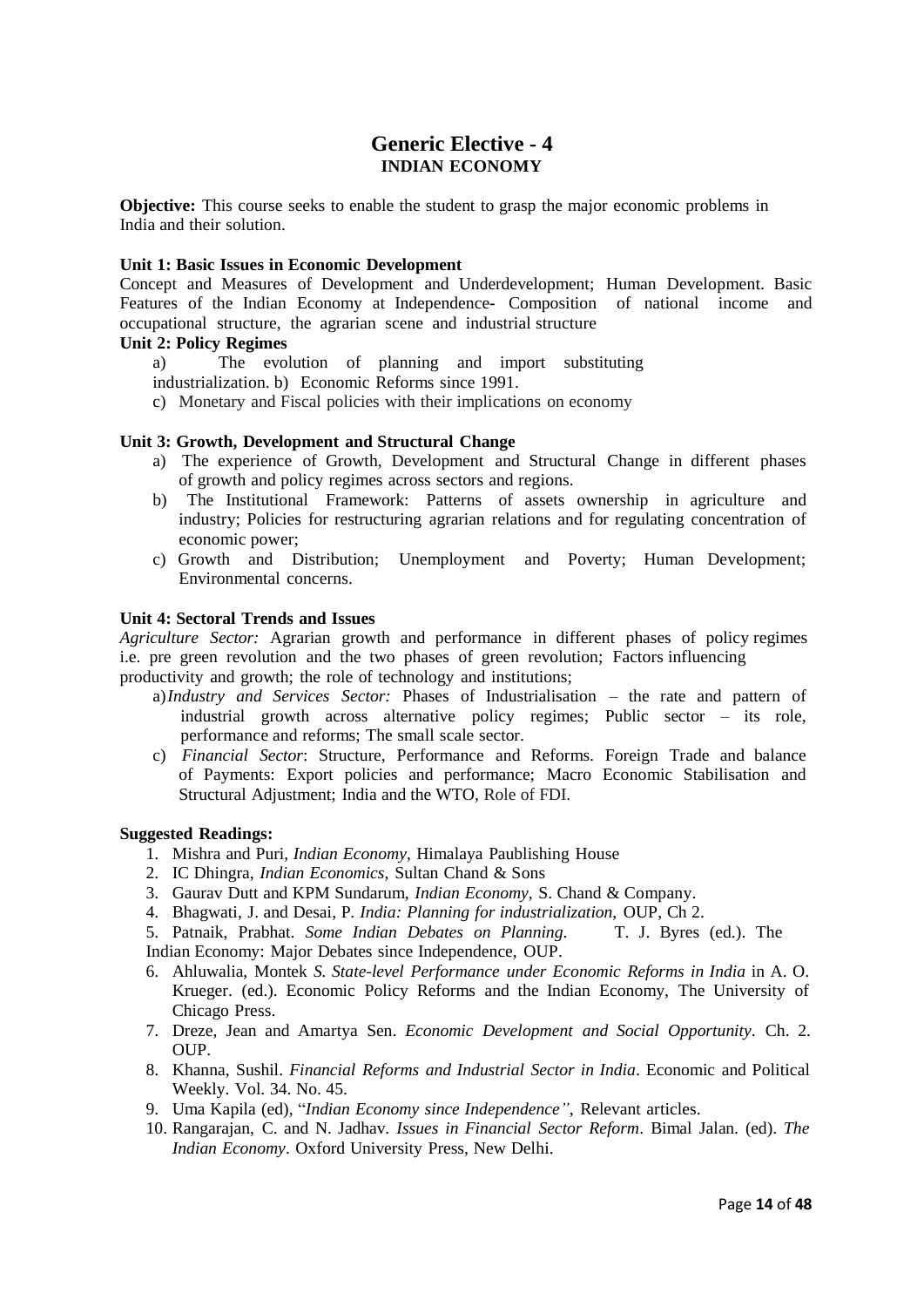# **SEC 2 ENTREPRENEURSHIP**

#### **Unit 1: Introduction**

Meaning, elements, determinants and importance of entrepreneurship, Dimensions of entrepreneurship: intrapreneurship, technopreneurship, cultural entrepreneurship, international entrepreneurship, netpreneurship, ecopreneurship, and social entrepreneurship

# **Unit 2: Entrepreneurship and Micro, Small and Medium**

# **Enterprises**

Concept of business groups and role of business houses and family business in India; The contemporary role models in Indian business: their values, business philosophy and behavioural orientations; Conflict in family business and its resolution

Unit 3: Public and private system of stimulation, support and sustainability of entrepreneurship. Requirement, availability and access to finance, marketing assistance, technology, and industrial accommodation, Role of industries/entrepreneur's associations and self-help groups.

## **Unit 4: Sources of business ideas and tests of feasibility.**

Significance of writing the business plan/ project proposal; Contents of business plan/ project proposal; Designing business processes, location, layout, operation, planning & control; preparation of project report (various aspects of the project report such as size of investment, nature of product, market potential may be covered);

# **Suggested Readings:**

- 1. Kuratko and Rao, *Entrepreneurship: A South Asian Perspective,* Cengage Learning.
- 2. Robert Hisrich, Michael Peters, Dean Shepherd, *Entrepreneurship,* McGraw-Hill Education
- 3. Desai, Vasant*. Dynamics of Entrepreneurial Development and Management*. Mumbai, Himalaya Publishing House.
- 4. Dollinger, Mare J. *Entrepreneurship: Strategies and Resources*. Illinois, Irwin.
- 5. Holt, David H. *Entrepreneurship: New Venture Creation*. Prentice-Hall of India, New Delhi.
- 6. Plsek, Paul E. *Creativity, Innovation and Quality*. (Eastern Economic Edition), New Delhi: Prentice-Hall of India. ISBN-81-203-1690-8.
- 7. Singh, Nagendra P. *Emerging Trends in Entrepreneurship Development*. New Delhi: ASEED.
- 8. SS Khanka, *Entrepreneurial Development,* S. Chand & Co, Delhi.
- 9. K Ramachandran, *Entrepreneurship Development,* McGraw-Hill Education
- 10. SIDBI Reports on Small Scale Industries Sector

# **SEMESTER-V CORE -11 PRINCIPLES OF MARKETING**

**Objective:** The objective of this course is to provide basic knowledge of concepts, principles, tools and techniques of marketing.

# **Contents:**

## **Unit 1: Introduction**:

Nature, scope and importance of marketing; Evolution of marketing; Selling vs Marketing; Marketing mix, Marketing environment: concept, importance, and components (Economic, Demographic, Technological, Natural, Socio-Cultural and Legal).

#### **Unit 2:**

**a. Consumer Behaviour:** Nature and Importance**,** Consumer buying decision process;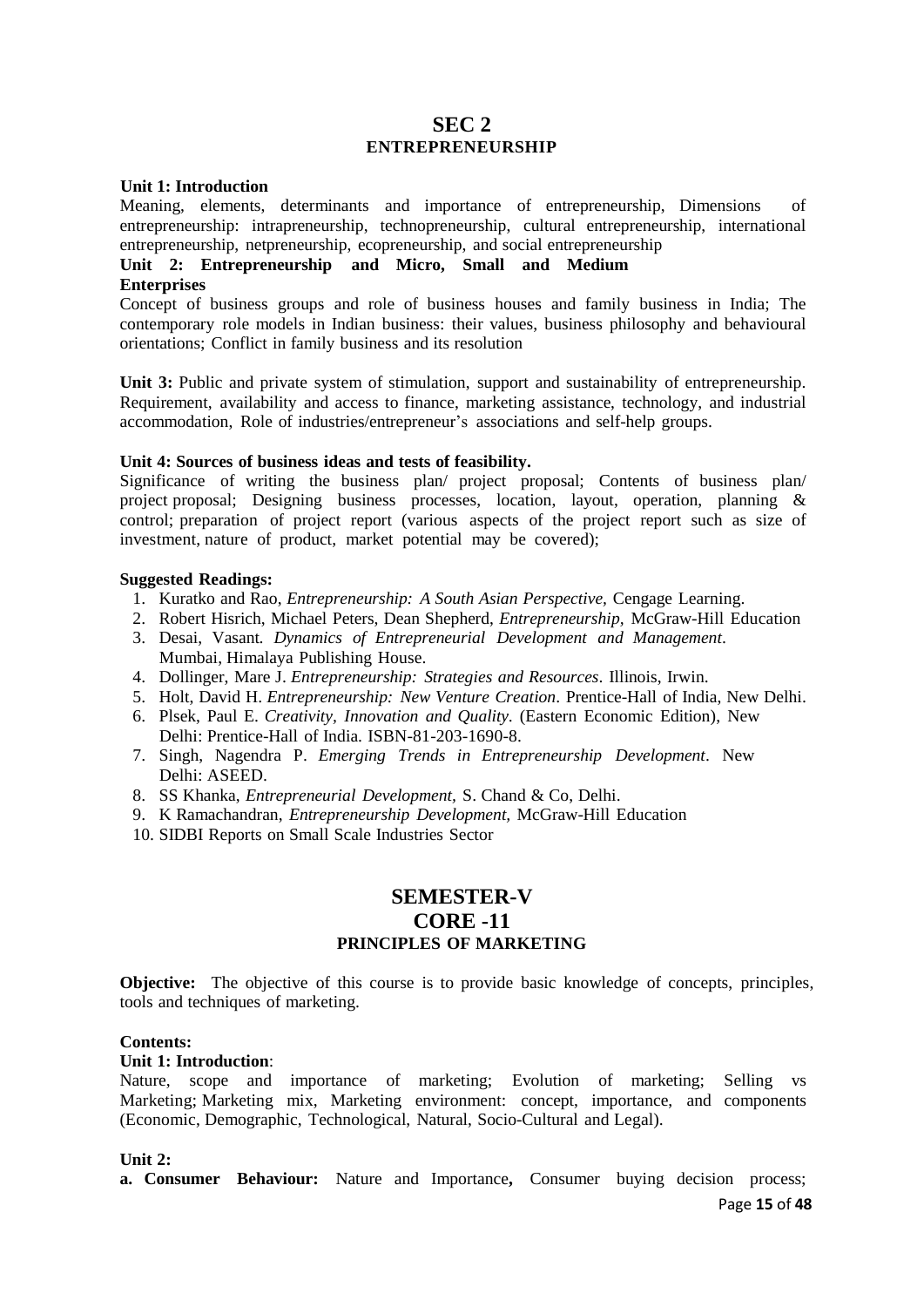Factors influencing consumer buying behaviour.

**b. Market segmentation**: concept, importance and bases; Target market selection; Positioning concept, importance and bases; Product differentiation vs. market segmentation.

## **Unit 3: Product:**

Concept and importance, Product classifications; Concept of product mix; Branding, packaging and labeling; Product life-cycle; New Product Development Process; Consumer adoption process.

# **Unit 4:**

**a. Pricing:** Significance. Factors affecting price of a product. Pricing policies and strategies.

**b. Distribution Channels and Physical Distribution:** Channels of distribution - meaning and importance; Types of distribution channels; Functions of middle man; Factors affecting choice of distribution channel; Wholesaling and retailing; Types of Retailers; Physical Distribution.

## **Suggested Readings:**

- 1. Kotler, Philip, Gary Armstrong, Prafulla Agnihotri and Ehsanul Haque. *Principles of Marketing*. 13<sup>th</sup> edition. Pearson Education.
- 2. Michael, J. Etzel, Bruce J. Walker, William J Stanton and Ajay Pandit. *Marketing: Concepts and Cases.* (Special Indian Edition)., McGraw Hill Education
- 3. William D. Perreault, and McCarthy, E. Jerome., *Basic Marketing*. Pearson Education.
- 4. Majaro, Simon. *The Essence of Marketing*. Pearson Education, New Delhi.
- 5. The Consumer Protection Act 1986.
- 6. Iacobucci and Kapoor, *Marketing Management: A South Asian Perspective*. Cengage Learning.
- 7. Dhruv Grewal and Michael Levy, *Marketing,* McGraw Hill Education.
- 8. Chhabra, T.N., and S. K. Grover. *Marketing Management.* Fourth Edition. Dhanpat Rai & Company.
- 9. Neeru Kapoor, *Principles of Marketing*, PHI Learning
- 10. Rajendra Maheshwari, *Principles of Marketing*, International Book House

# **CORE-12 FUNDAMENTALS OF FINANCIAL MANAGEMENT**

**Objective**: To familiarize the students with the principles and practices of financial management.

#### **Unit 1: Introduction**

Nature, scope and objective of Financial Management, Time value of money, Risk and return (including Capital Asset Pricing Model), Valuation of securities – Bonds and Equities

#### **Unit 2: Investment Decisions**

The Capital Budgeting Process, Cash flow Estimation, Payback Period Method, Accounting Rate of Return, Net Present Value (NPV), Net Terminal Value, Internal Rate of Return (IRR), Profitability Index, Capital budgeting under Risk – Certainty Equivalent Approach and Risk-Adjusted Discount Rate.

#### **Unit 3: Financing Decisions**

Cost of Capital and Financing Decision: Sources of long-term financing Estimation of components of cost of capital. Methods for Calculating cost of equity capital, Cost of Retained Earnings, Cost of Debt and Cost of Preference Capital, Weighted Average cost of capital (WACC) and Marginal cost of capital. Capital structure –Theories of Capital Structure (Net Income, Net Operating Income, MM Hypothesis, Traditional Approach). Operating and financial leverage; Determinants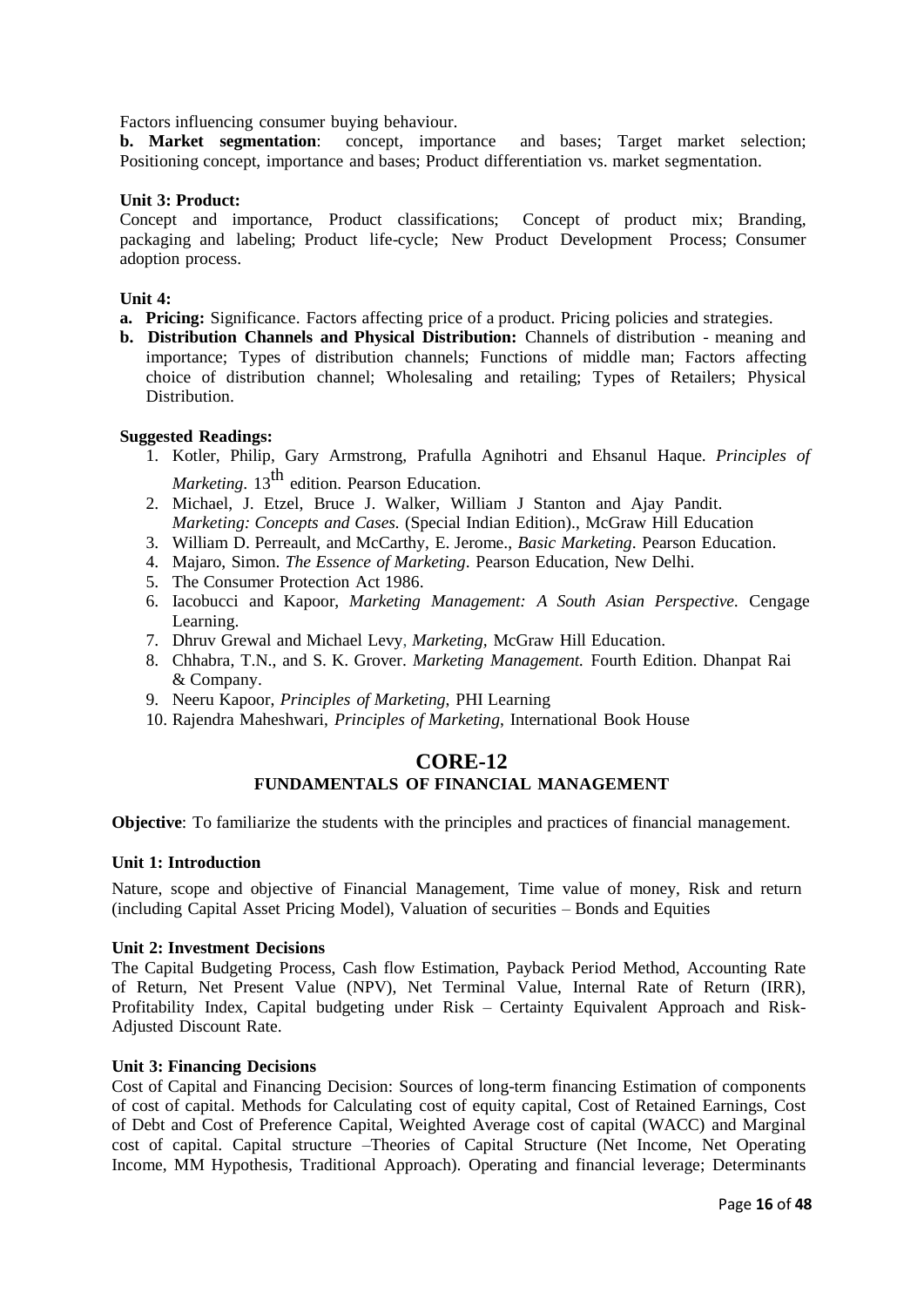of capital structure

## **Unit 4: Dividend Decisions**

Theories for Relevance and irrelevance of dividend decision for corporate valuation; Cash and stock dividends; Dividend policies in practice

# **Suggested**

# **Readings**

- 1. James C. Van Horne and Sanjay Dhamija, *Financial Management and Policy*, Pearson Education
- 2. Levy H. and M. Sarnat *. Principles of Financial Management*. Pearson Education
- 3. Brigham and Houston, *Fundamentals of Financial Management,* Cengage Learning
- 4. Khan and Jain. *Basic Financial Management*, McGraw Hill Education
- 5. Prasanna Chandra, *Fundamentals of Financial Management*. McGraw Hill Education
- 6. Singh, J.K. *Financial Management- text and Problems*. Dhanpat Rai and Company, Delhi.
- 7. Rustagi, R.P. *Fundamentals of Financial Management*. Taxmann Publication Pvt. Ltd.
- 8. Singh, Surender and Kaur, Rajeev. *Fundamentals of Financial Management*. Mayur Paperback, New Delhi.
- 9. Pandey, I.M. *Financial Management*. Vikas Publications.
- 10. Bhabatosh Banerjee, *Fundamentals of Financial Management,* PHI Learning

# **DSE-1 MANAGEMENT ACCOUNTING**

**Objective**: To impart the students, knowledge about the use of financial, cost and other data for the purpose of managerial planning, control and decision making.

#### **Unit 1: Introduction**

Meaning, Objectives, Nature and Scope of management accounting, Difference between cost accounting and management accounting, Cost control and Cost reduction, Cost management

#### **Unit 2: Budgetary Control**

Budgeting and Budgetary Control: Concept of budget, budgeting and budgetary control, objectives, merits, and limitations. Functional budgets. Fixed and flexible budgets. Zero base budgeting.

#### **Unit 3: Standard Costing**

Standard Costing and Variance Analysis: Meaning of standard cost and standard costing, advantages, limitations and applications. Variance Analysis – material, labour, overheads and sales variances. Control Ratios.

#### **Unit 4: Marginal Costing**

Absorption versus Variable Costing: Cost- Volume-Profit Analysis, Profit / Volume ratio. Break-even analysis-algebraic and graphic methods. Angle of incidence, margin of safety, Key factor, determination of cost indifference point. Various short term decision making situations – profitable product mix, Acceptance or Rejection of special/ export offers, Make or buy, Addition or Elimination of a product line.

- 1. Charles T. Horngren, Gary L. Sundem, Dave Burgstahler, Jeff O. Schatzberg**.** *Introduction to Management Accounting* , Pearson Education.
- 2. Anthony A. Atkinson, Robert S. Kaplan, Ella Mae Matsumura, S. Mark Young. *Management Accounting*. Dorling Kindersley(India) Pvt. Ltd.
- 3. Ronald W. Hilton and David E. Platt. *Managerial Accounting: Creating Value in a Global Business Environment,* Mc Graw Hill Education.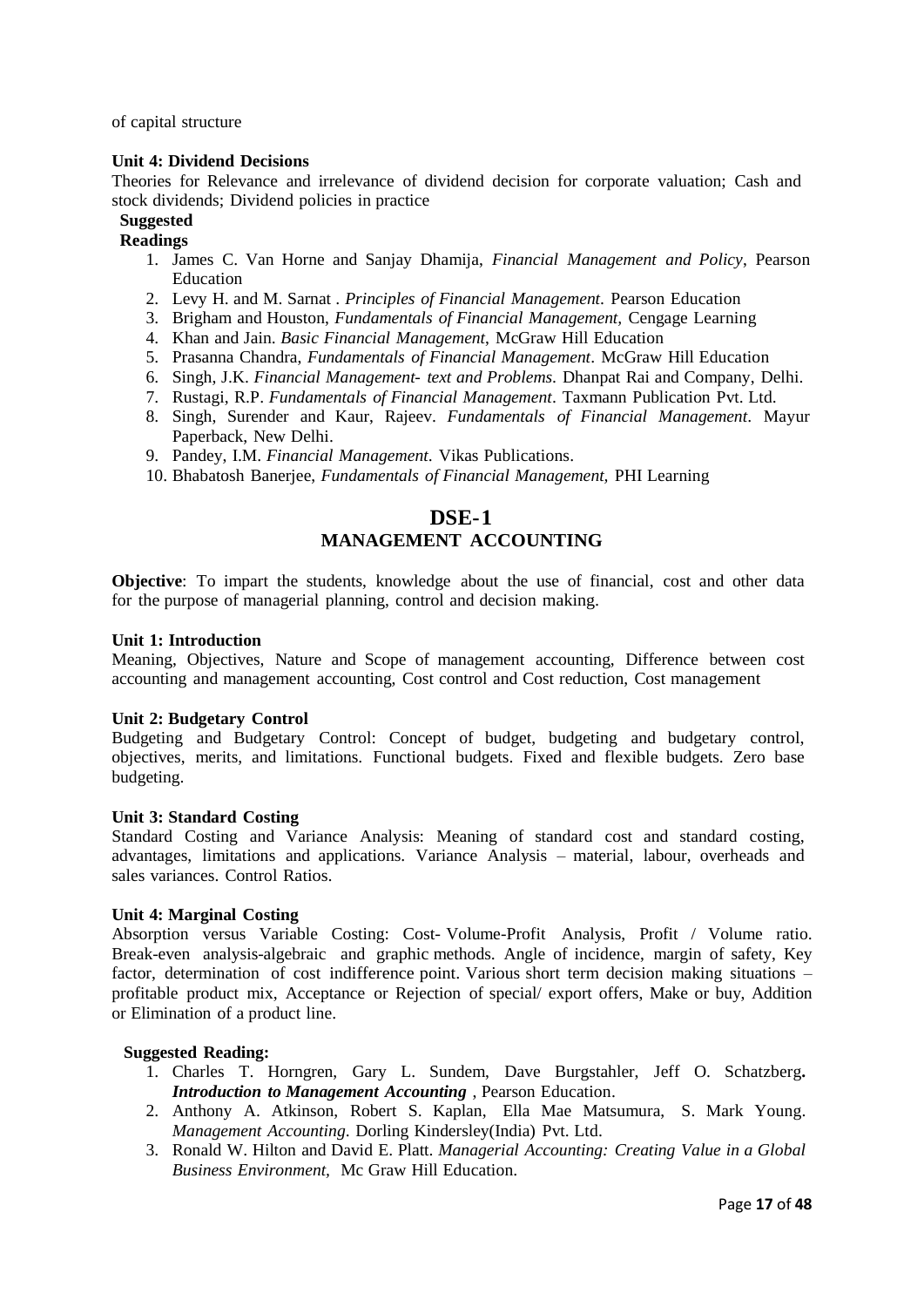4. Singh, Surender. *Management Accounting,* Scholar Tech Press, New Delhi.

5. Goel, Rajiv, *Management Accounting*. International Book House,

6. Arora, M.N. *M a n a g e m e n t A c c o u n t i n g .* Vikas Publishing House, New Delhi.

7. Maheshwari, S.N. and S.N. Mittal. *M a n a g e m e n t Accounting*. Shree Mahavir

Book Depot, New Delhi.

- 8. Singh, S. K. and Gupta Lovleen. *Management Accounting – Theory and Practice*. Pinnacle Publishing House.
- 9. Khan, M.Y. and Jain, P.K. *Management Accounting*. McGraw Hill Education
- *10.* H.V. Jhamb, *Fundamentals of Management Accounting,* Ane Books Pvt. Ltd.

# **OR**

# **DSE-1 ADVERTISING**

**Objective:** The objective of this course is to familiarize the students with the basic concepts, tools and techniques of advertising used in marketing.

#### **Unit 1: Introduction**:

Communication Process; Advertising as a tool of communication; Meaning, nature and importance of advertising; Types of advertising; Advertising objectives. Audience analysis; Setting of advertising budget: Determinants and major methods

#### **Unit 2: Media Decisions:**

Major media types - their characteristics, internet as an advertising media, merits and demerits; Factors influencing media choice; media selection, media scheduling, Advertising through the Internet-media devices

#### **Unit 3: Message Development;**

Advertising appeals, Advertising copy and elements, Preparing ads for different media

#### **Unit 4: Measuring Advertising Effectiveness:**

Evaluating communication and sales effects; Pre- and Post-testing techniques.

#### **Suggested Readings:**

- 1. George E Belch, Michael A Belch, Keyoor Purani, *Advertising and Promotion : An Integrated Marketing Communications Perspective (SIE)*, McGraw Hill Education
- 2. S. Wats Dunn, and Arnold M. Barban. *Advertising: Its Role in Marketing*. Dryden Press

3. Burnett, Wells, and Moriatty. *Advertising: Principles and Practice*. 5 th ed. Prentice Hall of

India, New Delhi.

- 4. Batra, Myers and Aakers. *Advertising Management*. PHI Learning.
- 5. Terence A. Shimp. *Advertising and Promotion: An IMC Approach*. Cengage Learning.
- 6. Sharma, Kavita. *Advertising: Planning and Decision Making,* Taxmann Publications
- 7. Jaishree Jethwaney and Shruti Jain, *Advertising Management*, Oxford University Press, 2012
- 8. Chunawala and Sethia, *Advertising,* Himalaya Publishing House
- 9. Ruchi Gupta, *Advertising,* S. Chand & Co.
- 10. O'Guinn, *Advertising and Promotion: An Integrated Brand Approach,* Cengage Learning.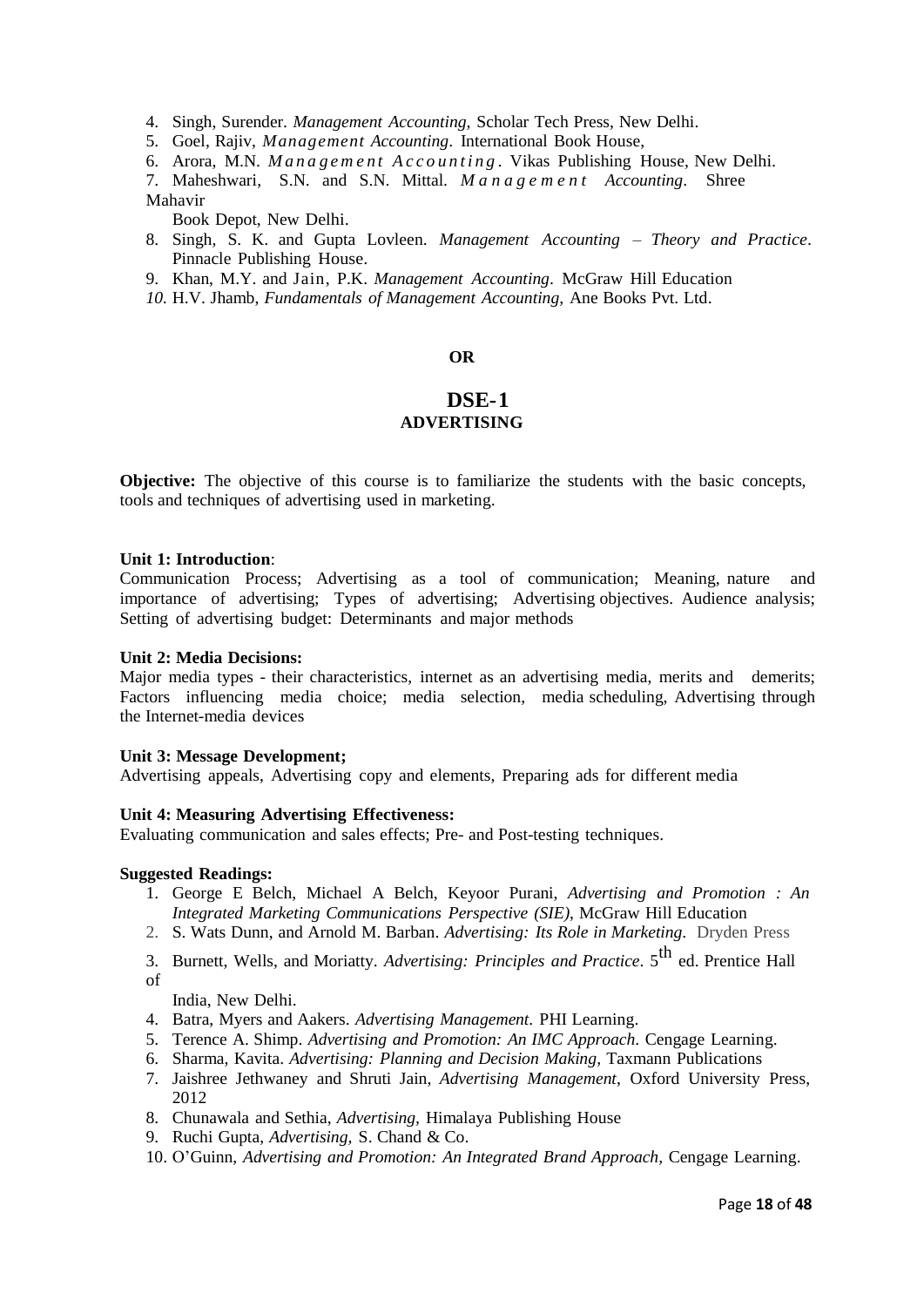# **DSE-2**

# **BANKING AND INSURANCE**

**Objective**: To impart knowledge about the basic principles of the banking and insurance.

## **Unit 1: Introduction**:

Origin of banking: definition, types of banks ,Types of deposits, Origin and growth of commercial banks in India. Functions of Commercial banks (conventional and innovative functions) – Central Bank – RBI – functions, changing role of commercial banks,

## **Unit 2:Banking Lending**

Principles of sound lending, Secured vs. unsecured advances, Types of advances, Advances against various securities.

#### **Unit 3:Internet Banking**

Meaning, Benefits, Home banking, Mobile banking, Virtual banking, E-payments, ATM Card/ Biometric card, Debit/Credit card, NEFT, RTGS, ECS (credit/debit), E-money, Electronic purse, Digital cash.

#### **Unit 4: Insurance**

Basic concept of risk, Types of business risk, Assessment and transfer, Basic principles of utmost good faith, Indemnity, Economic function, Proximate cause, Subrogation and contribution, Types of insurance: Life and Non-life, Re-insurance, Risk and return relationship, functions and Role of IRDA, Online Insurance

#### **Suggested readings:**

- 1. Agarwal, O.P., *Banking and Insurance*, Himalaya Publishing House
- 2. Satyadevi, C., *Financial Services Banking and Insurance*, S.Chand
- 3. Suneja, H.R., *Practical and Law of Banking*, Himalya Publishing House
- 4. Chabra, T.N., *Elements of Banking Law*, Dhanpat Rai and Sons
- 5. Arthur, C. and C. William Jr., *Risk Management and Insurance*, McGraw Hill
- 6. Saxena, G.S; *Legal Aspects of Banking Operations*, Sultan Chand and Sons
- **7.** Varshney, P.N., *Banking Law and Practice*, Sultan Chand and Sons
- 8.Jyotsna Sethi and Nishwan Bhatia, *Elements of Banking and Insurance,* PHI Learning

# **OR**

# **DSE-2**

## **Financial Markets, Institutions and Financial Services**

**Objective:** To provide the student a basic knowledge of financial markets and institutions and to familiarise them with major financial services in India.

## **Unit 1: Introduction**

**Financial System and its Components –** financial markets and institutions; Financial intermediation; Flow of funds matrix; Financial system and economic development; An overview of Indian financial system

#### **Unit 2**: **Financial Markets**

Money market – functions, organisation and instruments. Role of central bank in money market; Indian money market – An overview

Capital Markets – functions, organisation and instruments. Indian debt market; Indian equity market – primary and secondary markets; Role of stock exchanges in India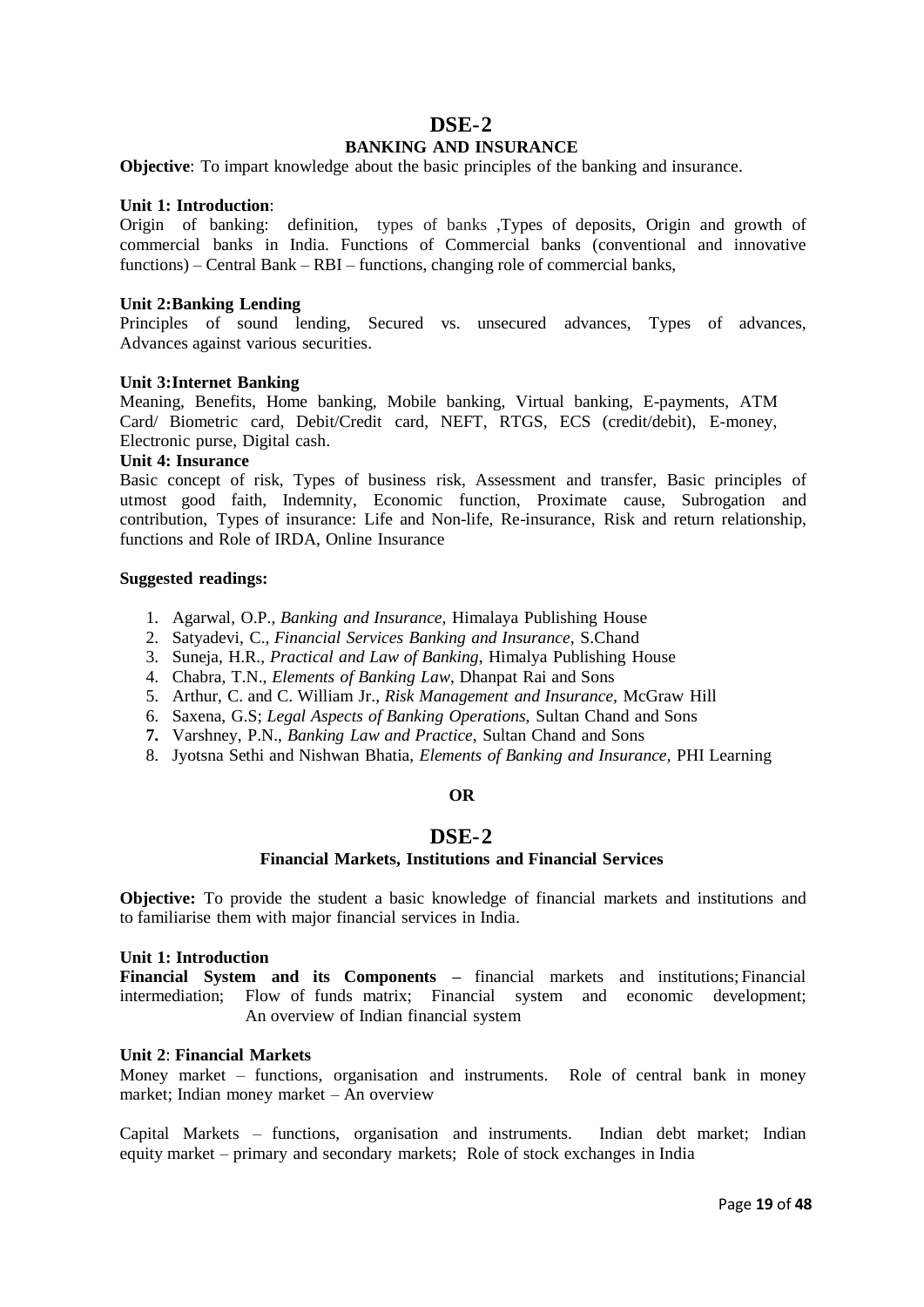## **Unit 3: Financial Institutions**

Commercial banking – introduction, its role in project finance and working capital finance; Development Financial institutions (DFIs) – An overview and role in Indian economy; Life and non-life insurance companies in India; Mutual Funds – Introduction and their role in capital market development. Non-banking financial companies (NBFCs).

# **Unit 4: Financial Services**

Overview of financial services industry: Merchant banking – pre and post issue management, underwriting. Regulatory framework relating to merchant banking in India

## **Suggested Readings:**

- 1. L M Bhole, and Jitendra Mahakud. *Financial Institution and Markets*, McGraw-Hill Education
- 2. Khan, M.Y. *Indian Financial System,* McGraw-Hill Education.
- 3. Dhanekar. *Pricing of Securities*. New Delhi: Bharat Publishing House.
- 4. Prasanna, Chandra. *Financial Management: Theory and Practice*. McGraw-Hill **Education**
- 5. Clifford Gomez, *Financial Markets, Institutions and Financial Services***, PHI Learning**
- 6. MY Khan and PK Jain*. Financial Services*. McGraw Hill Education.
- 7. Singh, J.K. *Venture Capital Financing in India*. Dhanpat Rai and Company, New Delhi.
- 8. Annual Reports of Major Financial Institutions in India.

# **SEMESTER-VI CORE-13 AUDITING AND CORPORATE GOVERNANCE**

**Objective:** To provide knowledge of auditing principles, procedures and techniques in accordance with current legal requirements and professional standards and to give an overview of the principles of Corporate Governance and Corporate Social Responsibility

#### **Unit 1: Introduction**

**Auditing:** Introduction, Meaning, Objectives, Basic Principles and Techniques; Classification of Audit, Audit Planning, Internal Control – Internal Check and Internal Audit; Audit Procedure – Vouching and verification of Assets & Liabilities.

#### **Unit 2: Audit of Companies**

Audit of Limited Companies: Company Auditor- Qualifications and disqualifications, Appointment, Rotation, Removal, Remuneration, Rights and Duties Auditor's Report-Contents and Types. Liabilities of Statutory Auditors under the Companies Act 2013

#### **Unit 3: Special Areas of Audit**

Special Areas of Audit: Special features of Cost audit, Tax audit, and Management audit;

Recent Trends in Auditing: Computer aided audit techniques and tools; Auditing Standards; Relevant Case Studies/Problems;

#### **Unit 4: Corporate Governance & Corporate Social Responsibility (CSR):**

Conceptual framework of Corporate Governance: Broad Committees; Corporate Governance Reforms. Major Corporate Scandals in India and Abroad: Common Governance Problems Noticed in various Corporate Failures. Codes & Standards on Corporate Governance.

Concept of CSR, Corporate Philanthropy, Strategic Corporate Social Responsibility; Relationship of CSR with Corporate Sustainability; CSR and Corporate Governance; CSR provisions under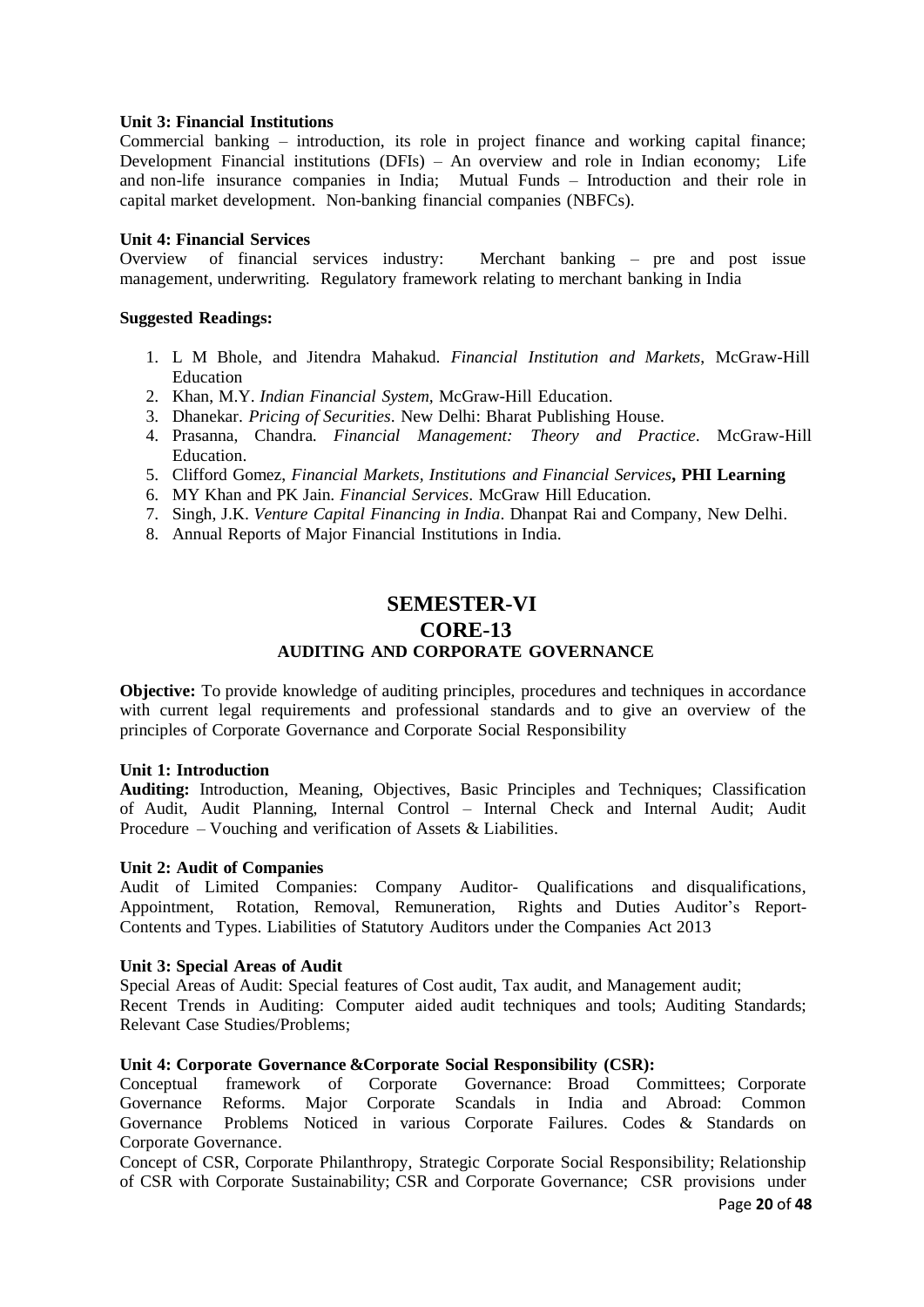the Companies Act 2013.

## **Suggested Readings:**

1. Ravinder Kumar and Virender Sharma, *Auditing Principles and Practice*, PHI Learning

2. Aruna Jha, *Auditing*. Taxmann Publication.

3. A. K. Singh, and Gupta Lovleen*. Auditing Theory and Practice*. Galgotia Publishing Company.

4. Anil Kumar, *Corporate Governance: Theory and Practice*, Indian Book House, New Delhi 5. MC Kuchhal, *Modern Indian Company Law*, Shri Mahaveer Book Depot.

(Publishers). (Relevant Chapters)

6. KV Bhanumurthy and Usha Krishna, *Politics, Ethics and Social Responsibility of Business,* Pearson Education

7. Erik Banks, *Corporate Governance: Financial Responsibility, Controls and Ethics*, Palgrave Macmillan

8. N Balasubramanian, A Casebook on Corporate Governance and Stewardship, McGraw Hill Education

9. B.N. Ghosh, Business Ethics and Corporate Governance, McGraw Hill Education

10. S K Mandal*, Ethics in Business and Corporate Governance*, McGraw Hill Education

11. Bob Tricker, *Corporate Governance-Principles, Policies, and Practice* (Indian Edition), Oxford University Press

12. Christine Mallin, *Corporate Governance (Indian Edition*), Oxford University Press

13. Relevant Publications of ICAI on *Auditing* (CARO)

14. Sharma, J.P., *Corporate Governance, Business Ethics, and CSR*, Ane Books Pvt Ltd, New Delhi

# **CORE-14 INDIRECT TAX LAW**

**Objective:** To provide basic knowledge and equip students with application of principles and provisions of Service Tax, VAT, Central Excise, and Customs Laws.

#### **Unit 1: Service Tax**

Service tax – concepts and general principles, Charge of service tax and taxable service Valuation of taxable services, Payment of service tax and filing of returns, Penalties,

# **Unit 2: VAT**

VAT – concepts and general principles, Calculation of VAT Liability including input Tax Credits, Small Dealers and Composition Scheme, VAT Procedures

# **Unit 3: Central Excise**

Central Excise Law in brief – Goods, Excisable goods, Manufacture and Manufacturer, Valuation, CENVAT, Basic procedures, Export, SSI, Job Work

# **Unit 4: Customs Law**

Basic concepts of customs law, Territorial waters, high seas, Types of custom duties – Basic, Countervailing & Anti- Dumping Duty, Safeguard Duty, Valuation, Customs Procedures, Import and Export Procedures, Baggage, Exemptions

- 1. Singhania Vinod K. and Monica Singhania, *Students' Guide to Indirect Taxes,* Taxmann Publications Pvt. Ltd., Delhi.
- 2. V.S. Datey. *Indirect Tax Law and practice,* Taxmann Publications Pvt. Ltd., Delhi,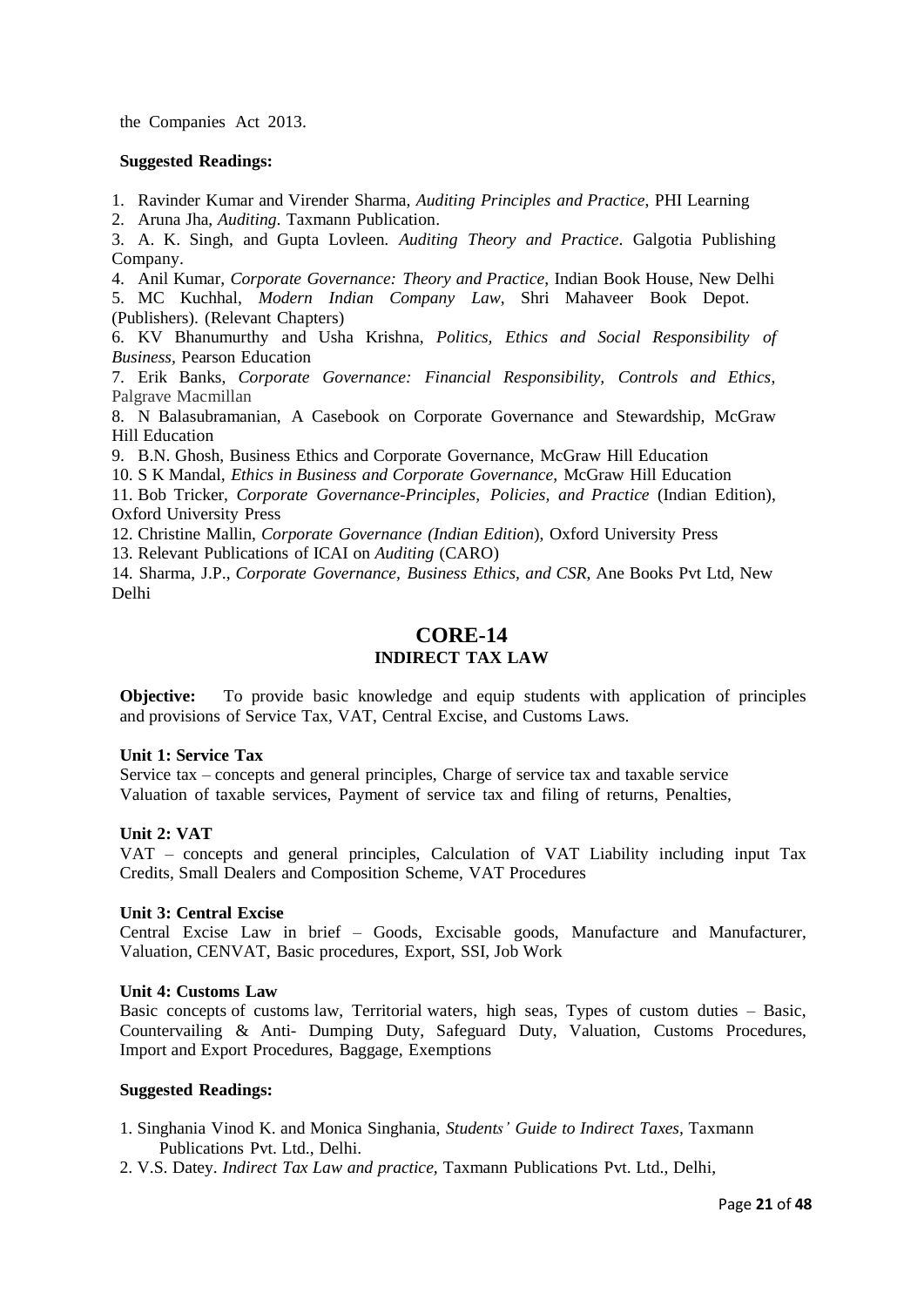2. Sanjeev Kumar. *Systematic Approach to Indirect Ta*xes,

3. S. S. Gupta. *Service Tax -*How to *meet your obligation* Taxmann Publications Pvt. Ltd., Delhi,

4. Grish Ahuja and Ravi Gupta, *Indirect Taxes*, Flair Publication Pvt Ltd

#### **Note:**

**1. This paper will be replaced by the Goods and Service Tax Law whenever this law is enforced.**

# **DSE-3**

# **INTERNATIONAL BUSINESS**

**Objective:** The objective of the course is to familiarise the students with the concepts, importance and dynamics of international business and India's involvement with global business. The course also seeks to provide theoretical foundations of international business to the extent these are relevant to the global business operations and developments.

## **Unit 1:**

a. Introduction to International *Business*: Globalisation and its importance in w o r l d economy; Impact of globalization; International business vs. Domestic business: Complexities of international business; Modes of entry into international business.

b. International Business Environment: National and foreign environments and their components - economic, cultural and political-legal environments

## **Unit –2**

a. *Theories of International Trade* – an overview ( Classical Theories, Product Life Cycle theory, Theory of National Competitive Advantage); Commercial Policy Instruments - tariff and non-tariff measures – difference in Impact on trade, types of tariff and non tariff barriers ( Subsidy, Quota and Embargo in detail) ; Balance of payment account and its components.

b. *International Organizations and Arrangements*: WTO – Its objectives, principles, organizational structure and functioning; An overview of other organizations – UNCTAD; Commodity and other trading agreements (OPEC).

# **Unit –3**

a. *Regional Economic Co-operation*: Forms of regional groupings; Integration efforts among countries in Europe, North America and Asia (NAFTA, EU , ASEAN and SAARC) .

b. *International Financial Environment*: International financial system and institutions (IMF and World Bank – Objectives and Functions) ;

# **Unit –4**

a. Foreign Trade Promotion Measures and Organizations in India; Special economic zones (SEZs) and export oriented units (EOUs), ; Measures for promoting foreign investments into and from India; Indian joint ventures and acquisitions abroad.

b. Financing of foreign trade and payment terms – sources of trade finance ( Banks, factoring, forfaiting, Banker's Acceptance and Corporate Guarantee

- 1. Charles W.L. Hill and Arun Kumar Jain, *International Business*. New Delhi: McGraw Hill Education
- 2. Daniels John, D. Lee H. Radenbaugh and David P. Sullivan. *International Business*. Pearson Education
- 3. Johnson, Derbe., and Colin Turner. *International Business - Themes & Issues in the Modern Global Economy*. London: Roultedge.
- 4. Sumati Varma, *International Business*, Pearson Education.
- 5. Cherunilam, Francis. *International Business: Text and Cases*. PHI Learning
- 6. Michael R. Czinkota. et al. International Business. Fortforth: The Dryden Press.
- 7. Bennett, Roger. *International Business*. Pearson Education.
- 8. Peng and Srivastav, *Global Business*, Cengage Learning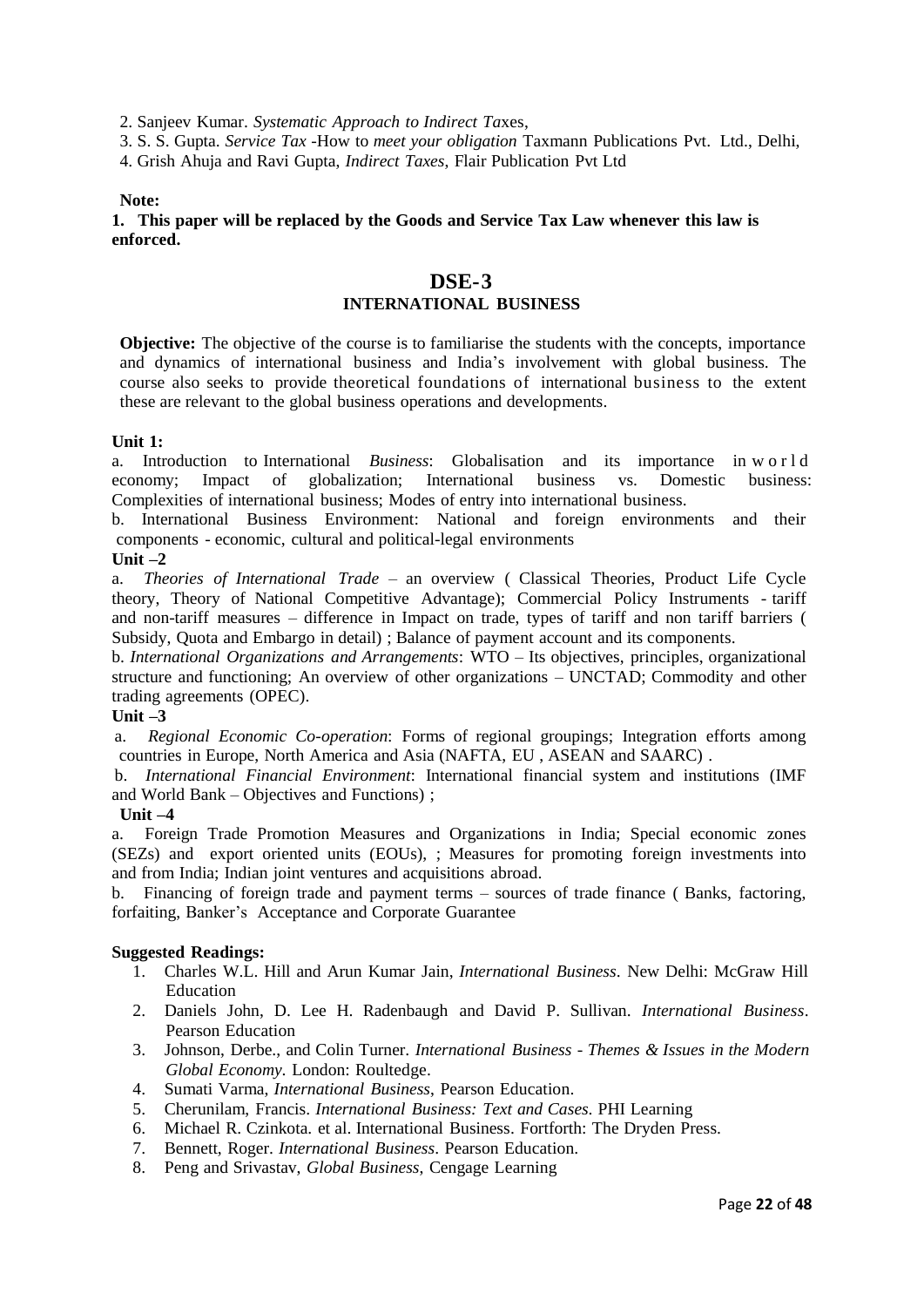# **OR DSE-3**

# **INDUSTRIAL RELATIONS AND LABOUR LAWS**

**Objective:** To enable the students to learn the concepts of industrial relations including trade unions, collective bargaining, discipline and various labour enactments.

#### **Unit 1: Industrial Relations (IR)**

Concept of Industrial Relations; Nature of Industrial Relations; Objectives of IR; Factors affecting IR in changing Environment, Evolution of IR in India; Role of State; Trade Union; Employers' Organisation; Human Resource Management and IR, Role of ILO in Industrial Relations.

#### **Unit 2: Trade Union**

Trade Union: Origin and growth, unions after Independence, unions in the era of liberalisation; Facters Affecting Growth of Trade Unions in India, Multiplicity & Recognition of Trade Unions; Major Provisions of Trade Union Act 1926

#### **Unit 3: Collective Bargaining and Workers' Participation in Management**

a) Collective Bargaining: Meaning, Nature, Types, Process and Importance of Collective Bargaining, pre-requisites, issues involved; Functions and role of Trade Unions in collective bargaining

b) Workers' Participation in Management: Concept, practices in India, Works Committees, Joint management councils; Participative Management and co-ownership; Productive Bargaining and Gain Sharing

#### **Unit 4: Discipline and Grievance Redressal**

Discipline: Causes of indiscipline, Maintenance of discipline and misconduct; Highlights of domestic enquiries; Principle of Natural Justice; Labour turnover; Absenteeism; Grievance: Meaning of Grievance, Grievance redressal machinery in India, Grievance handling procedure; salient features of Industrial Employment (Standing orders) Act 1946

#### **Suggested Readings:**

- 1. PK Padhi, *Industrial Relations and Labour Law*, PHI Learning
- 2. Arun Monappa, *Industrial Relations and Labour Law*, McGraw Hill Education
- 3. SC Srivastav, *Industrial Relations and Labour Law*, Vikas Publishing House
- 4. C.S Venkata Ratnam, *Industrial Relations*, Oxford University Press
- 5. P.L. Malik's *Handbook of Labour and Industrial Law, Vol 1 and 2,* Eastern Book Company
- *6.* JP Sharma*, Simplified Approach to Labour Laws,* Bharat Law House (P) Ltd

# **DSE-4**

# **FUNDAMENTALS OF INVESTMENT**

**Objective:** To familiarize the students with different investment alternatives, introduce them to the framework of their analysis and valuation and highlight the role of investor protection.

### **Unit 1: The Investment Environment**

The investment decision process, Types of Investments – Commodities, Real Estate and Financial Assets, the Indian securities market, the market participants and trading of securities, sources of financial information, Concept of return and risk.

## **Unit 2: Fixed Income Securities**

Bond features, types of bonds, estimating bond yields, Bond Valuation types of bond risks, default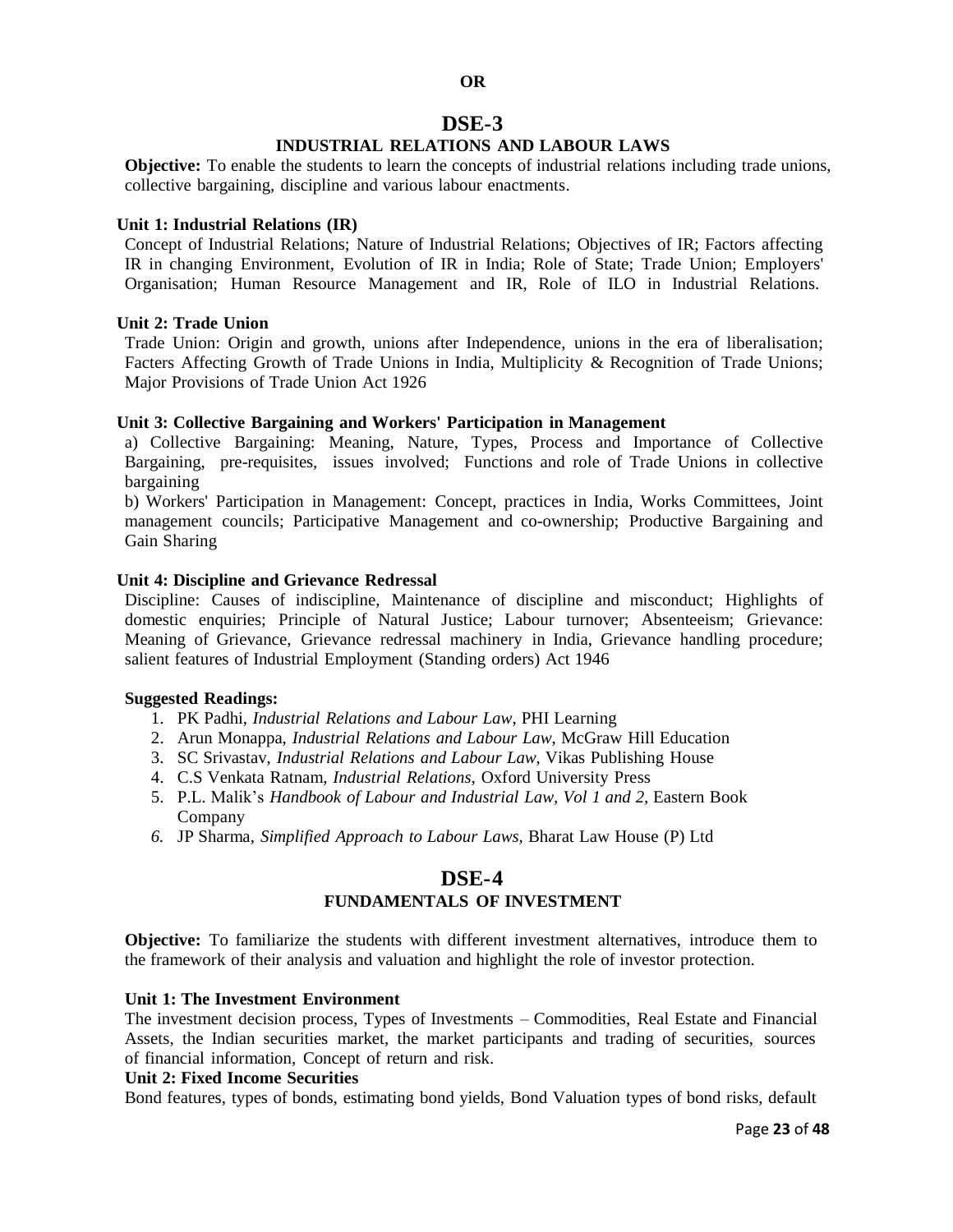risk and credit rating.

### **Unit 3: Approaches to Equity Analysis**

Introductions to Fundamental Analysis, Technical Analysis and Efficient Market Hypothesis, dividend capitalisation models, and price-earnings multiple approach to equity valuation.

## **Unit 4: Portfolio Analysis and Financial Derivatives**

Portfolio and Diversification, Portfolio Risk and Return; Mutual Funds; Introduction to Financial Derivatives; Financial Derivatives Markets in India

## **Suggested Readings**

- 1. C.P. Jones, *Investments Analysis and Management*, Wiley, 8 th ed.
- 2. Prasanna Chandra, *Investment Analysis and Portfolio Management*, McGraw Hill Education
- 3. R.P. Rustogi, *Fundamentals of Investment,* Sultan Chand & Sons, New Delhi.
- 4. N.D. Vohra and B.R. Bagri, *Futures and Options*, McGraw Hill Education
- 5. Mayo, *An Introduction to Investment,* Cengage Learning.

# **OR**

# **DSE-4**

# **CONSUMER AFFAIRS AND CUSTOMER CARE**

**Objective**: This paper seeks to familarise the students with of their rights as a consumer, the social framework of consumer rights and legal framework of protecting consumer rights. It also provides an understanding of the procedure of redress of consumer complaints, and the role of different agencies in establishing product and service standards. The student should be able to comprehend the business firms' interface with consumers and the consumer related regulatory and business environment.

#### **Unit 1: Conceptual Framework**

**Consumer and Markets**: Concept of Consumer, Nature of markets, Concept of Price in Retail and Wholesale, Maximum Retail Price (MRP) and Local Taxes, Fair Price, labeling and packaging

**Experiencing and Voicing Dissatisfaction**: Consumer Satisfaction/dissatisfaction-Grievancescomplaint, Consumer Complaining Behaviour: Alternatives available to Dissatisfied Consumers.

#### **Unit 2: The Consumer Protection Act, 1986 (CPA)**

**Objectives and Basic Concepts**: Consumer, goods, service, defect in goods, deficiency in service, unfair trade practice, restrictive trade practice.

**Organizational set-up under the Consumer Protection Act**: Advisory Bodies: Consumer Protection Councils at the Central, State and District Levels, Basic Consumer Rights; Adjudicatory Bodies: District Forums, State Commissions, National Commission: Their Composition, Powers, and Jurisdiction (Pecuniary and Territorial).

# **Unit 3: Grievance Redress Mechanism under the Consumer Protection Act, 1986:**

Who can file a complaint? Grounds of filing a complaint; Limitation period; Procedure for filing and hearing of a complaint; Disposal of cases, Relief/Remedy to be provided; Temporary Injunction, Enforcement of order, Appeal, Offences and penalties.

# **Unit 4: Industry Regulators and Consumer Complaint Redress Mechanism**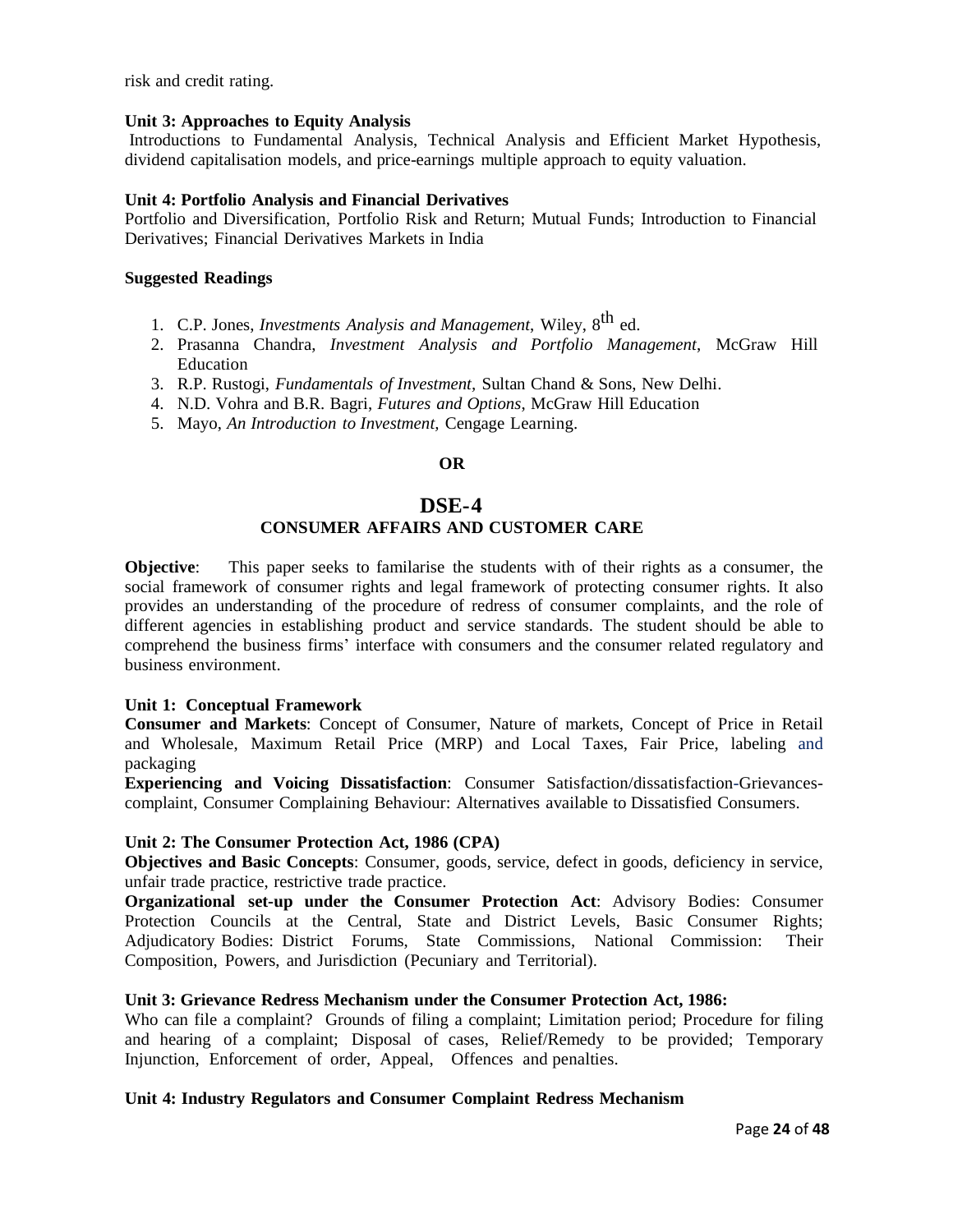- i. Banking: RBI and Banking Ombudsman
- ii. Insurance: IRDA and Insurance Ombudsman
- iii. Telecommunication: TRAI
- iv. Electricity Supply: Electricity Regulatory Commission
- v. Advertising: ASCI

## **Suggested Readings**:

- 1. Khanna, Sri Ram, Savita Hanspal, Sheetal Kapoor, and H.K. Awasthi. *Consumer Affairs"* (2007) Delhi University Publication. 334 pp.
- 2. Aggarwal, V. K. (2003). *Consumer Protection: Law and Practice*. 5<sup>th</sup> ed. Bharat Law House, Delhi, or latest edition.
- 3. Girimaji, Pushpa (2002). *Consumer Right for Everyone* Penguin Books.
- 4. Nader, Ralph (1973). *The Consumer and Corporate Accountability*. USA, Harcourt Brace Jovanovich, Inc.
- 5. Sharma, Deepa (2011).*Consumer Protection and Grievance-Redress in India: A Study of Insurance Industry* (LAP LAMBERT Academic Publishing GmbH & Co.KG, Saarbrucken, Germany. 263 pp.
- 6. Empowering Consumers e-book, [www.consumeraffairs.nic.in](http://www.consumeraffairs.nic.in/)
- 7. ebook, [www.bis.org](http://www.bis.org/)
- 8. *The Consumer Protection Act, 1986*

#### **Articles**

- 1. Verma, D. P. S. (2002). Developments in Consumer Protection in India. Journal of Consumer Policy. Vol. 25. No. pp 107 –123.
- 2. Verma, D.P.S. (2002). Regulating Misleading Advertisements, Legal Provisions and Institutional Framework. Vikalpa. Vol. 26. No. 2. pp. 51-57.
- 3. Ralph L. Day and Laird E. Landon, Jr. (1997). Towards a Theory of Consumer Complaining Behaviour. Ag Woodside, et al. (eds.). Consumer and Industrial Buying Behaviour. New York; North Holland pp. 425-37.
- 4. George, S. Day and A. Aaker (1970). A Guide to consumerism. Journal of Marketing. Vol. 34. pp 12-19.
- 5. Sharma, Deepa (2003).New measures for Consumer Protection in India. *The Indian Journal* of *Commerce.* Vol.56. No.4. pp. 96-106
- 6. Sharma, Deepa (2011).Consumer Grievance Redress by Insurance Ombudsman. *BIMAQUEST*.Vol.11. pp.29-47.

#### **Periodicals**

1. Consumer Protection Judgments (CPJ) (Relevant cases reported in various issues)

2. Recent issues of magazines: *Insight*, published by CERC, Ahmedabad '*Consumer Voice*', Published by VOICE Society , New Delhi.

3. *Upbhokta Jagran*, Ministry of Consumer Affairs, Govt, of India. New Delhi.

#### **Websites:**

[www.ncdrc.nic.in](http://www.ncdrc.nic.in/) [www.fcamin.nic.in](http://www.fcamin.nic.in/) [www.consumeraffairs.nic.in](http://www.consumeraffairs.nic.in/) [www.iso.org.in](http://www.iso.org.in/) [www.bis.org](http://www.bis.org/) [www.ascionline.org.in](http://www.ascionline.org.in/)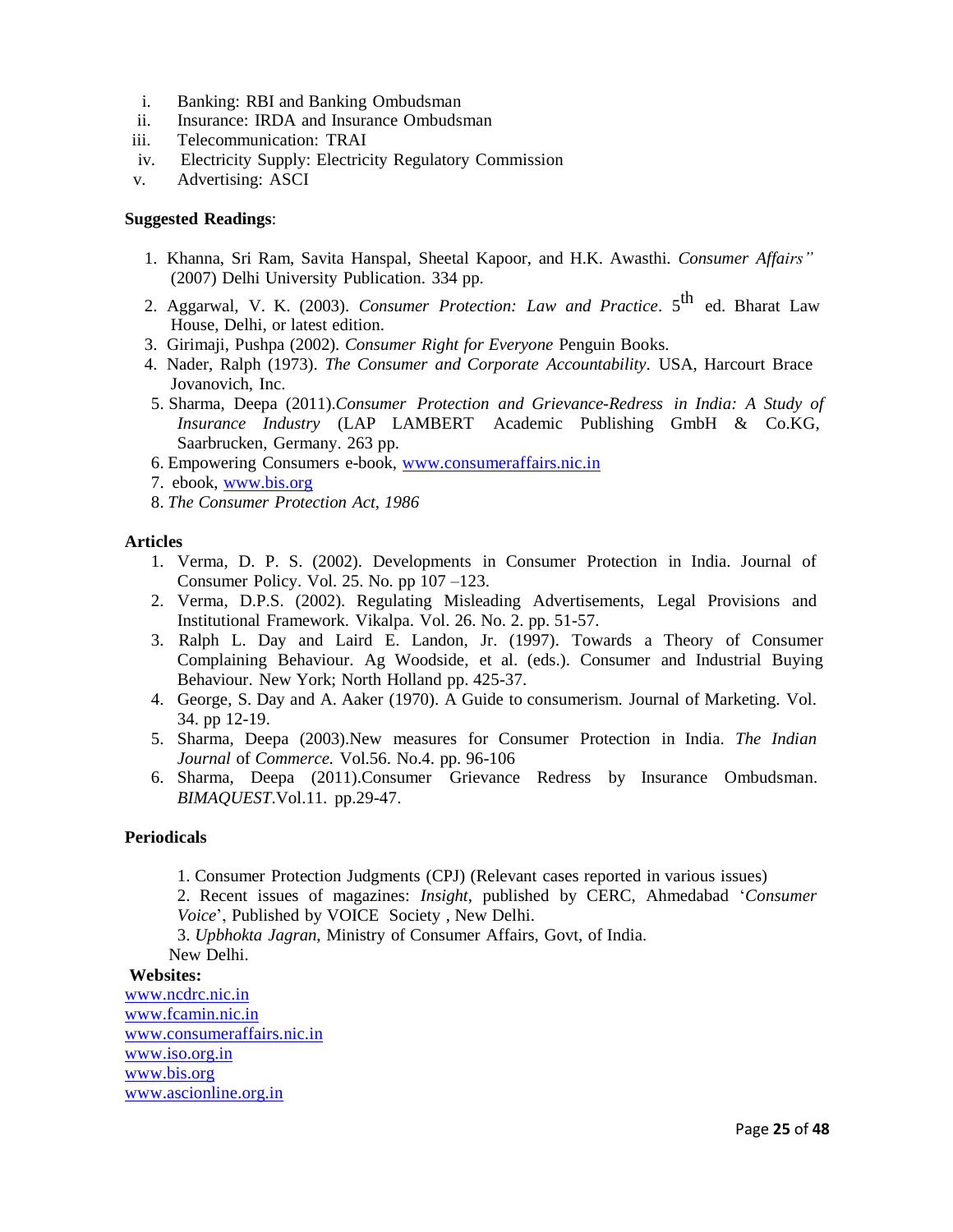[www.trai.gov.in](http://www.trai.gov.in/) [www.irda.gov.in](http://www.irda.gov.in/) [www.derc.gov.in](http://www.derc.gov.in/) [www.rbi.org.in](http://www.rbi.org.in/) [www.fssai.gov.in](http://www.fssai.gov.in/) [www.consumer-voice.org](http://www.consumer-voice.org/) [www.nationalconsumerhelpline.in](http://www.nationalconsumerhelpline.in/) [www.cci.gov.in](http://www.cci.gov.in/)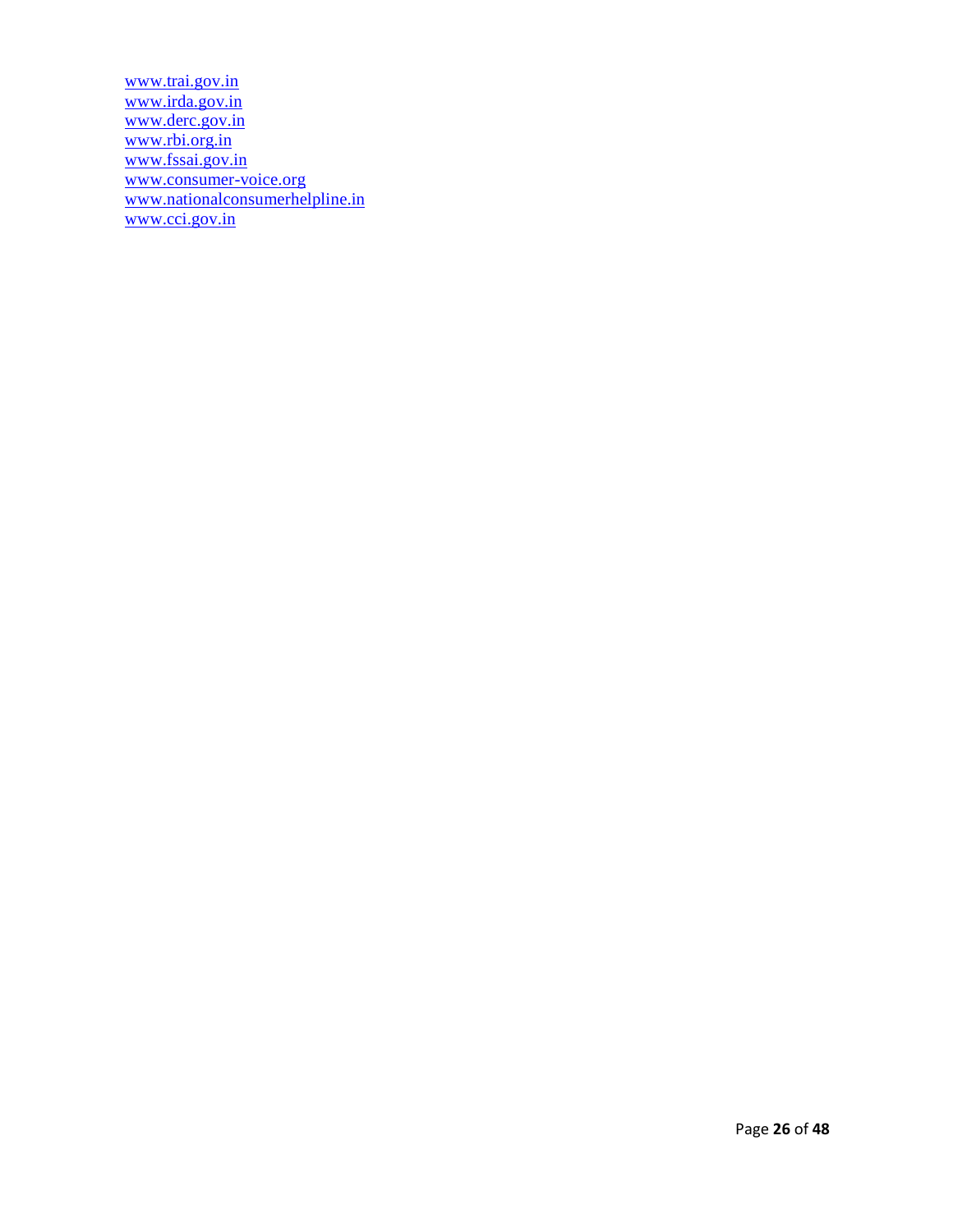# **CBCS Course Structure for B.Com (Regular) Total Credits: 120**

|                                   | <b>Semester-I</b>                                 | <b>Credit</b>  |  |
|-----------------------------------|---------------------------------------------------|----------------|--|
| Core-A1                           | Financial Accounting                              | 6              |  |
| Core-B1                           | <b>Business Organization and Management</b>       | 6              |  |
| English-1                         | English-1                                         | 6              |  |
| <b>AECC-1(Ability Enhancement</b> | <b>Environmental Studies</b>                      | $\overline{2}$ |  |
| Compulsory Course)                |                                                   |                |  |
| <b>Semester-II</b>                |                                                   |                |  |
| Core-A2                           | <b>Business Law</b>                               | 6              |  |
| Core-B2                           | <b>Business Mathematics &amp; Statistics</b>      | 6              |  |
| $MIL-1$                           | $MIL-1$                                           | 6              |  |
| AECC-2(Ability Enhancement        | Science and Technology                            | $\overline{2}$ |  |
| Compulsory Course)                |                                                   |                |  |
| <b>Semester-III</b>               |                                                   |                |  |
| Core-A3                           | Company Law                                       | 6              |  |
| Core-B3                           | <b>Income Tax Law and Practice</b>                | 6              |  |
| English-2                         | English-2                                         | 6              |  |
| SEC-1(Skill Enhancement           | <b>Computer Applications in Business</b>          | $\overline{2}$ |  |
| Course)                           |                                                   |                |  |
|                                   | <b>Semester-IV</b>                                |                |  |
| Core-A4                           | <b>Corporate Accounting</b>                       | 6              |  |
| Core-B4                           | <b>Cost Accounting</b>                            | 6              |  |
| $MIL-2$                           | $MIL-2$                                           | 6              |  |
| SEC-2(Skill Enhancement           | E-Commerce                                        | $\overline{2}$ |  |
| Course)                           |                                                   |                |  |
| Semester-V                        |                                                   |                |  |
| DSE-A 1(Discipline Specific       | Human Resource Management/Principles of           | 6              |  |
| Elective) Any One                 | Marketing                                         |                |  |
| DSE-B-1(Discipline Specific       | Fundamentals of Financial Management/             | 6              |  |
| Elective) Any One                 | <b>Indirect Tax Laws</b>                          |                |  |
| GE Paper-1(Generic Elective)      | Principles of Micro Economics                     | 6              |  |
| SEC-3(Skill Enhancement           | Entrepreneurship                                  | $\overline{2}$ |  |
| Course)                           |                                                   |                |  |
| <b>Semester-VI</b>                |                                                   |                |  |
| DSE-A 2(Discipline Specific       | Management Accounting/Banking And                 | 6              |  |
| Elective) Any One                 | Insurance                                         |                |  |
| DSE-B 2(Discipline Specific       | <b>International Business/Consumer Protection</b> | 6              |  |
| Elective) Any One                 |                                                   |                |  |
| GE Paper-2(Generic Elective)      | Indian Economy                                    | 6              |  |
| SEC-4(Skill Enhancement           | Personal selling and Salesmanship                 | $\overline{2}$ |  |
| Course)                           |                                                   |                |  |
|                                   | <b>Total</b>                                      | 120            |  |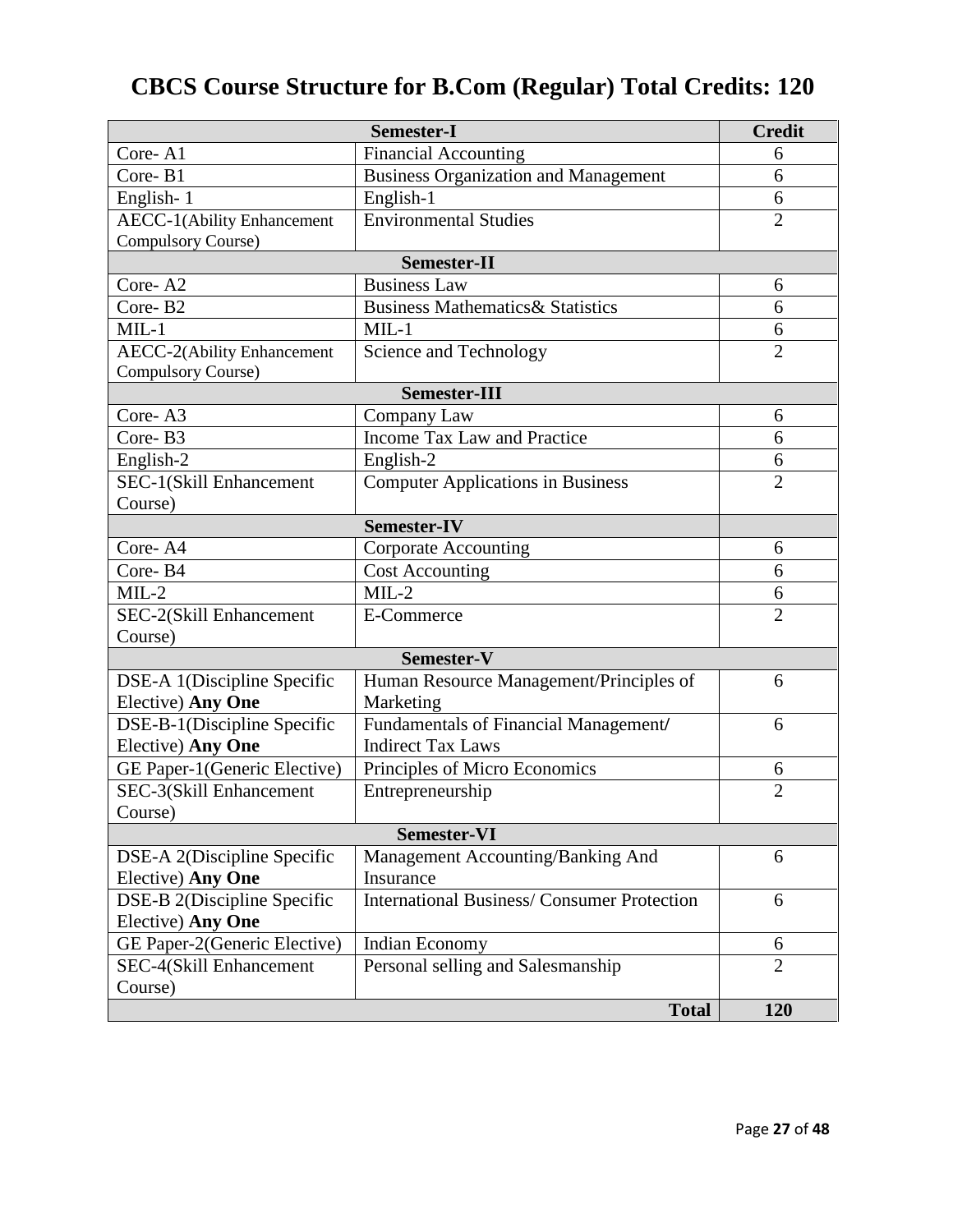# **SEMESTER-I**

# **Core – A1 FINANCIAL ACCOUNTING**

**Objective:** The objective of the course is to familiarize the students with the basic concepts of accounting and their practical application in business.

## **Unit - 1:**

#### **(a) Theoretical Framework**

- i. Accounting as an information system, the users of financial accounting information and their needs. Qualitative characteristics of accounting, information. Functions, advantages and limitations of accounting. Branches of accounting. Bases of accounting; cash basis and accrual basis.
- ii. The nature of financial accounting principles Basic concepts and conventions: entity, money measurement, going concern, cost, realization, accruals, periodicity, consistency, prudence (conservatism), materiality and full disclosures.
- iii. Financial accounting standards: Concept, benefits, procedure for issuing accounting standards in India. Salient features of First-Time Adoption of Indian Accounting Standard (Ind-AS) 101. International Financial Reporting Standards (IFRS): - Need and procedures.

## (b) **Accounting Process**

From recording of a business transaction to preparation of trial balance including adjustments

#### **(c) Computerised Accounting Systems**

Computerised Accounting Systems: Computerized Accounts by using any popular accounting software: Generating Reports - Cash Book, Ledger Accounts, Trial Balance, Profit and Loss Account, Balance Sheet, Funds Flow Statement, Cash Flow Statement

#### **Unit - 2:**

# **(a) Business Income**

- i. The accounting concept of depreciation. Factors in the measurement of depreciation. Methods of computing depreciation: straight line method.
- ii. Inventory Record Systems

# **(b) Final Accounts**

Capital and revenue expenditures and receipts: general introduction only. Preparation of financial statements of non-corporate business entities

#### **Unit - 3:**

#### **Accounting for Hire-Purchase and Installment Systems, Consignment, and Joint Venture**

- i) **Accounting for Hire-Purchase** Transactions, Journal entries and ledger accounts in the books of Hire Vendors and Hire purchaser for large value items including Default and repossession.
- ii) *C***onsignment:** Features, Accounting treatment in the books of the consignor and consignee.
- iii) **Joint Venture:** Accounting procedures: Joint Bank Account, Records Maintained by Coventurer of (a) all transactions (b) only his own transactions. (Memorandum joint venture account).

**Unit - 4:**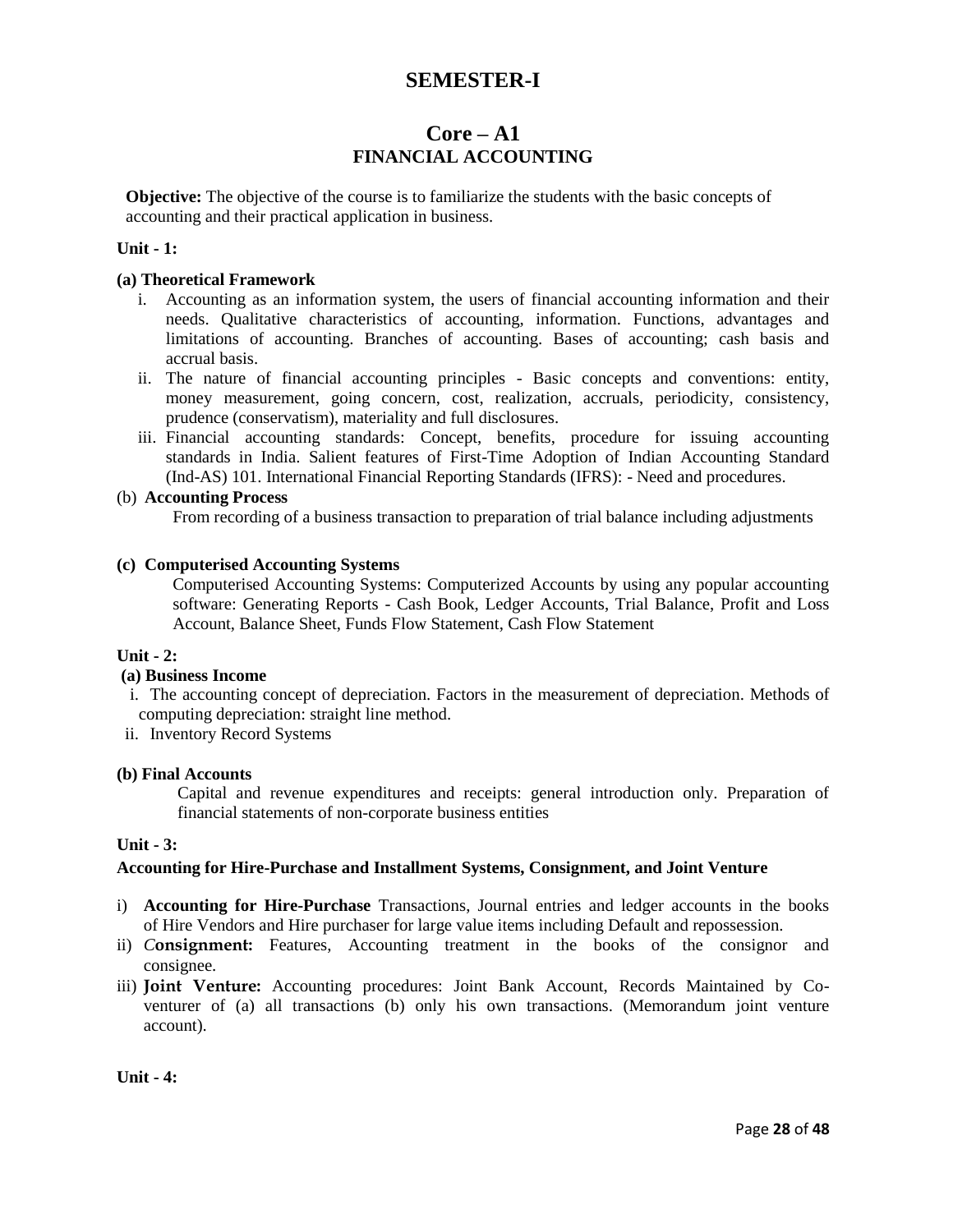## **Accounting for Dissolution of Partnership Firm**

Accounting of Dissolution of the Partnership Firm Including Insolvency of partners, sale to a limited company and piecemeal distribution

## **Text Books:**

1. Robert N Anthony, David Hawkins, Kenneth A. Merchant, *Accounting: Text and Cases.* McGraw-Hill Education,  $13<sup>th</sup>$  Ed. 2013.

2. Charles T. Horngren and Donna Philbrick, *Introduction to Financial Accounting,* Pearson Education.

- 3. J.R. Monga, *Financial Accounting: Concepts and Applications.* Mayur Paper Backs, New Delhi.
- 4. M.C.Shukla, T.S. Grewal and S.C.Gupta. *Advanced Accounts. Vol.-I. S.* Chand & Co., New Delhi.
- 5. S.N. Maheshwari, and. S. K. Maheshwari. *Financial Accounting.* Vikas Publishing House, New Delhi.
- 6. Deepak Sehgal. *Financial Accounting.* Vikas Publishing H House, New Delhi.
- 7. Bhushan Kumar Goyal and HN Tiwari, *Financial Accounting,* International Book House
- 8. Goldwin, Alderman and Sanyal, *Financial Accounting,* Cengage Learning.
- 9. Tulsian, P.C. *Financial Accounting,* Pearson Education.
- 10. *Compendium of Statements and Standards of Accounting.* The Institute of Chartered Accountants of India, New Delhi

# **CORE-B1 BUSINESS ORGANISATION AND MANAGEMENT**

**Objective:** The course aims to provide basic knowledge to the students about the organisation and management of a business enterprise.

## **Unit 1: Foundation of Indian Business**

Manufacturing and service sectors; Small and medium enterprises; Problems and government policy. India's experience of liberalisation and globalisation.

#### **Unit 2:Business Enterprises**

Forms of Business Organisation: Sole Proprietorship, Joint Hindu Family Firm, Partnership firm, Joint Stock Company, Cooperative society; Limited Liability Partnership; Choice of Form of Organisation.

#### **Unit 3:Management and Organisation**

The Process of Management: Planning; Decision-making; Strategy Formulation. Organizing: Basic Considerations; Departmentation; Delegation of Authority.

#### **Unit 4:Leadership, Motivation and Control**

Leadership: Concept and Styles; Trait and Situational Theory of Leadership. Motivation: Concept and Importance; Maslow Need Hierarchy Theory; Herzberg Two Factors Theory. Control: Concept and Process.

- 1. Kaul, V.K., *Business Organisation and Management*, Pearson Education, New Delhi
- 2. Chhabra, T.N., *Business Organisation and Management*, Sun India Publications, New Delhi,
- 3. Gupta CB, *Modern Business Organisation*, Mayur Paperbacks, New Delhi
- 4. Koontz and Weihrich, *Essentials of Management*, McGraw Hill Education.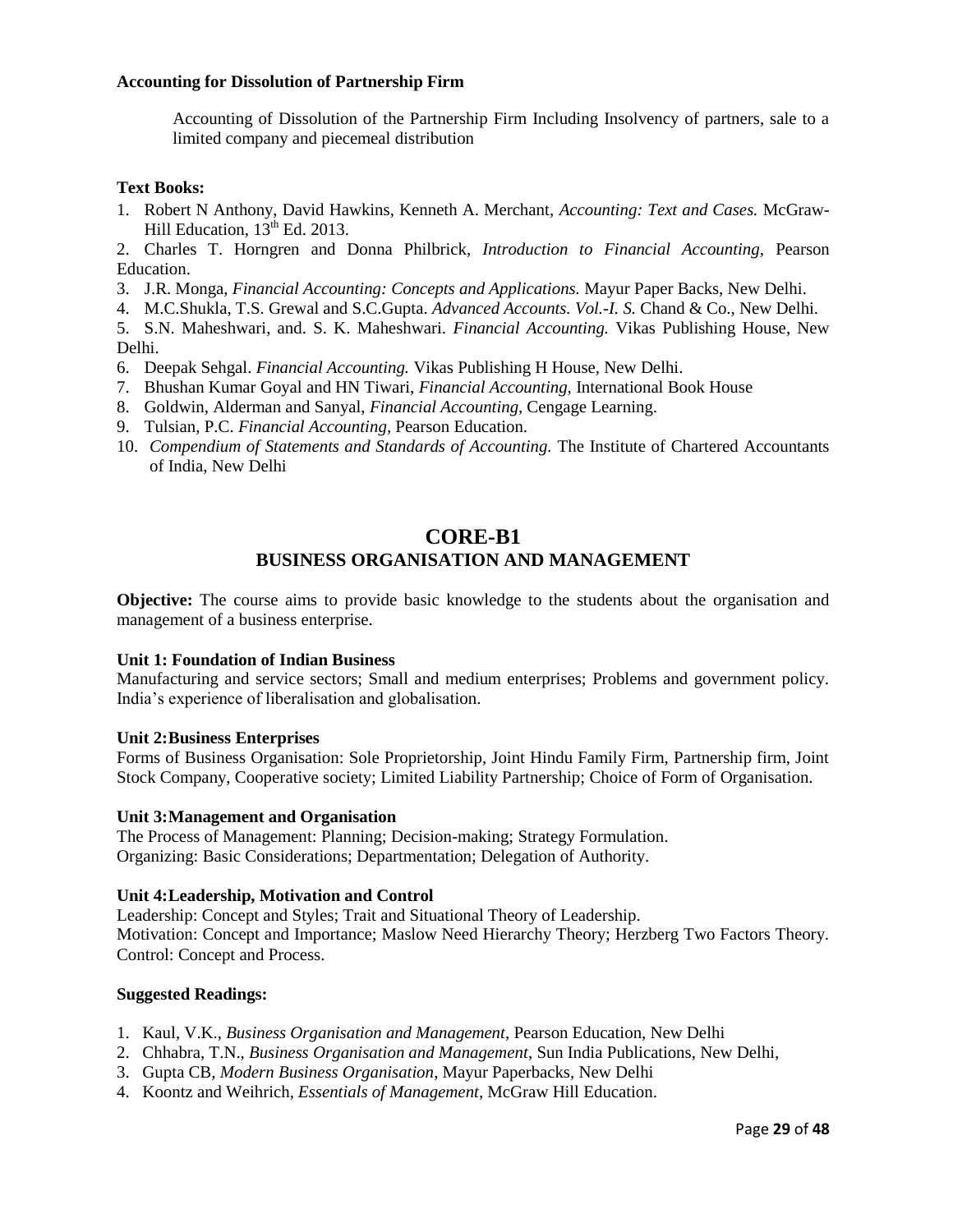- 5. Basu, C. R., *Business Organization and Management*, McGraw Hill Education.
- 6. Jim, Barry, John Chandler, Heather Clark; *Organisation and Management*, Cengage Learning.
- 7. B.P. Singh and A.K.Singh, *Essentials of Management*, Excel Books
- 8. Buskirk, R.H., et al; *Concepts of Business: An Introduction to Business System*, Dryden Press,New York.
- 9. Burton Gene and Manab Thakur; Management Today: Principles and Practice; Tata McGraw Hill, New Delhi.
- 10. Griffin, *Management Principles and Application*, Cengage Learning

# **SEMESTER-II**

# **CORE-A2 BUSINESS LAW**

**Objective:** The objective of the course is to impart basic knowledge of the important business legislation along with relevant case law.

# **Unit 1: The Indian Contract Act, 1872: General Principles of Contract**

- a) Contract meaning, characteristics and kinds
- b) Essentials of a valid contract Offer and acceptance, consideration, contractual capacity, free consent, legality of objects.
- c) Void agreements
- d) Discharge of a contract modes of discharge, breach and remedies against breach of contract.
- e) Contingent contracts and Quasi contracts

# **Unit 2: The Indian Contract Act, 1872: Specific Contracts**

- a) Contract of Indemnity and Guarantee
- b) Contract of Bailment
- c) Contract of Agency

# **Unit 3: The Sale of Goods Act, 1930**

- a) Contract of sale, meaning and difference between sale and agreement
- to sell. b) Conditions and warranties
- c) Transfer of ownership in goods including sale by a
- non-owner d) Performance of contract of sale

# **Unit 4: Partnership Laws**

# **A) The Partnership Act, 1932**

a. Nature and Characteristics of Partnership b. Registration of a Partnership Firms

- c. Types of Partners
- d. Rights and Duties of Partners
- e. Mode of Dissolution of Partnership

# **B) The Limited Liability Partnership Act, 2008**

- a) Salient Features of LLP
- b) Differences between LLP and Partnership, LLP and
- Company c) LLP Agreement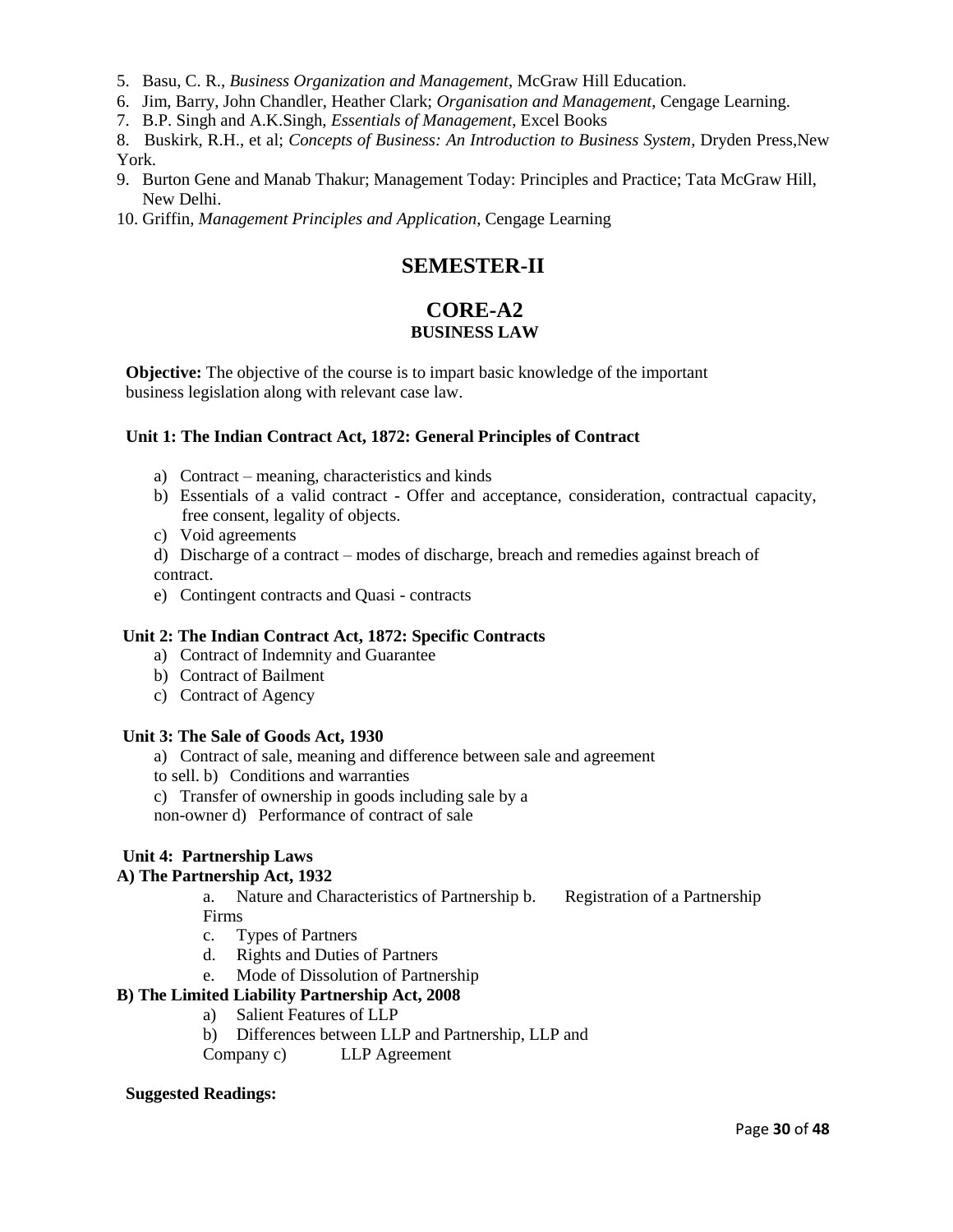- 1. M.C. Kuchhal, and Vivek Kuchhal, *Business Law*, Vikas Publishing House, New Delhi.
- 2. Avtar Singh, *Business Law*, Eastern Book Company, Lucknow.
- 3. Ravinder Kumar, *Legal Aspects of Business*, Cengage Learning
- 4. SN Maheshwari and SK Maheshwari, *Business Law*, National Publishing House, New Delhi.
- 5. Aggarwal S K, *Business Law*, Galgotia Publishers Company, New Delhi.
- 6. Bhushan Kumar Goyal and Jain Kinneri, *Business Laws*, International Book House
- 7. Sushma Arora, *Business Laws*, Taxmann Pulications.
- 8. Akhileshwar Pathak, *Legal Aspects of Business*, McGraw Hill Education, 6<sup>th</sup> ed.
- 9. P C Tulsian and Bharat Tulsian, *Business Law*, McGraw Hill Education
- 10. Sharma, J.P. and Sunaina Kanojia, *Business Laws*, Ane Books Pvt. Ltd., New Delhi.

# **CORE-B 2 BUSINESS MATHEMATICS AND STATISTICS**

**Objective:** The objective of this course is to familiarize students with the applications of mathematics and statistical techniques in business decision-making.

# Notes:

- 1. Use of simple calculator is allowed.
- 2. Proofs of theorems / formulae are not required.
- 3. Trigonometric functions are not to be covered.

#### **Part – A: Business Mathematics Unit 1: Matrices**

Definition of a matrix. Types of matrices; Algebra of matrices. Calculation of values of determinants up to third order; Adjoint of a matrix; Finding inverse of a matrix through ad joint; Applications of matrices to solution of simple business and economic problems

# **Unit 2: Differential Calculus**

Mathematical functions and their types – linear, quadratic, polynomial; Concepts of limit and continuity of a function; Concept of differentiation; Rules of differentiation – simple standard forms. Applications of differentiation – elasticity of demand and supply; Maxima and Minima of functions (involving second or third order derivatives) relating to cost, revenue and profit.

# **Part – B: Statistics**

#### **Unit 3: Uni-variate Analysis**

Measures of Central Tendency including arithmetic mean, geometric mean and harmonic mean: properties and applications; mode and median. Partition values - quartiles, deciles, and percentiles. Measures of Variation: absolute and relative. Range, quartile deviation and mean deviation; Variance

and Standard deviation.

# **Unit 4: Bi-variate Analysis**

Simple Linear Correlation Analysis: Meaning, and measurement. Karl Pearson's co-efficient and

Spearman's rank correlation

Simple Linear Regression Analysis: Regression equations and estimation. Relationship between correlation and regression coefficients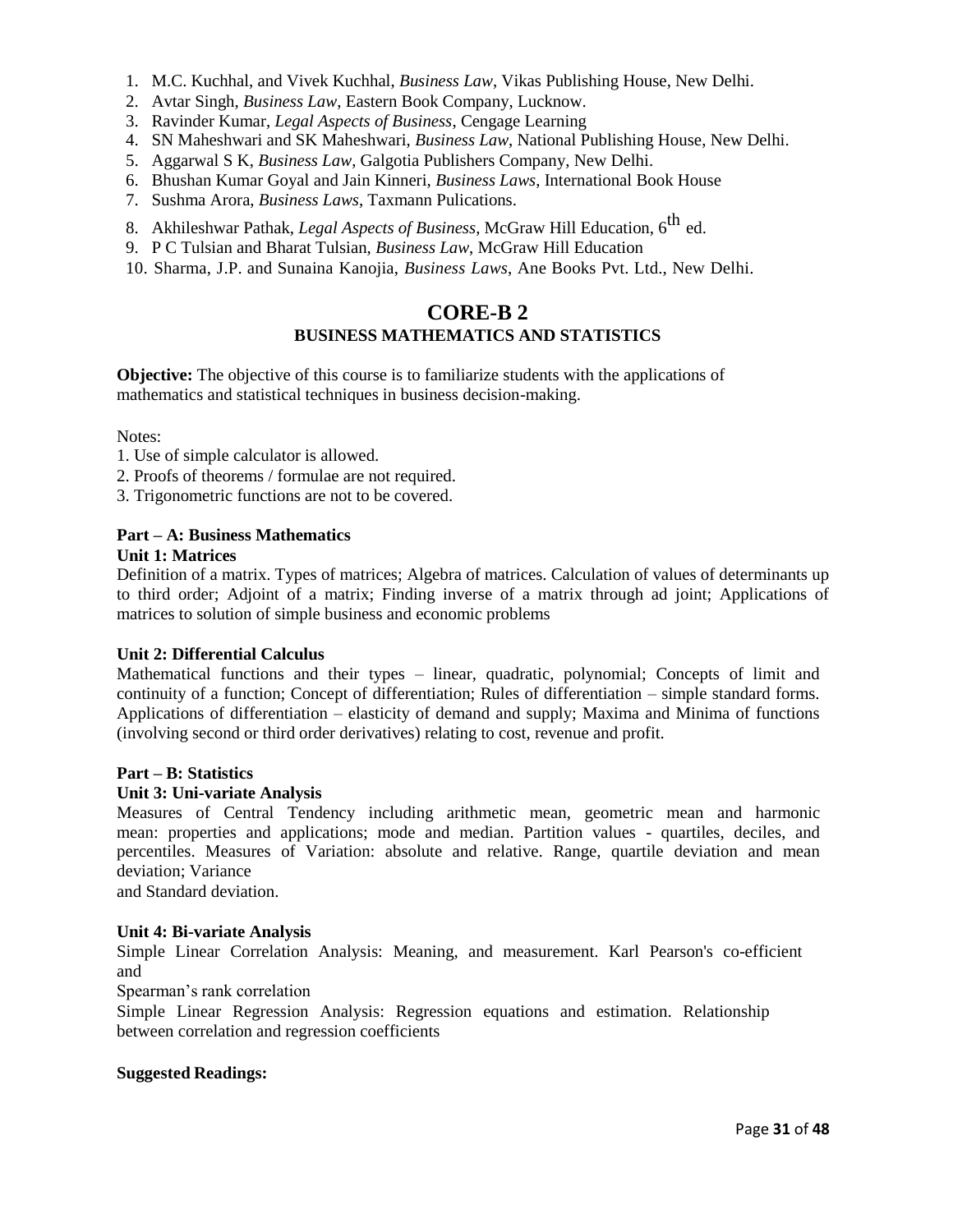- 1. Mizrahi and John Sullivan. *Mathematics for Business and Social Sciences*. Wiley and Sons.
- 2. Budnick, P. *Applied Mathematics.* McGraw Hill Publishing Co.
- 3. N. D. Vohra, *Business Mathematics and Statistics*, McGraw Hill Education (India) Pvt Ltd
- 4. J.K. Thukral, *Mathematics for Business Studies,* Mayur Publications
- 5. J. K. Singh, *Business Mathematics,* Himalaya Publishing House.
- 6. J. K. Sharma, *Business Statistics,* Pearson Education.
- 7. S.C. Gupta, *Fundamentals of Statistics,* Himalaya Publishing House.
- 8. S.P. Gupta and Archana Gupta, *Elementary Statistics,* Sultan Chand and Sons, New Delhi.
- 9. Richard Levin and David S. Rubin, *Statistics for Management,* Prentice Hall of India, New Delhi.
- 10. M.R. Spiegel, *Theory and Problems of Statistics,* Schaum's Outlines Series, McGraw Hill Publishing Co.

# **SEMESTER- III CORE-A 3 Company Law**

**Objective:** The objective of the course is to impart basic knowledge of the provisions of the Companies Act 2013.

## **Unit 1:**

Introduction – Administration of Company Law [including National Company Law Tribunal (NCLT), National Company Law Appellate Tribunal (NCLAT), Characteristics of a company; types of companies including one-person company, small company formation of company,

## **Unit 2:**

Documents – Memorandum of association, Articles of association, prospectus, Issue, allotment and forfeiture of share,

# **Unit 3:**

Management: Classification of directors, independent director, Appointment; Legal positions, powers and duties; removal of directors;

Meetings: Meetings of shareholders and board of directors; Types of meetings, Convening and conduct of meetings, Requisites of a valid meeting, postal ballot.

#### . **Unit 4:**

Dividends, Accounts, Audit– Provisions relating to payment of Dividend, Provisions relating to Books of Account, Provisions relating to Audit, Auditors' Appointment, Rotation of Auditors, Auditors' Report, Secretarial Audit.

#### **Suggested Readings:**

- 1. MC Kuchhal, *Modern Indian Company Law*, Shri Mahaveer Book Depot (Publishers), Delhi.
- 2. GK Kapoor and Sanjay Dhamija, *Company Law*, Bharat Law House, Delhi.
- 3. Anil Kumar, *Corporate Laws,* Indian Book House, Delhi
- 4. Reena Chadha and Sumant Chadha, *Corporate Laws*, Scholar Tech Press, Delhi.
- 5. Avtar Singh*, Introduction to Company Law,* Eastern Book Company
- 6. Ramaiya, *A Guide to Companies Act*, LexisNexis, Wadhwa and Buttersworth.

7. *Manual of Companies Act, Corporate Laws and SEBI Guideline,* Bharat Law House, New Delhi,.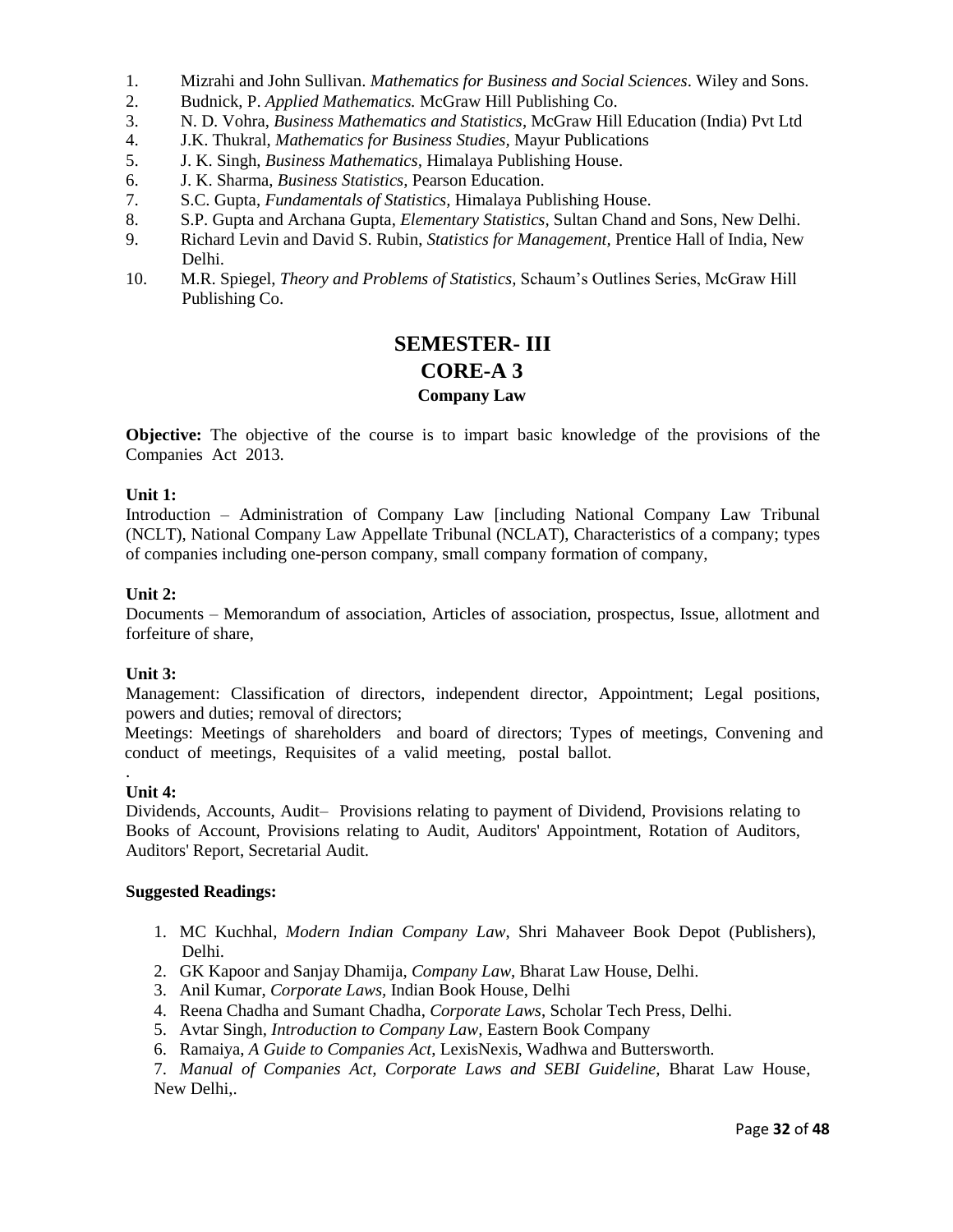8. *A Compendium of Companies Act 2013, along with Rules*, by Taxmann Publications.

9. Gower and Davies, *Principles of Modern Company Law*, Sweet & Maxwell

10. Sharma, J.P., *An Easy Approach to Corporate Laws*, Ane Books Pvt. Ltd., New Delhi

# **CORE-B 3 INCOME TAX LAW AND PRACTICE**

**Objective:** To provide basic knowledge and equip students with application of principles and provisions of Income-tax Act, 1961 and the relevant Rules.

# **Unit 1: Introduction**

*Basic concepts:* Income, agricultural income, person, assessee, assessment year, previous year, gross total income, total income, maximum marginal rate of tax; Permanent Account Number (PAN)

*Residential status*; Scope of total income on the basis of residential status Exempted income under section 10

# **Unit 2: Computation of Income under different heads**

Income from Salaries; Income from house property, Profits and gains of business or profession; Capital gains; Income from other sources

## **Unit 3: Computation of Total Income and Tax Liability**

Income of other persons included in assessee's total income; Aggregation of income and set-off and carry forward of losses; Deductions from gross total income; Rebates and reliefs Computation of total income of individuals; Tax liability of an individual

## **Unit 4: Preparation of Return of Income**

Filing of returns: Manually, On-line filing of Returns of Income & TDS; Provision & Procedures of Compulsory On-Line filing of returns for specified assesses.

#### **Suggested readings:**

1. Singhania, Vinod K. and Monica Singhania. *Students' Guide to Income Tax, University Edition.*

Taxmann Publications Pvt. Ltd., New Delhi.

2. Ahuja, Girish and Ravi Gupta. *Systematic Approach to Income Tax.* Bharat Law House, Delhi.

#### **Journals**

- 1. *Income Tax Reports*. Company Law Institute of India Pvt. Ltd., Chennai.
- 2. *Taxman*. Taxman Allied Services Pvt. Ltd., New Delhi.
- 3. *Current Tax Reporter*. Current Tax Reporter, Jodhpur.

#### **Software**

- 1. Vinod Kumar Singhania, *e-filing of Income Tax Returns and Computation of Tax*, Taxmann Publication Pvt. Ltd, New Delhi. Latest version
- 2. 'Excel Utility' available at *incometax*

# **SEC-1 COMPUTER APPLICATIONS IN BUSINESS**

**Objectives**: To provide computer skills and knowledge for commerce students and to enhance the student understands of usefulness of information technology tools for business operations.

#### **Unit 1: Word Processing**

Introduction to word Processing, Word processing concepts, Use of Templates, Working with word document: Editing text, Find and replace text, Formatting, spell check, Autocorrect,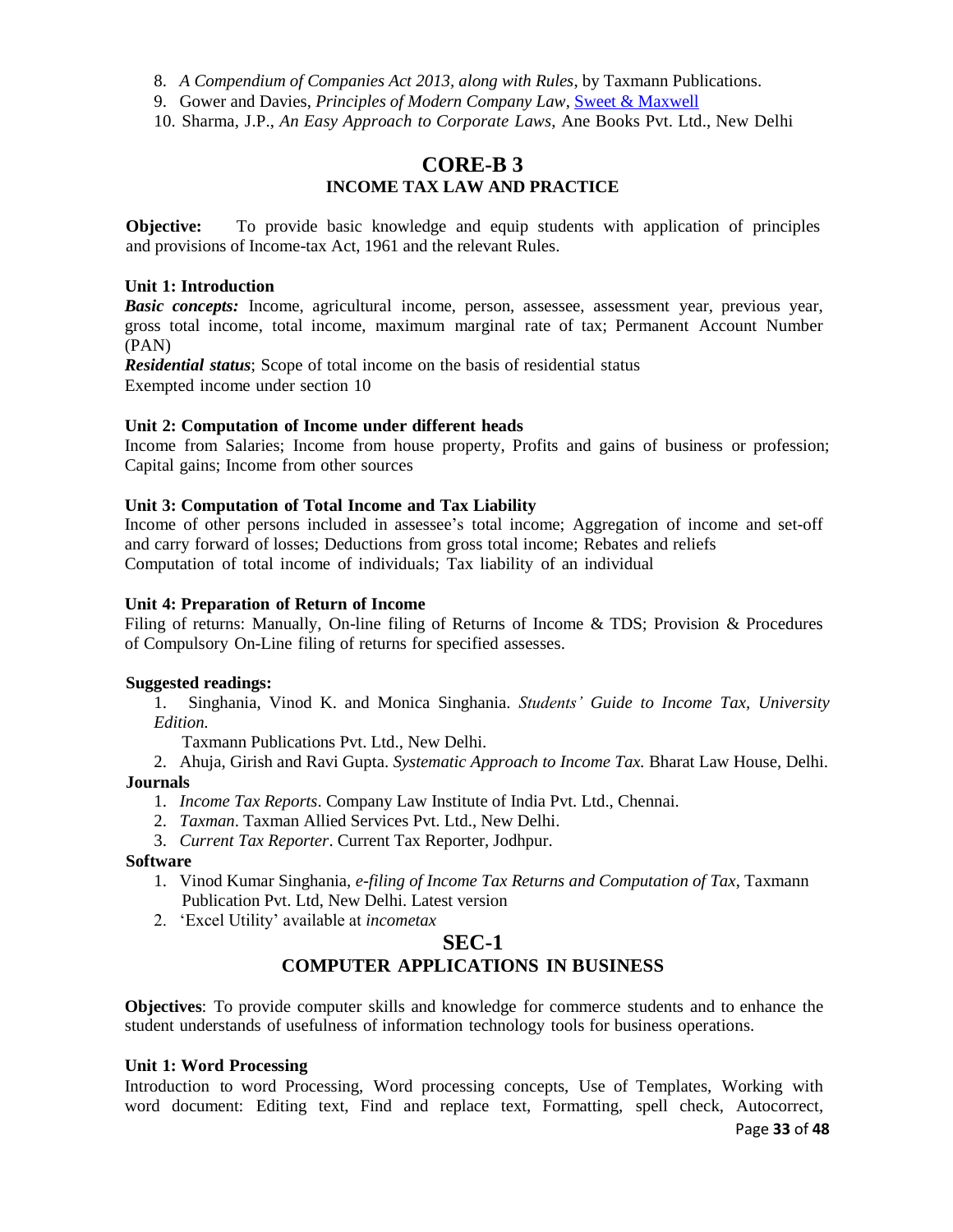Autotext; Bullets and numbering, Tabs, Paragraph Formatting, Indent, Page Formatting, Header and footer, Tables: Inserting, filling and formatting a table; Printing documents **Creating Business Documents using the above facilities**

#### **Unit 2: Preparing Presentations**

Basics of presentations: Slides, Fonts, Drawing, Editing; Inserting: Tables, Images, texts, Symbols, Media; Design; Transition; Animation; and Slideshow. Creating Business Presentations using above facilities.

#### **Unit 3: Spreadsheet and its Business Applications**

**Spreadsheet concepts**, Managing worksheets; Formatting, Entering data, Editing, and Printing a worksheet; Handling operators in formula, Project involving multiple spreadsheets, Organizing Charts and graphs

**Generally used Spreadsheet functions:** Mathematical, Statistical, Financial, Logical, Date and Time, Lookup and reference, Database, and Text functions

#### **Unit 4: Creating Business Spreadsheet**

**Creating spreadsheet in the area of:** Ratio Analysis; Capital Budgeting; Depreciation Accounting; Graphical representation of data; Correlation and Regression

#### **Suggested Readings:**

- 7. Introduction to Computer, Peter Norton, Sixth edition, Mc Graw Hill.
- 8. Computer Fundamentals- P. K. Sinha (BPB Publlication)
- 9. E- Commerce Awad- Pearson Hall India
- 10. HTML Black Steven Holzner Dveahs Tech Press.
- 11. Computer in Business.- Sanders D. Mc Gras Hill.
- 12. Internet for Business- Brummer Lavrej Cambridge.

# **SEMESTER – IV**

# **CORE A 4 CORPORATE ACCOUNTING**

**Objectives:** To enable the students to acquire the basic knowledge of the corporate accounting and to learn the techniques of preparing the financial statements.

# **Unit 1. Accounting for Share Capital & Debentures**

Issue, forfeiture and reissue of forfeited shares: concept & process of book building; Issue of rights and bonus shares; Buy back of shares; Redemption of preference shares; Issue and Redemption of Debentures

#### **Unit 2. Final Accounts**

Preparation of profit and loss account and balance sheet of corporate entities, excluding calculation of managerial remuneration, Disposal of company profits

**Unit 3. Valuation of Goodwill and Valuation of Shares** Concepts and calculation: simple problem only

#### **Unit 4. Amalgamation of Companies**

Concepts and accounting treatment as per Accounting Standard: 14 (ICAI) (excluding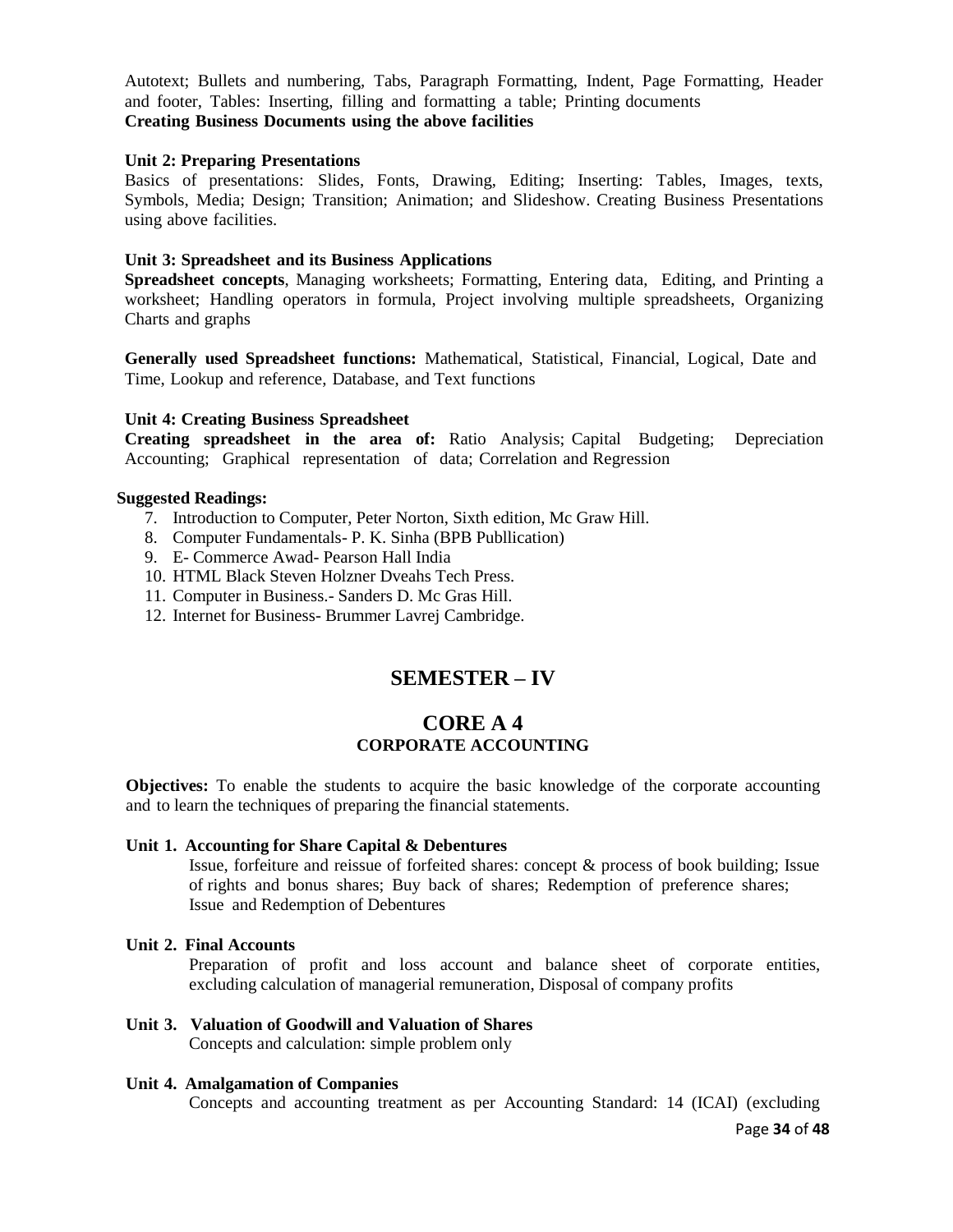inter-

company holdings). Internal reconstruction: concepts and accounting treatment excluding scheme of reconstruction.

# **. Suggested Readings:**

1. J.R. Monga, *Fudamentals of Corporate Accounting*. Mayur Paper Backs, New Delhi.

2. M.C. Shukla, T.S. Grewal, and S.C. Gupta*. Advanced Accounts*. Vol.-II. S. Chand & Co., New

Delhi.

3. S.N. Maheshwari, and S. K. Maheshwari. *Corporate Accounting*. Vikas Publishing House, New

Delhi.

- 4. Ashok Sehgal, Fundamentals of *Corporate Accounting*. Taxman Publication, New Delhi.
- 5. V.K. Goyal and Ruchi Goyal**,***. Corporate Accounting*. PHI Learning.
- 6. Jain, S.P. and K.L. Narang. *Corporate Accounting*. Kalyani Publishers, New Delhi.
- 7. Bhushan Kumar Goyal, *Fundamentals of Corporate Accounting,* International Book House
- 8. P. C. Tulsian and Bharat Tulsian, Corporate Accounting, S.Chand
- 9. Amitabha Mukherjee, Mohammed Hanif, Corporate Accounting, McGraw Hill Education
- 10. Compendium of Statements and Standards of Accounting. The Institute of Chartered Accountants of

India, New Delhi.

# **CORE B 4 COST ACCOUNTING**

**Objective:** To acquaint the students with basic concepts used in cost accounting, various methods involved in cost ascertainment and cost accounting book keeping systems.

## **Unit 1: Introduction**

Meaning, objectives and advantages of cost accounting; Difference between cost accounting and financial accounting; Cost concepts and classifications; Elements of cost; Role of a cost accountant in an organization

#### **Unit 2: Elements of Cost: Material and Labour**

- a. *Materials*: Material/inventory control techniques. Accounting and control of purchases, storage and issue of materials. Methods of pricing of materials issues — FIFO, LIFO, Simple Average, Weighted Average.
- b. *Labour*: Accounting and Control of labour cost. Time keeping and time booking. Concept and treatment of idle time, over time, labour turnover and fringe benefits. Methods of wage payment and the Incentive schemes- Halsey, Rowan, Taylor's Differential piece wage.

## **Unit 3: Elements of Cost: Overheads**

Classification, allocation, apportionment and absorption of overheads; Under- and over-absorption; Capacity Levels and Costs; Treatments of certain items in costing like interest on capital, packing expenses, bad debts, research and development expenses; Activity based cost allocation.

#### **Unit 4: Methods of Costing**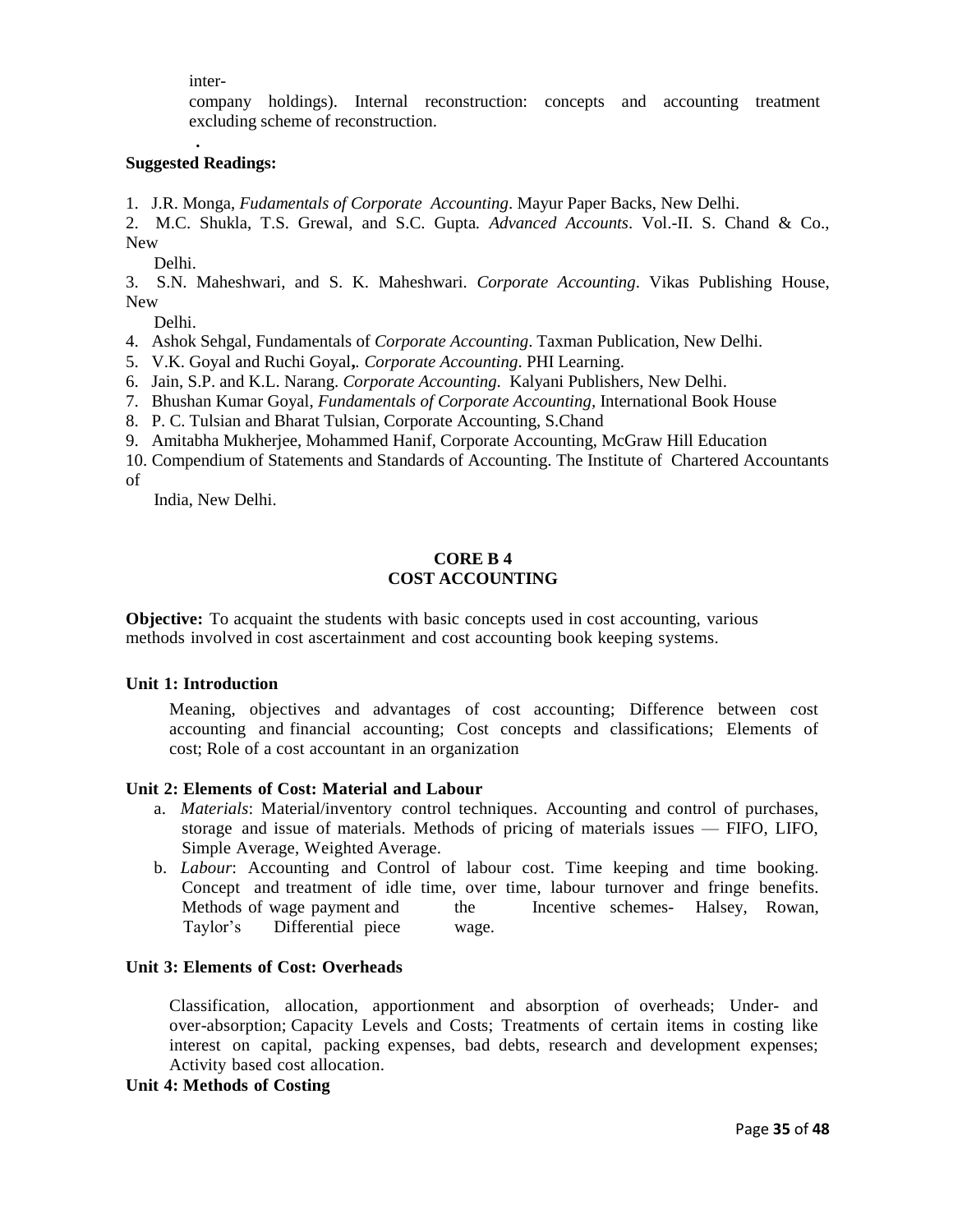Unit costing, Job costing, Contract costing, Process costing (process losses, valuation of work in progress, joint and by-products). Book Keeping in Cost Accounting-Integral and non-integral systems; Reconciliation of cost and financial accounts.

## S**uggested Reading:**

# 1. Charles T. Horngren, Srikant M. Datar, Madhav V. Rajan **,** *Cost Accounting: A Managerial Emphasis***, Pearson Education.**

2. Jawahar Lal, *Cost Accounting*. McGraw Hill Education

3. Nigam, B.M. Lall and I.C. Jain. *Cost Accounting: Principles and Practice*. PHI Learning

4. Rajiv Goel, *Cost Accounting*. International Book House

5. Singh, Surender. *Cost Accounting,* Scholar Tech Press*,* New Delhi.

6. Jain, S.P. and K.L. Narang. *Cost Accounting: Principles and Methods*. Kalyani Publishers

7. Arora, M.N. *Cost Accounting – Principles and Practice.* Vikas Publishing House, New Delhi.

8. Maheshwari, S.N. and S.N. Mittal. *Cost Accounting: Theory and Problems*. Shri Mahavir Book Depot, New Delhi.

9. Iyengar, S.P. Cost Accounting. Sultan Chand & Sons

*10.* H.V. Jhamb, *Fundamentals of Cost Accounting,* Ane Books Pvt. Ltd.

# **SEC-2**

# **E-Commerce**

**Objectives: To enable the** student to become familiar with the mechanism for conducting business transactions through electronic means

#### **Unit 1: Introduction:**

Meaning, nature, concepts, advantages, disadvantages and reasons for transacting online, types of E-Commerce, e-commerce business models (introduction , key elements of a business model and categorizing major E-commerce business models).

**Technology used in E-commerce:** The dynamics of world wide web and internet ( meaning, evolution and features)

# **Unit 2: Security and Encryption:**

Need and concepts, the e-commerce security environment: (dimension, definition and scope of e- security), security threats in the E-commerce environment (security intrusions and breaches, attacking methods like hacking, sniffing, cyber-vandalism etc.), technology solutions (Encryption, security channels of communication, protecting networks and protecting servers and clients),

#### **Unit 3: E-payment System:**

Models and methods of e–payments (Debit Card, Credit Card, Smart Cards, e-money), digital signatures (procedure, working and legal position), online banking (meaning, concepts, importance, electronic fund transfer, automated clearing house, automated ledger posting), risks involved in e-payments.

# **Unit 4: On-line Business Transactions:**

Meaning, purpose, advantages and disadvantages of transacting online, E-commerce applications in various industries like {banking, insurance, payment of utility bills, online marketing, e-tailing (popularity, benefits, problems and features), online services (financial, travel and career), auctions, online portal, online learning, publishing and entertainment)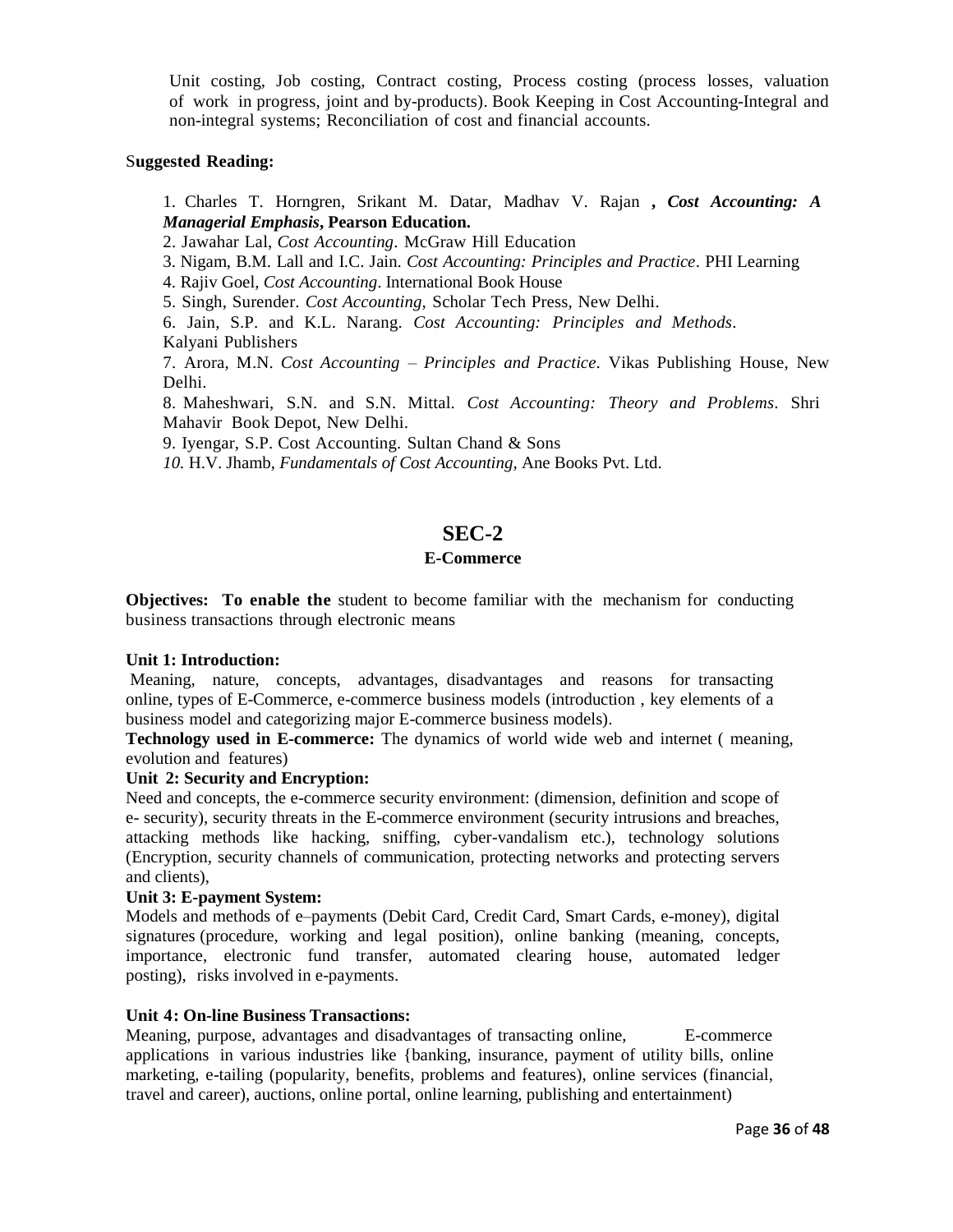# **Suggested Readings**

- 1. Kenneth C. Laudon and Carlo Guercio Traver, *E-Commerce*, Pearson Education.
- 2. David Whiteley, *E-commerce: Strategy, Technology and Applications*, McGraw Hill Education
- 3. Bharat Bhaskar, *Electronic Commerce: Framework, Technology and Application, 4th Ed.,* McGraw Hill Education
- 4. PT Joseph, *E-Commerce: An Indian Perspective*, PHI Learning
- 5. KK Bajaj and Debjani Nag, *E-commerce,* McGraw Hill Education
- 6. TN Chhabra, *E-Commerce,* Dhanpat Rai & Co.
- 7. Sushila Madan, *E-Commerce,* Taxmann
- 8. TN Chhabra, Hem Chand Jain, and Aruna Jain, *An Introduction to HTML*, Dhanpat Rai & Co.

# **SEMESTER-V**

# **DSE-A 1 HUMAN RESOURCE MANAGEMENT**

**Objective:** The objective of the course is to acquaint students with the techniques and principles to manage human resource of an organisation.

#### **Unit 1: Introduction**

Human Resource Management: Concept and Functions, Role, Status and competencies of HR Manager, HR Policies, Evolution of HRM, HRM vs HRD. Emerging Challenges of Human Resource Management; Human Resource Information System

#### **Unit 2: Acquisition of Human Resource**

Human Resource Planning- Quantitative and Qualitative dimensions; job analysis – job description and

job specification; Recruitment – Concept and sources; Selection – Concept and process; test and interview; placement and induction

#### **Unit 3: Training and Development**

Concept and Importance; Identifying Training and Development Needs; Designing Training Programmes; Role-Specific and Competency-Based Training; Evaluating Training Effectiveness; Training Process Outsourcing; Management Development; Career Development.

#### **Unit 4: Performance Appraisal**

Nature, objectives and importance; Modern techniques of performance appraisal; potential appraisal and

employee counseling; job changes - transfers and promotions; Compensation: concept and policies; job evaluation; methods of wage payments and incentive plans; fringe benefits;

#### **Suggested Readings:**

1. Gary Dessler. *A Framework* for *Human Resource Management*. Pearson Education.

2. DeCenzo, D.A. and S.P. Robbins, *Personnel/Human Resource Management*, Pearson Education.

- 3. Bohlendar and Snell, *Principles of Human Resource Management,* Cengage Learning
- 4. Ivancevich, John M. *Human Resource Management*. McGraw Hill.
- 5. Wreather and Davis. *Human Resource Management*. Pearson Education.
- 6. Robert L. Mathis and John H. Jackson. *Human Resource Management*. Cengage Learning.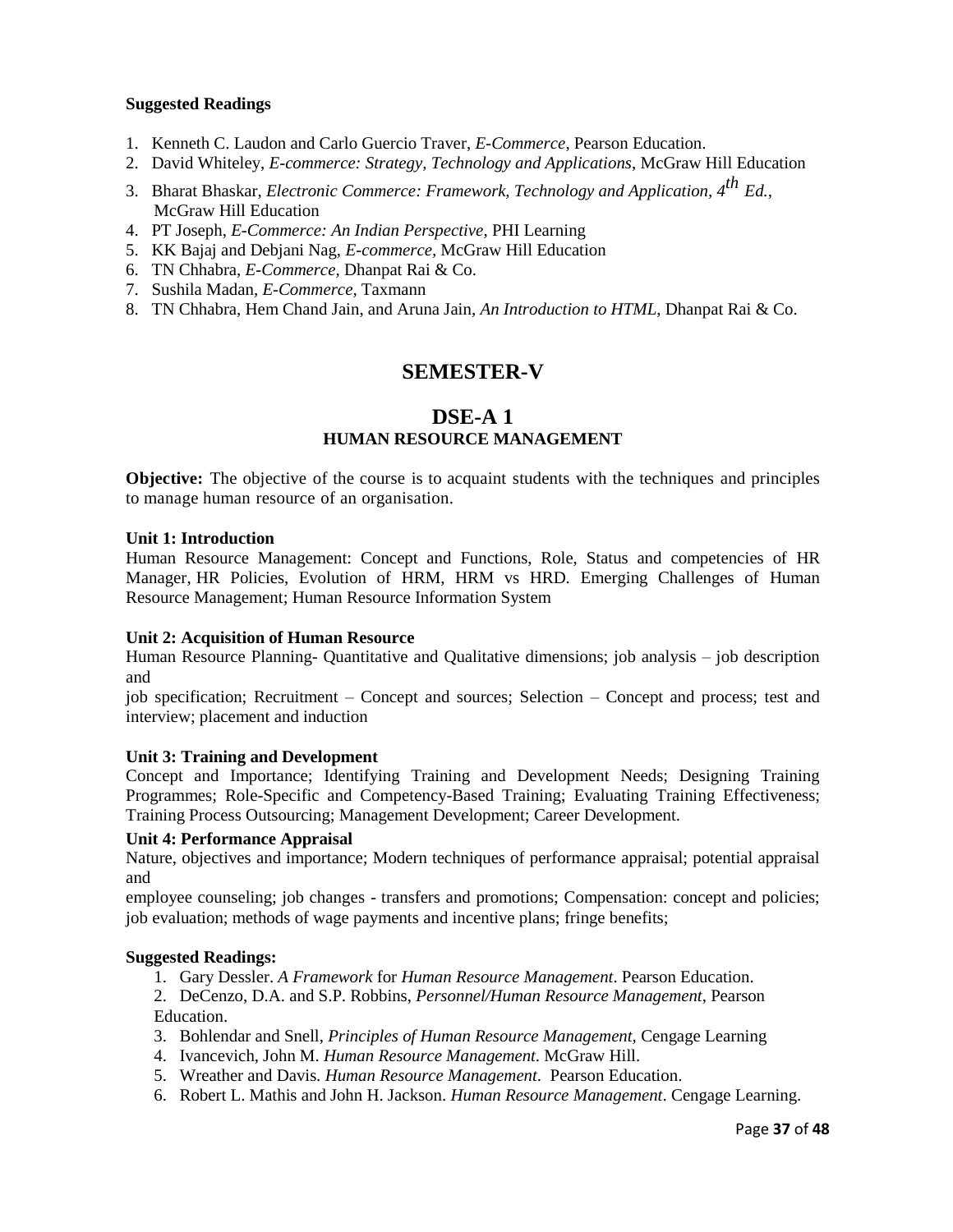7. TN Chhabra, *Human Resource Management,* Dhanpat Rai & Co., Delhi

8. Biswajeet Patttanayak, *Human Resource Management, PHI Learning*

9. Neeru Kapoor*, Human Resource Management,* Taxmann Publication

# **OR**

# **DSE-A 1 PRINCIPLES OF MARKETING**

**Objective:** The objective of this course is to provide basic knowledge of concepts, principles, tools and techniques of marketing.

#### **Unit 1: Introduction**:

Nature, scope and importance of marketing; Evolution of marketing; Selling vs Marketing; Marketing mix, Marketing environment: concept, importance, and components (Economic, Demographic, Technological, Natural, Socio-Cultural and Legal).

## **Unit 2:**

**a. Consumer Behaviour:** Nature and Importance**,** Factors influencing consumer buying behaviour.

**b. Market segmentation**: concept, importance and bases; Target market selection; Positioning concept, importance and bases; Product differentiation vs. market segmentation.

# **Unit 3: Product:**

Concept and importance, Product classifications; Concept of product mix; Branding, packaging and labeling; Product life-cycle; New Product Development Process; Consumer adoption process.

#### **Unit 4:**

- **a. Pricing:** Significance. Factors affecting price of a product. Pricing policies and strategies.
- **b. Distribution Channels and Physical Distribution:** Channels of distribution meaning and importance; Types of distribution channels; Functions of middle man; Factors affecting choice of distribution channel; Wholesaling and retailing; Physical Distribution.

#### **Suggested Readings:**

1. Kotler, Philip, Gary Armstrong, Prafulla Agnihotri and Ehsanul Haque. *Principles of Marketing*.

13<sup>th</sup> edition. Pearson Education.

2. Michael, J. Etzel, Bruce J. Walker, William J Stanton and Ajay Pandit. *Marketing: Concepts and*

*Cases.* (Special Indian Edition)., McGraw Hill Education

- 3. William D. Perreault, and McCarthy, E. Jerome., *Basic Marketing*. Pearson Education.
- 4. Majaro, Simon. *The Essence of Marketing*. Pearson Education, New Delhi.
- 5. The Consumer Protection Act 1986.
- 6. Iacobucci and Kapoor, *Marketing Management: A South Asian Perspective*. Cengage Learning.
- 7. Dhruv Grewal, Michael Levy, *Marketing,* McGraw Hill Education.
- 8. Chhabra, T.N., and S. K. Grover. *Marketing Management.* Fourth Edition. Dhanpat Rai & Company.
- 9. Neeru Kapoor, *Principles of Marketing*, PHI Learning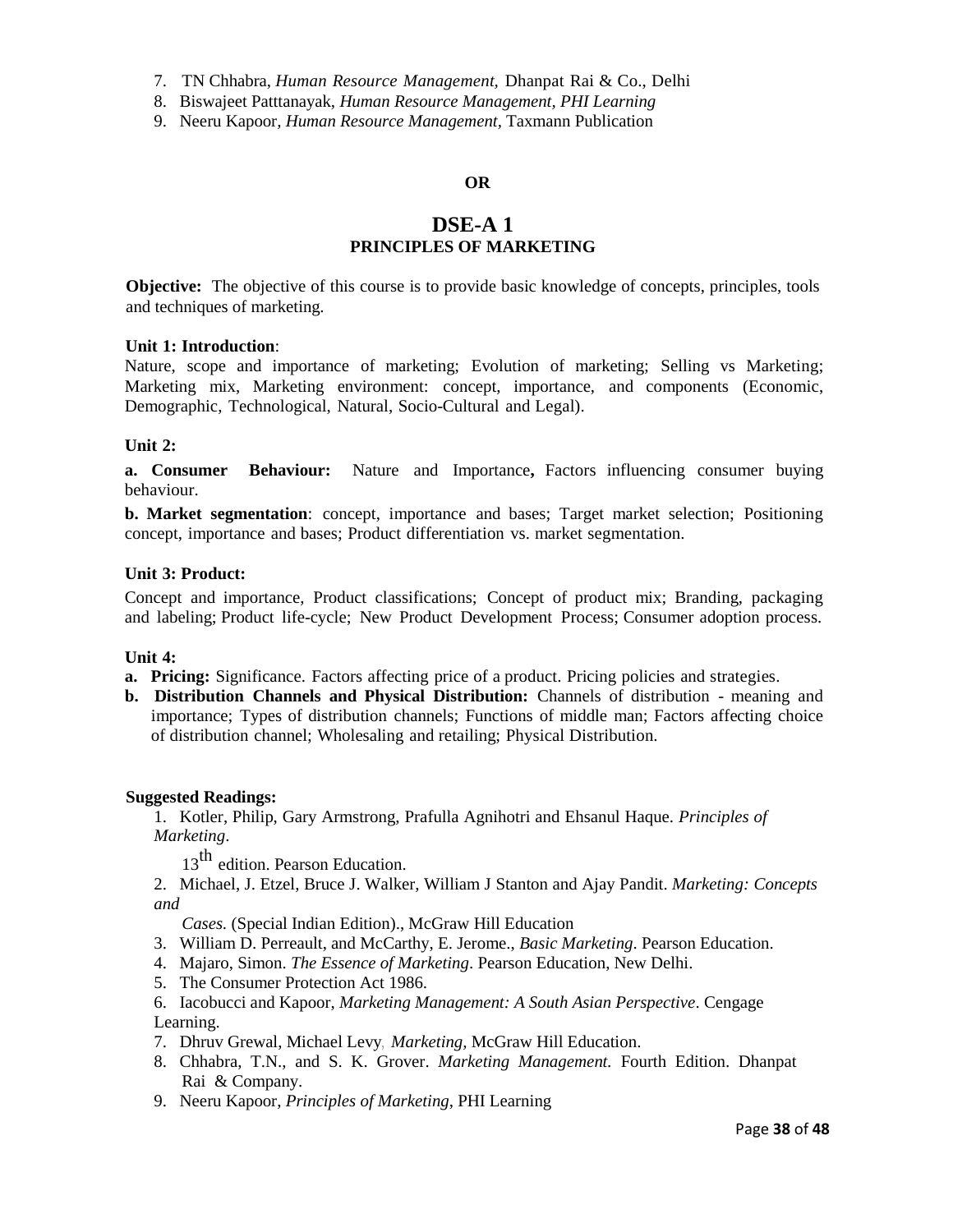# **DSE-B 1**

## **Fundamentals of Financial Management**

**Objective:** To provide knowledge of auditing principles, procedures and techniques in accordance with current legal requirements and professional standards and to give an overview of the principles of Corporate Governance and Corporate Social Responsibility

#### **Unit 1: Introduction**

Nature, scope and objective of Financial Management, Time value of money, Risk and return (including Capital Asset Pricing Model), Valuation of securities – Bonds and Equities

## **Unit 2: Investment Decisions**

The Capital Budgeting Process, Cash flow Estimation, Payback Period Method, Accounting Rate of Return, Net Present Value (NPV), Net Terminal Value, Internal Rate of Return (IRR), Profitability Index, Capital budgeting under Risk – Certainty Equivalent Approach and Risk-Adjusted Discount Rate.

## **Unit 3: Financing Decisions**

Cost of Capital and Financing Decision: Sources of long-term financing Estimation of components of cost of capital. Methods for Calculating cost of equity capital, Cost of Retained Earnings, Cost of Debt and Cost of Preference Capital, Weighted Average cost of capital (WACC) and Marginal cost of capital.

Capital structure –Theories of Capital Structure (Net Income, Net Operating Income, MM Hypothesis, Traditional Approach).

## **Unit 4: Dividend Decisions**

Theories for Relevance and irrelevance of dividend decision for corporate valuation; Cash and stock dividends; Dividend policies in practice

#### **Suggested Readings**

- 1. James C. Van Horne and Sanjay Dhamija, *Financial Management and Policy*, Pearson Education
- 2. Levy H. and M. Sarnat *. Principles of Financial Management*. Pearson Education
- 3. Brigham and Houston, *Fundamentals of Financial Management,* Cengage Learning
- 4. Khan and Jain. *Basic Financial Management*, McGraw Hill Education
- 5. Prasanna Chandra, *Fundamentals of Financial Management*. McGraw Hill Education
- 6. Singh, J.K. *Financial Management- text and Problems*. Dhanpat Rai and Company, Delhi.
- 7. Rustagi, R.P. *Fundamentals of Financial Management*. Taxmann Publication Pvt. Ltd.
- 8. Singh, Surender and Kaur, Rajeev. *Fundamentals of Financial Management*. Mayur Paperback, New Delhi.
- 9. Pandey, I.M. *Financial Management*. Vikas Publications.
- 10. Bhabatosh Banerjee, *Fundamentals of Financial Management,* PHI Learning

# **OR**

# **DSE-B 1 Indirect Tax Laws**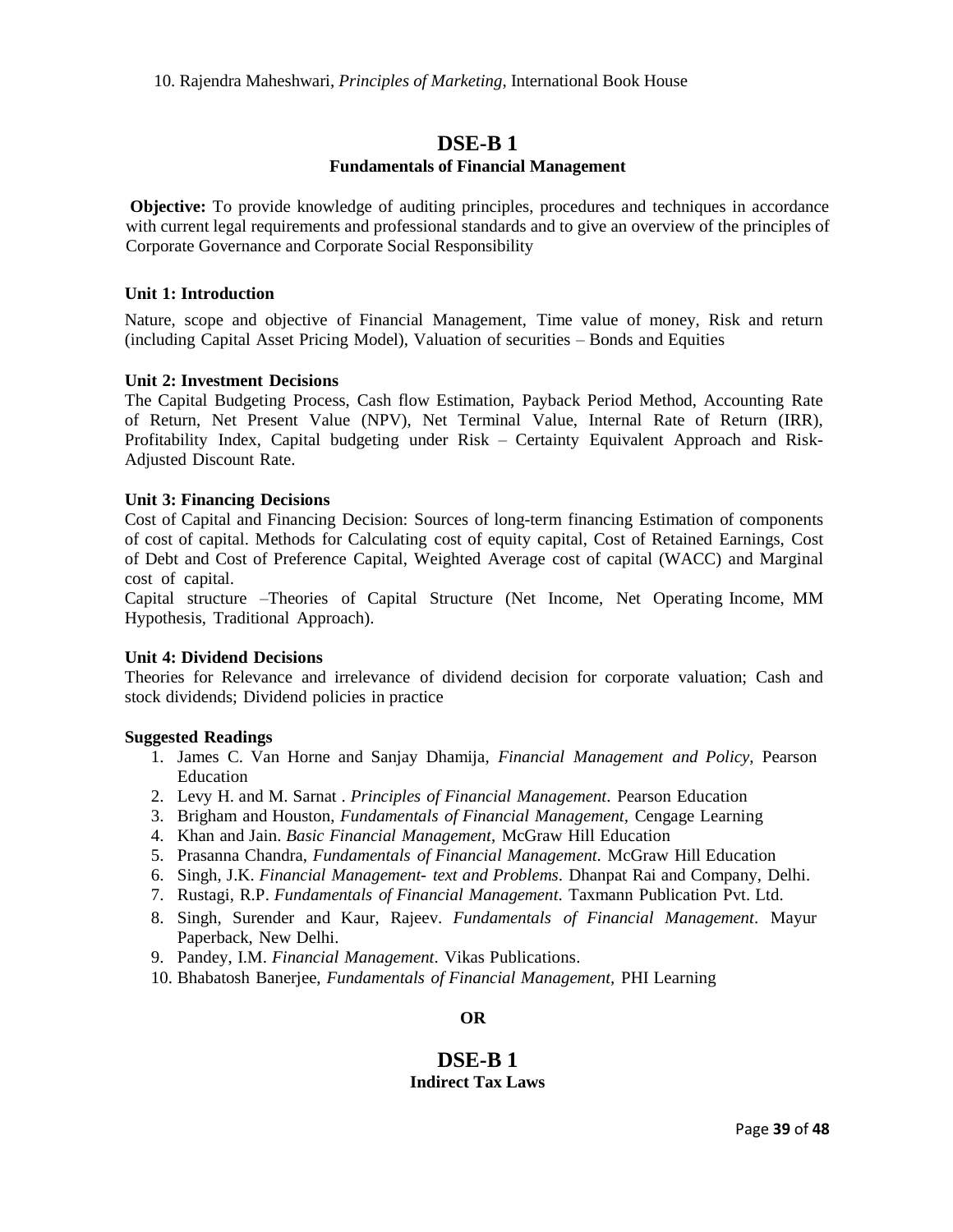**Objective:** To provide basic knowledge and equip students with application of principles and provisions of Service Tax, VAT, Central Excise, and Customs Laws.

#### **Unit 1: Service Tax**

Service tax – concepts and general principles, Charge of service tax and taxable services, Valuation of taxable services, Payment of service tax and filing of returns, Penalties,

## **Unit 2: VAT**

VAT – concepts and general principles, Calculation of VAT Liability including input Tax Credits, Small Dealers and Composition Scheme, VAT Procedures

#### **Unit 3: Central Excise**

Central Excise Law in brief – Goods, Excisable goods, Manufacture and Manufacturer, Valuation, CENVAT, Basic procedures, Export, SSI, Job Work

#### **Unit 4: Customs Law**

Basic concepts of customs law, Territorial waters, high seas, Types of custom duties – Basic, Countervailing & Anti- Dumping Duty, Safeguard Duty, Valuation, Customs Procedures, Import and Export Procedures, Baggage, Exemptions

#### **Suggested Readings:**

- 1. Singhania Vinod K. and Monica Singhania, *Students' Guide to Indirect Taxes,* Taxmann Publications Pvt. Ltd., Delhi.
- 2. V.S. Datey. *Indirect Tax Law and practice,* Taxmann Publications Pvt. Ltd., Delhi,
- 2. Sanjeev Kumar. *Systematic Approach to Indirect Ta*xes,
- 3. S. S. Gupta. *Service Tax -*How to *meet your obligation* Taxmann Publications Pvt. Ltd., Delhi,
- 4. Grish Ahuja and Ravi Gupta, *Indirect Taxes*, Flair Publication Pvt Ltd

# **GE Paper-1 PRINCIPLES OF MICRO ECONOMICS**

**Objectives:** The course aims at providing the student with knowledge of basic concepts of the micro economics and different market structures.

#### **Unit 1: Introduction**

*Demand and Supply:* Determinants of demand, movements vs. shift in demand curve, Determinants of Supply, Movement along a supply curve vs. shift in supply curve; - Market equilibrium and price determination. Elasticity of demand and supply.

#### **Unit 2: Consumer Theory**

Ordinal Utility theory: (Indifference curve approach): Consumer's preferences; Interference curves; Budget line; Consumer's equilibrium; Income and substitution effect; Price consumption curve and the derivation of demand curve for a commodity; Criticisms of the law of demand.

#### **Unit 3: Market Structure**

Perfect Competition: Assumption; Theory of a firm under perfect competition; Demand and Revenue; Equilibrium of the firm in the short run and long run. The long run industry supply curve: increasing, decreasing and constant cost industry. Monopoly: Short-run and long-run equilibrium of monopoly firm; Concept of supply curve under monopoly; Price discrimination.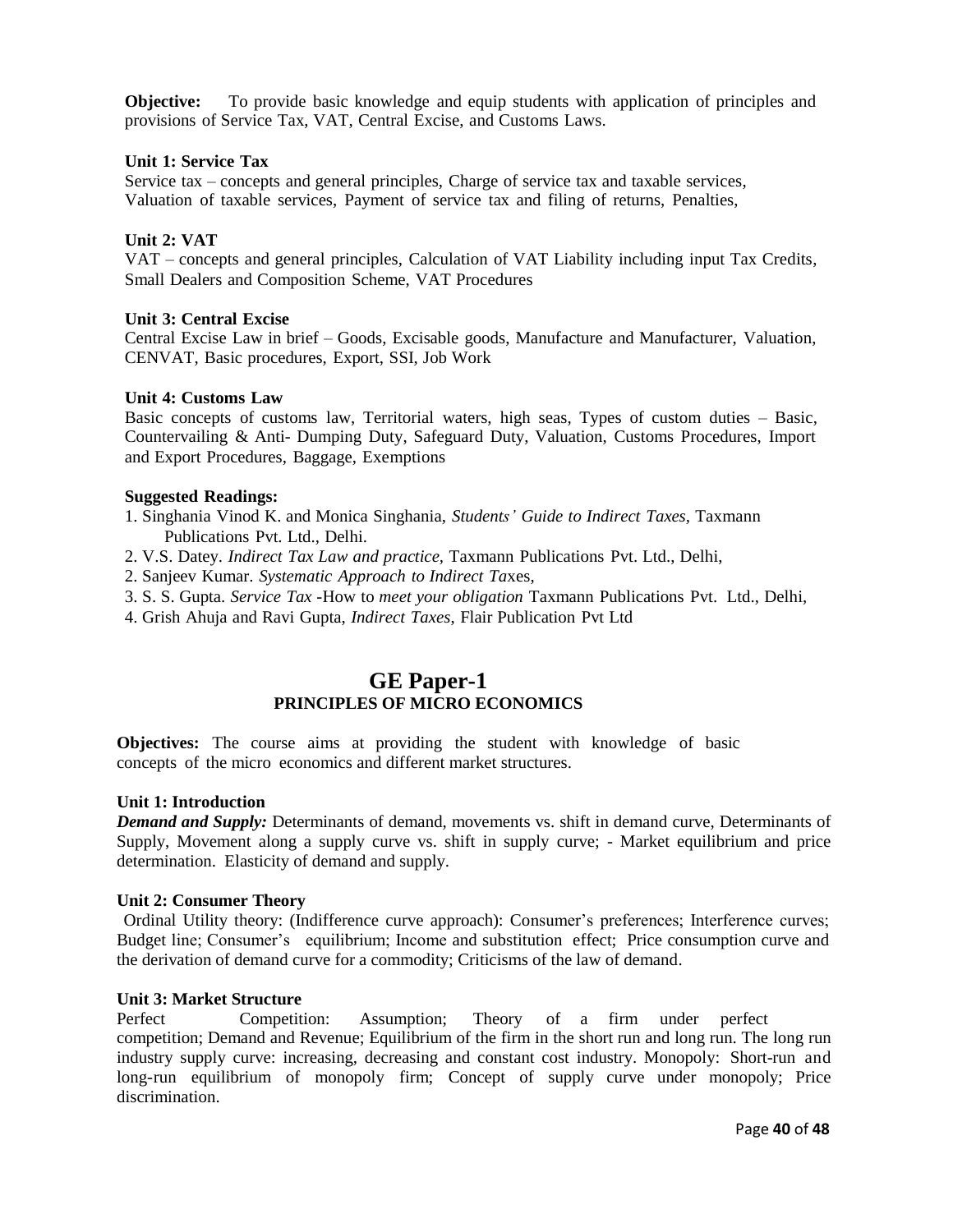## **Unit 4: Market Structure**

Imperfect Competition: Difference between perfect competitions, monopoly and imperfect competition; Monopolistic Competition: Assumption; Short – run Equilibrium; Long run Equilibrium; Concepts of excess capacity. Oligopoly: Causes for the existence of oligopolistic firms in the market rather than perfect Competition; Cooperative vs. Non cooperative Behaviour of oligopolistic firms.

# **Suggested Readings:**

- 1. Pindyck, R.S., D. L. Rubinfeld and P. L. Mehta; *Microeconomics*, Pearson Education.
- 2. N. Gregory mankiw, *Principles of Micro Economics*, Cengage Learning

3. Maddala G.S. and E. Miller; *Microeconomics: Theory and Applications,* McGraw-Hill

Education.

- 4. Salvatore, D. *Schaum's Outline: Microeconomic Theory,* McGraw-Hill, Education.
- 5. Case and Fair, *Principles of Micro Economics,* Pearson Education
- 6. Koutsiyannis, *Modern Micro Economic Theory.*
- 7. C Snyder*, Microeconomic Theory: Basic Principles and Extensions,* Cengage Learning
- 8. Bilas, Richard A., *Microeconomics Theory: A Graphical Analysis,* McGraw-Hill Education.
- 9. Paul A Samuelson, William D Nordhaus, *Microeconomics*, McGraw-Hill Education.
- 10. Amit Sachdeva, *Micro Economics*, Kusum Lata Publishers

# **SEC-3 ENTREPRENEURSHIP**

**Objective**: The purpose of the paper is to orient the learner toward entrepreneurship as a career option and creative thinking and behavior.

#### **Unit 1: Introduction**

Meaning, elements, determinants and importance of entrepreneurship, Dimensions of entrepreneurship: intrapreneurship, technopreneurship, cultural entrepreneurship, international entrepreneurship, netpreneurship, ecopreneurship, and social entrepreneurship

# **Unit 2: Entrepreneurship and Micro, Small and Medium Enterprises**

Concept of business groups and role of business houses and family business in India; The contemporary role models in Indian business: their values, business philosophy and behavioural orientations; Conflict in family business and its resolution

**Unit 3:** Public and private system of stimulation, support and sustainability of entrepreneurship. Requirement, availability and access to finance, marketing assistance, technology, and industrial accommodation, Role of industries/entrepreneur's associations and self-help groups.

# **Unit 4: Sources of business ideas and tests of feasibility.**

Significance of writing the business plan/ project proposal; Contents of business plan/ project proposal; Designing business processes, location, layout, operation, planning & control; preparation of project report (various aspects of the project report such as size of investment, nature of product, market potential may be covered).

### **Suggested Readings:**

1. Kuratko and Rao, *Entrepreneurship: A South Asian Perspective,* Cengage Learning.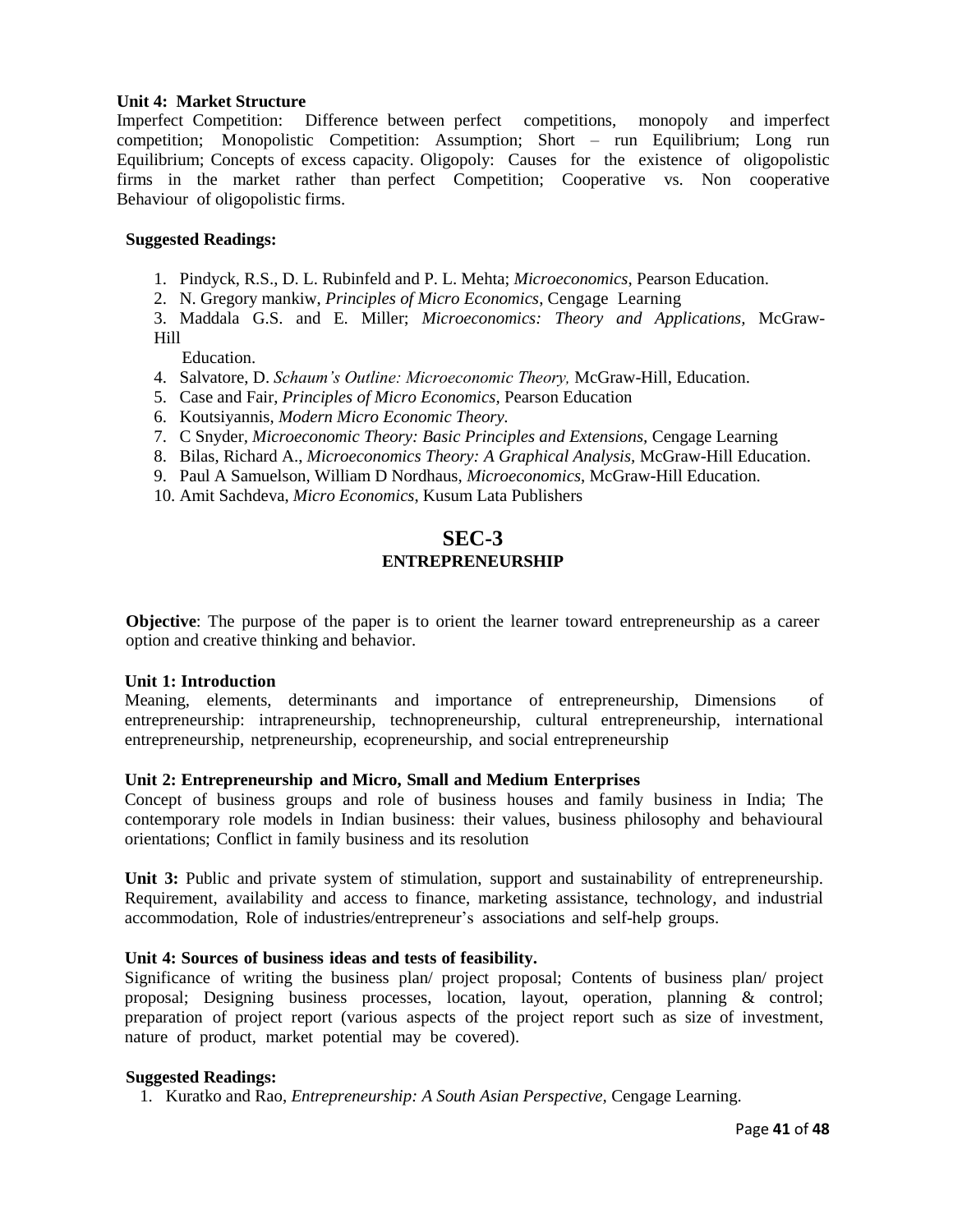2. Robert Hisrich, Michael Peters, Dean Shepherd, *Entrepreneurship,* McGraw-Hill Education

3. Desai, Vasant*. Dynamics of Entrepreneurial Development and Management*. Mumbai, Himalaya

Publishing House.

- 4. Dollinger, Mare J. *Entrepreneurship: Strategies and Resources*. Illinois, Irwin.
- 5. Holt, David H. *Entrepreneurship: New Venture Creation*. Prentice-Hall of India, New Delhi.
- 6. Plsek, Paul E. *Creativity, Innovation and Quality*. (Eastern Economic Edition), New Delhi: Prentice-Hall of India. ISBN-81-203-1690-8.
- 7. Singh, Nagendra P. *Emerging Trends in Entrepreneurship Development*. New Delhi: ASEED.
- 8. SS Khanka, *Entrepreneurial Development,* S. Chand & Co, Delhi.
- 9. K Ramachandran, *Entrepreneurship Development,* McGraw-Hill Education
- 10. SIDBI Reports on Small Scale Industries Sector.

# **SEMESTER- VI**

# **DSE-A 2 MANAGEMENT ACCOUNTING**

**Objective**: To impart the students, knowledge about the use of financial, cost and other data for the purpose of managerial planning, control and decision making.

# **Unit 1: Introduction**

Meaning, Objectives, Nature and Scope of management accounting, Difference between cost accounting and management accounting, Cost control and Cost reduction.

#### **Unit 2: Budgetary Control**

Budgeting and Budgetary Control: Concept of budget, budgeting and budgetary control, objectives, merits, and limitations. Functional budgets. Fixed and flexible budgets.

# **Unit 3: Standard Costing**

Standard Costing and Variance Analysis: Meaning of standard cost and standard costing, advantages, limitations and applications. Variance Analysis – material, labour, overheads and sales variances.

# **Unit 4: Marginal Costing**

Absorption versus Variable Costing: Cost- Volume-Profit Analysis, Profit / Volume ratio. Break-even analysis, Angle of incidence, margin of safety, Various short term decision making situations – profitable product mix, Acceptance or Rejection of special/ export offers, Make or buy, Addition or Elimination of a product line.

- 1. Charles T. Horngren, Gary L. Sundem, Dave Burgstahler, Jeff O. Schatzberg**.** *Introduction to Management Accounting* , Pearson Education.
- 2. Anthony A. Atkinson, Robert S. Kaplan, Ella Mae Matsumura, S. Mark Young. *Management Accounting*. Dorling Kindersley(India) Pvt. Ltd.
- 3. Ronald W. Hilton and David E. Platt. *Managerial Accounting: Creating Value in a Global Business Environment,* Mc Graw Hill Education.
- 4. Singh, Surender. *Management Accounting,* Scholar Tech Press, New Delhi.
- 5. Goel, Rajiv, *Management Accounting*. International Book House,
- 6. Arora, M.N. *M a n a g e m e n t A c c o u n t i n g .* Vikas Publishing House, New Delhi.
- 7. Maheshwari, S.N. and S.N. Mittal. *M a n a g e m e n t Accounting*. Shree Mahavir Book Depot, New Delhi.
- 8. Singh, S. K. and Gupta Lovleen. *Management Accounting – Theory and Practice*.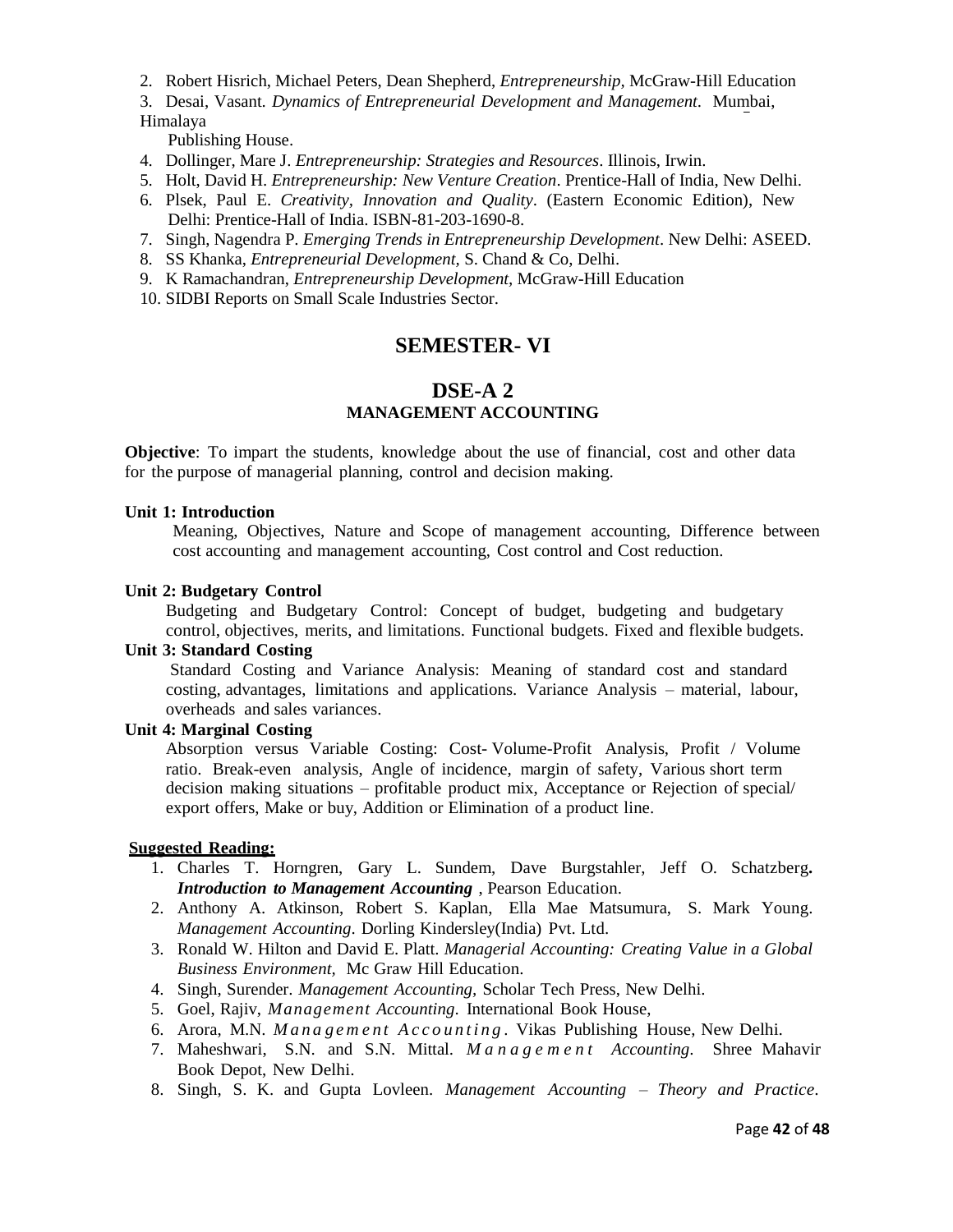Pinnacle Publishing House.

9. Khan, M.Y. and Jain, P.K. *Management Accounting*. McGraw Hill Education

*10.* H.V. Jhamb, *Fundamentals of Management Accounting,* Ane Books Pvt. Ltd.

## **OR**

# **DSE-A 2 Banking and Insurance**

**Objective**: To impart knowledge about the basic principles of the banking and insurance

# **Unit 1: Introduction**:

Origin of banking: definition, types of banks ,Types of deposits, Origin and growth of commercial banks in India. Functions of Commercial banks (conventional and innovative functions) – Central Bank – RBI – functions, changing role of commercial banks,

## **Unit 2:Banking Lending**

Principles of sound lending, Secured vs. unsecured advances, Types of advances, Advances against

various securities.

## **Unit 3:Internet Banking**

Meaning, Benefits, Home banking, Mobile banking, Virtual banking, E-payments, ATM Card/ Biometric card, Debit/Credit card, Smart card, NEFT, RTGS, ECS (credit/debit), E-money, Electronic purse, Digital cash.

## **Unit 4: Insurance**

Basic concept of risk, Types of business risk, Assessment and transfer, Basic principles of utmost good faith, Indemnity, Economic function, Proximate cause, Subrogation and contribution, Types of insurance: Life and Non-life, Re-insurance, Risk and return relationship, Need for coordination. Power, functions and Role of IRDA, Online Insurance

#### **Suggested readings:**

- 1. Agarwal, O.P., *Banking and Insurance*, Himalaya Publishing House
- 2. Satyadevi, C., *Financial Services Banking and Insurance*, S.Chand
- 3. Suneja, H.R., *Practical and Law of Banking*, Himalya Publishing House
- 4. Chabra, T.N., *Elements of Banking Law*, Dhanpat Rai and Sons
- 5. Arthur, C. and C. William Jr., *Risk Management and Insurance*, McGraw Hill
- 6. Saxena, G.S; *Legal Aspects of Banking Operations*, Sultan Chand and Sons
- **7.** Varshney, P.N., *Banking Law and Practice*, Sultan Chand and Sons
- **8.** Jyotsna Sethi and Nishwan Bhatia, *Elements of Banking and Insurance,* PHI Learning

# **DSE-B 2 INTERNATIONAL BUSINESS**

**Objective:** The objective of the course is to familiarize the students with the concepts, importance and dynamics of international business and India's involvement with global business. The course also seeks to provide theoretical foundations of international business to the extent these are relevant to the global business operations and developments.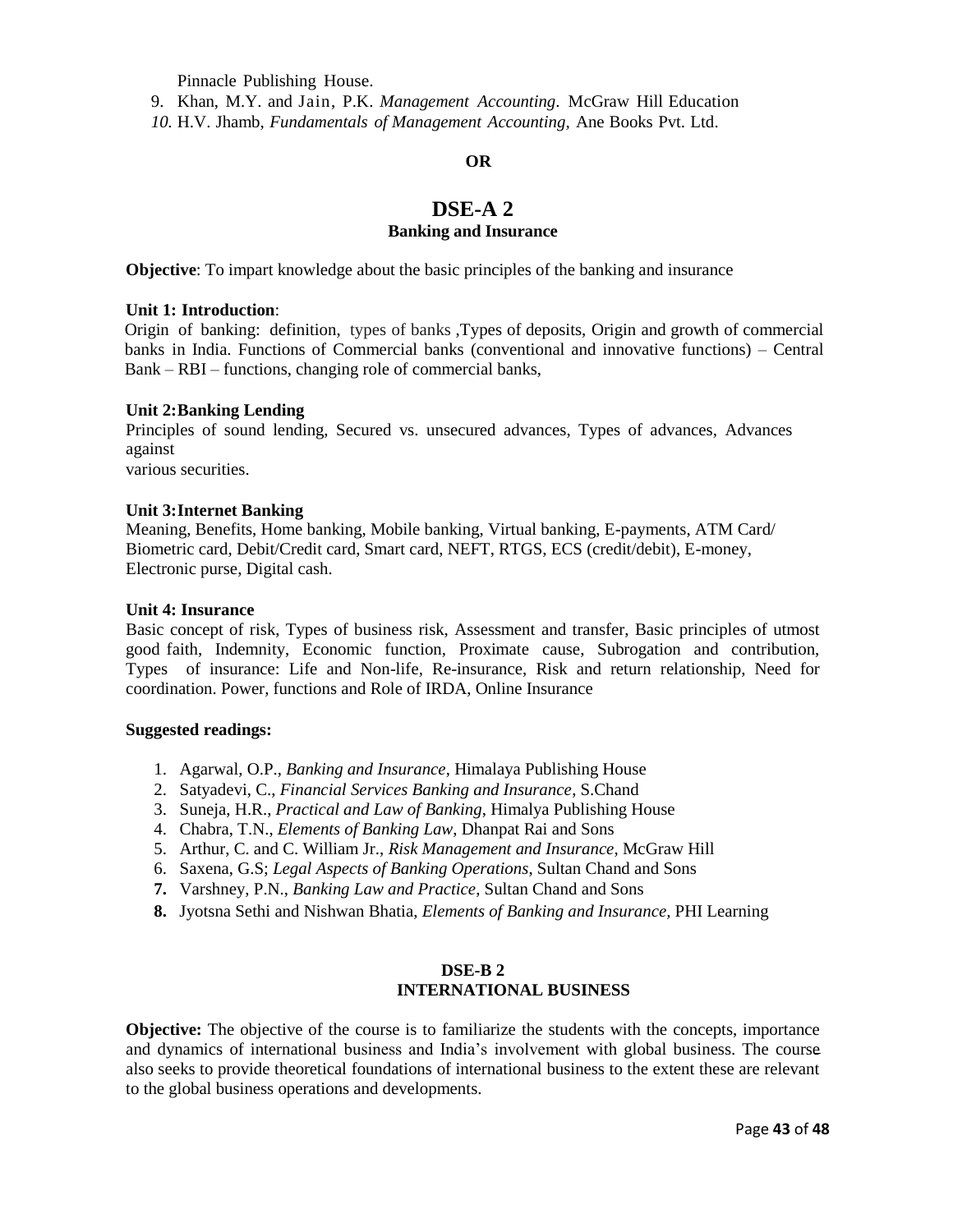## **Unit 1:**

a. *Introduction to International Business*: Globalization and its importance in world economy;

Impact of globalization; International business vs. domestic business:

Complexities of international business; Modes of entry into international business.

b. *International Business Environment*: National and foreign environments and their components - economic, cultural and political-legal environments

# **Unit –2**

- a. *Theories of International Trade* an overview ( Classical Theories, Product Life Cycle theory, Theory of National Competitive Advantage); types of tariff and non tariff barriers ( Subsidy, Quota and Embargo in detail).
- b. *International Organizations and Arrangements*: WTO Its objectives, principles, organizational structure and functioning.

## **Unit –3**

- **a.** *Regional Economic Co-operation*: Forms of regional groupings; Integration efforts among countries in Europe, North America and Asia (NAFTA, EU , ASEAN and SAARC) .
- **b.** *International Financial Environment*: IMF and World Bank Objectives and Functions.

# **Unit –4**

- a. Foreign Trade Promotion Measures and Organizations in India; Special economic zones (SEZs) and export oriented units (EOUs), ; Measures for promoting foreign investments into and from
	- India.
	- b. Financing of foreign trade and payment terms sources of trade finance ( Banks, factoring, forfaiting, Banker's Acceptance and Corporate Guarantee).

# **Suggested Readings:**

1. Charles W.L. Hill and Arun Kumar Jain, *International Business*. New Delhi: McGraw Hill Education

2. Daniels John, D. Lee H. Radenbaugh and David P. Sullivan. *International Business*. Pearson Education

3. Johnson, Derbe., and Colin Turner. *International Business - Themes & Issues in the Modern Global Economy*. London: Roultedge.

- 4. Sumati Varma, *International Business*, Pearson Education.
- 5. Cherunilam, Francis. *International Business: Text and Cases*. PHI Learning
- 6. Michael R. Czinkota. et al. International Business. Fortforth: The Dryden Press.
- 7. Bennett, Roger. *International Business*. Pearson Education.
- 8. Peng and Srivastav, *Global Business*, Cengage Learning

# **OR**

# **DSE-B 2 CONSUMER PROTECTION**

**Objective**: This paper seeks to familiarize the students with of their rights as a consumer, the social framework of consumer rights and legal framework of protecting consumer rights. It also provides an understanding of the procedure of redress of consumer complaints, and the role of different agencies in establishing product and service standards. The student should be able to comprehend the business firms' interface with consumers and the consumer related regulatory and business environment.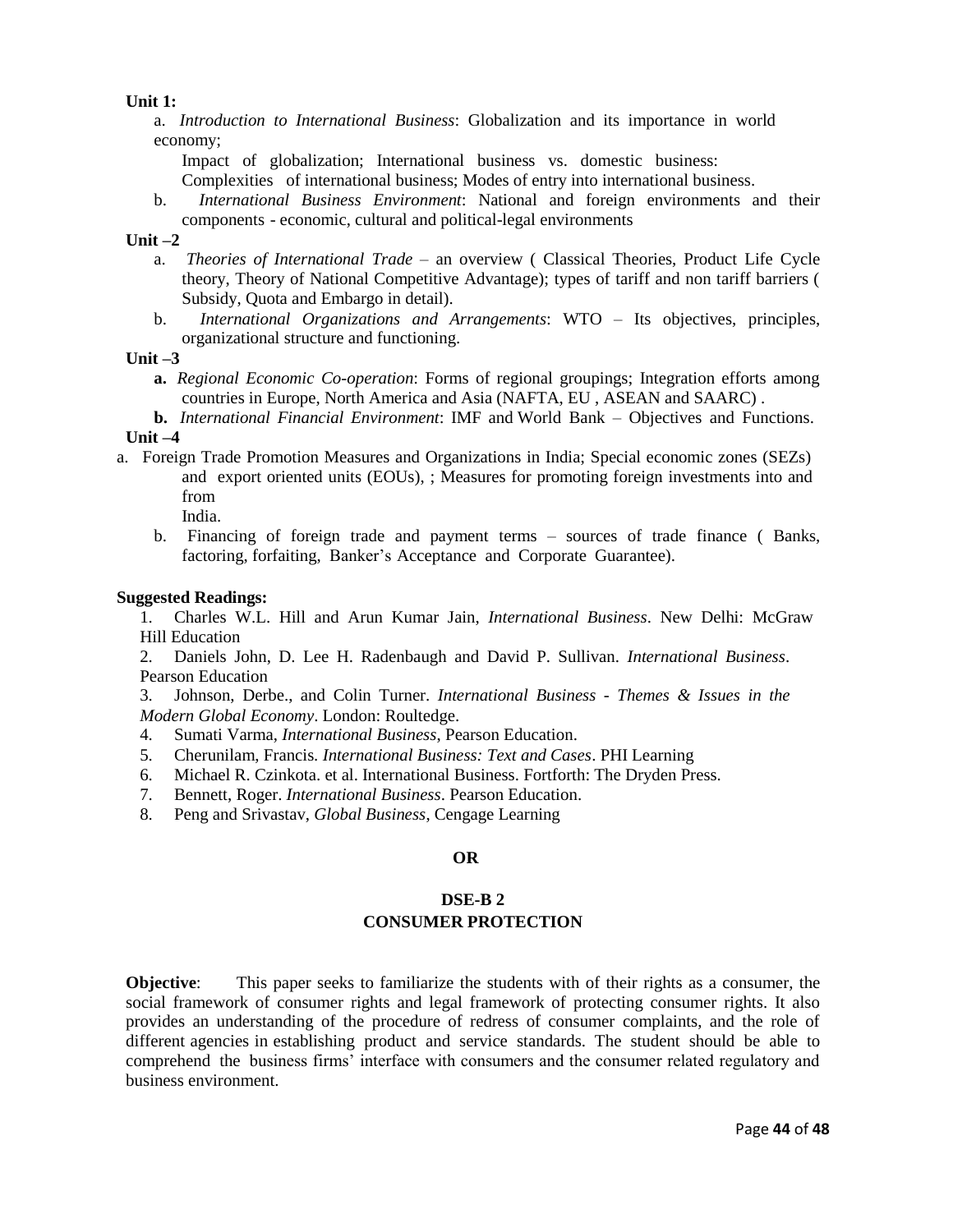# **Unit 1: Conceptual Framework**

**Consumer and Markets**: Concept of Consumer, Nature of markets, Concept of Price in Retail and Wholesale, Maximum Retail Price (MRP) and Local Taxes, Fair Price, labeling and packaging

**Experiencing and Voicing Dissatisfaction**: Consumer Satisfaction/dissatisfaction-Grievancescomplaint, Consumer Complaining Behaviour: Alternatives available to Dissatisfied Consumers.

#### **Unit 2: The Consumer Protection Act, 1986 (CPA)**

**Objectives and Basic Concepts**: Consumer, goods, service, defect in goods, deficiency in service, unfair trade practice, restrictive trade practice.

**Organizational set-up under the Consumer Protection Act**: Advisory Bodies: Consumer Protection Councils at the Central, State and District Levels, Basic Consumer Rights; Adjudicatory Bodies: DistrictForums,State Commissions,National Commission: Their Composition, Powers, and Jurisdiction (Pecuniary and Territorial).

#### **Unit 3: Grievance Redress Mechanism under the Consumer Protection Act, 1986:**

Who can file a complaint? Grounds of filing a complaint; Limitation period; Procedure for filing and hearing of a complaint; Disposal of cases, Relief/Remedy to be provided; Enforcement of order, Appeal,Offences and penalties.

## **Unit 4: Industry Regulators and Consumer Complaint Redress Mechanism**

- i. Banking: RBI and Banking Ombudsman
- ii. Insurance: IRDA and Insurance Ombudsman
- iii. Telecommunication: TRAI
- iv. Electricity Supply: Electricity Regulatory Commission
- v. Advertising: ASCI

#### **Suggested Readings**:

- 1. Khanna, Sri Ram, Savita Hanspal, Sheetal Kapoor, and H.K. Awasthi. *Consumer Affairs"* (2007) Delhi University Publication.
- 2. Aggarwal, V. K. (2003). *Consumer Protection: Law and Practice*. 5 th ed. Bharat Law House, Delhi, or latest edition.
- 3. Girimaji, Pushpa (2002). *Consumer Right for Everyone* Penguin Books.

4. Nader, Ralph (1973). *The Consumer and Corporate Accountability*. USA, Harcourt Brace

Jovanovich, Inc.

- 5. Sharma, Deepa (2011).*Consumer Protection and Grievance-Redress in India: A Study of Insurance Industry* (LAP LAMBERT Academic Publishing GmbH & Co.KG, Saarbrucken, Germany.
- 6. Rajyalaxmi Rao, *Consumer is King,* Universal Law Publishing Company
- 7. Empowering Consumers e-book, [www.consumeraffairs.nic.in](http://www.consumeraffairs.nic.in/)
- 8. ebook, [www.bis.org](http://www.bis.org/)
- 9. *The Consumer Protection Act, 1986*

#### **Articles**

- 1. Verma, D. P. S. (2007). Developments in Consumer Protection in India: Challenges and Tasks Ahead in JS Panwar, et al. (Eds) *Consumerism in India,* RBS Publishers Jaipur
- 2. Verma, D.P.S. (2002). Regulating Misleading Advertisements, Legal Provisions and Institutional Framework. Vikalpa. Vol. 26. No. 2. pp. 51-57.
- 3. Ralph L. Day and Laird E. Landon, Jr. (1997). Towards a Theory of Consumer Complaining Behaviour. Ag Woodside, et al. (eds.). Consumer and Industrial Buying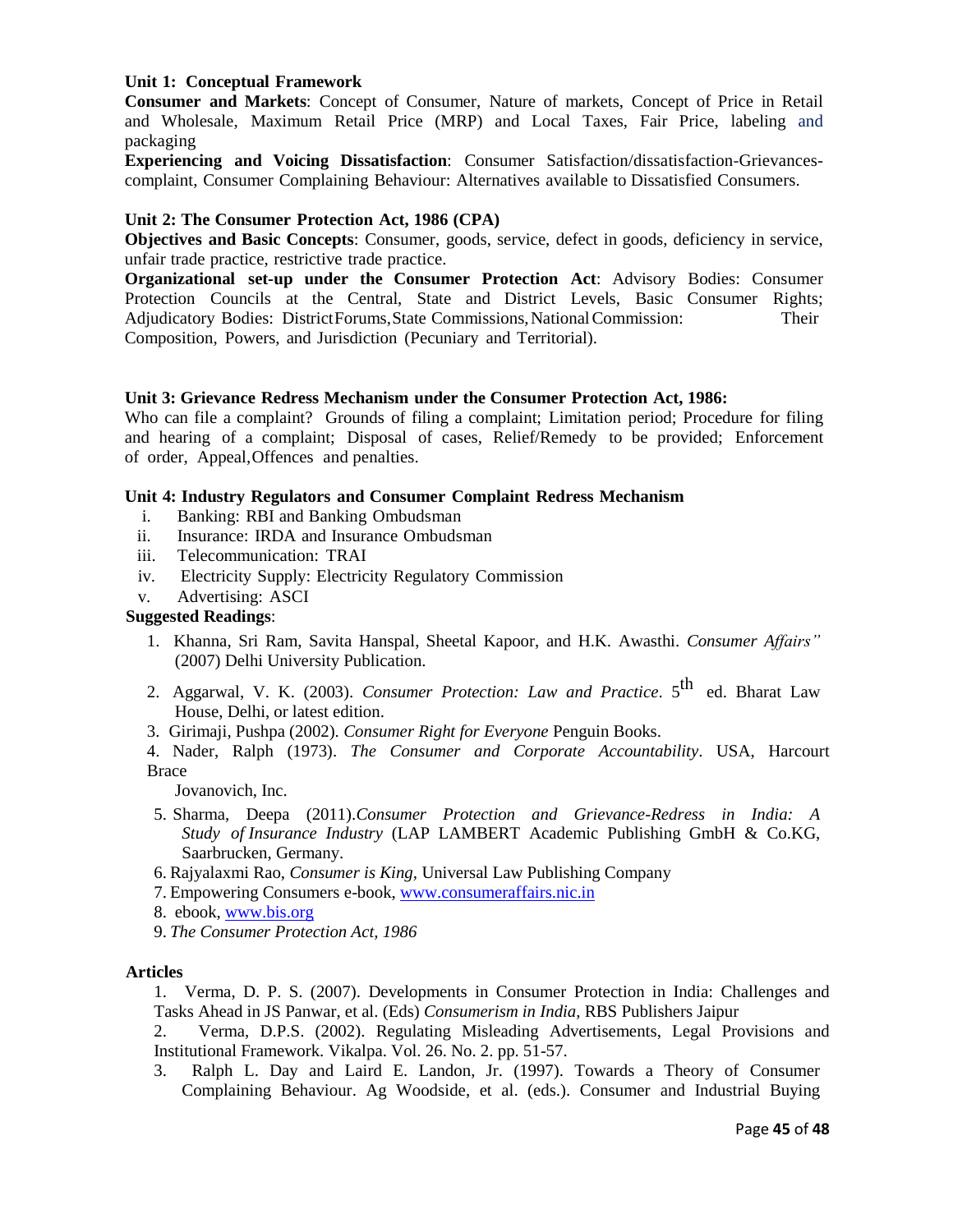Behaviour. New York; North Holland pp. 425-37.

4. George, S. Day and A. Aaker (1970). A Guide to consumerism. Journal of Marketing. Vol. 34. pp 12-19.

5. Sharma, Deepa (2003).New measures for Consumer Protection in India. *The Indian Journal* of *Commerce.* Vol.56. No.4. pp. 96-106

6. Sharma, Deepa (2011).Consumer Grievance Redress by Insurance Ombudsman. *BIMAQUEST*.Vol.11. pp.29-47.

# **Periodicals**

1. Consumer Protection Judgments (CPJ) (Relevant cases reported in various issues) 2. Recent issues of magazines: *Insight*, published by CERC, Ahmedabad '*Consumer Voice*', Published by VOICE Society , New Delhi.

3. *Upbhokta Jagran*, Ministry of Consumer Affairs, Govt, of India.

New Delhi.

## **Websites:**

[www.ncdrc.nic.in](http://www.ncdrc.nic.in/) [www.fcamin.nic.i](http://www.fcamin.nic.in/) [n](http://www.fcamin.nic.in/) [www.consumeraff](http://www.consumeraffairs.nic.in/) [airs.nic.in](http://www.consumeraffairs.nic.in/) [www.iso.org.in](http://www.iso.org.in/) [www.bis.org](http://www.bis.org/) [www.ascionline.org.in](http://www.ascionline.org.in/) [www.trai.gov.in](http://www.trai.gov.in/) [www.irda.gov.in](http://www.irda.gov.in/) [www.derc.gov.in](http://www.derc.gov.in/) [www.rbi.org.in](http://www.rbi.org.in/) [www.fssai.gov.in](http://www.fssai.gov.in/) [www.consumer](http://www.consumer-voice.org/)[voice.org](http://www.consumer-voice.org/) [www.nationalconsumerhelpline.in](http://www.nationalconsumerhelpline.in/) [www.cci.gov.in](http://www.cci.gov.in/)

# **GE Paper-2 INDIAN ECONOMY**

**Objectives:** This course seeks to enable the student to grasp the major economic problems in India and their solutions. It also seeks to provide an understanding of modern tools of macro-economic analysis and policy framework.

# **Unit 1: Basic Issues in Economic Development**

Concept and Measures of Development and Underdevelopment; Human Development.

Basic Features of the Indian Economy at Independence**-**Composition of national income and occupational structure, the agrarian scene and industrial structure

# **Unit 2: Policy Regimes**

- a) The evolution of planning and import substituting industrialization.
- b) Economic Reforms since 1991.
- c) Monetary and Fiscal policies with their implications on economy

# **Unit 3: Growth, Development and Structural Change**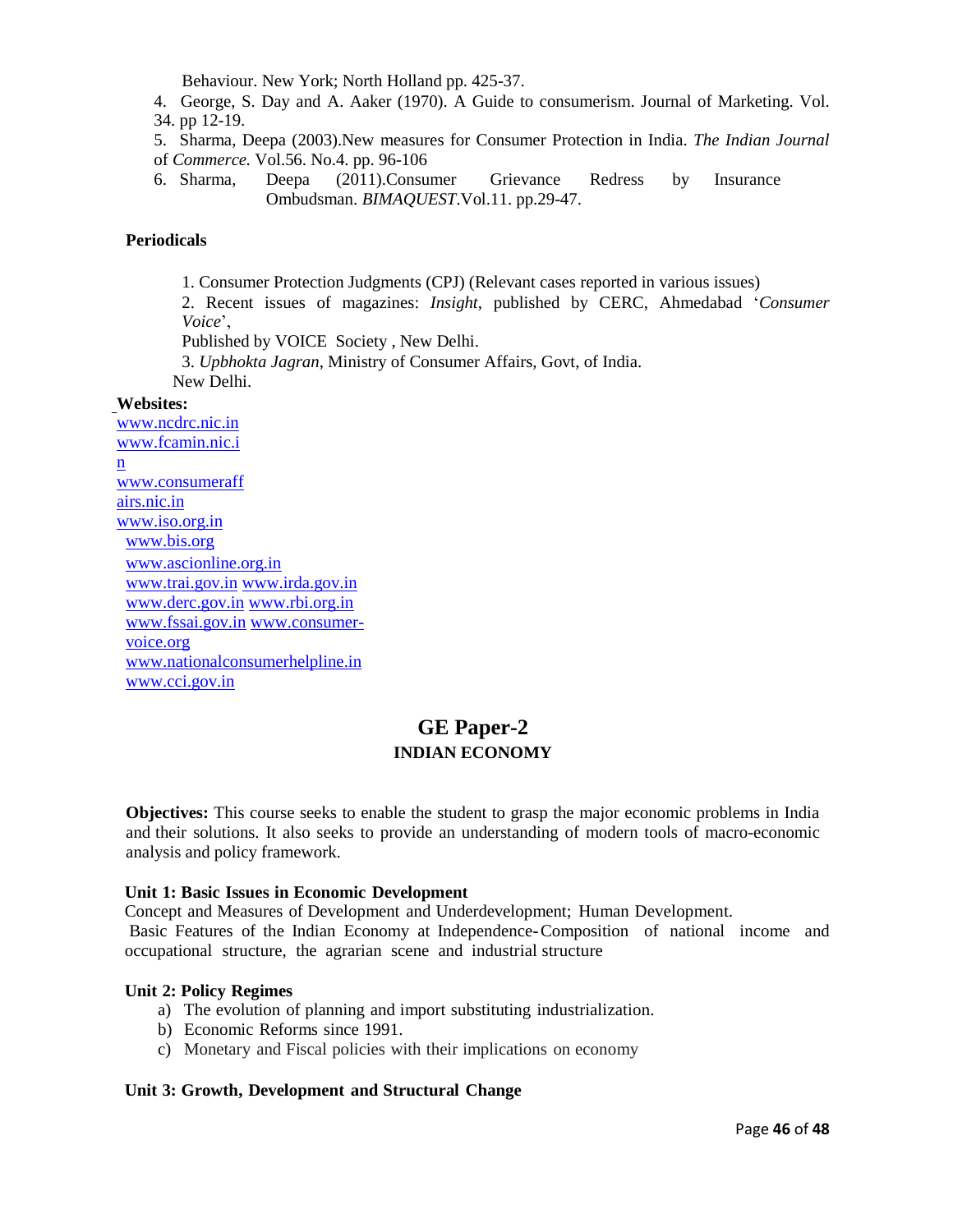- a) The experience of Growth, Development and Structural Change in different phases of growth and policy regimes across sectors and regions.
- b) The Institutional Framework: Patterns of assets ownership in agriculture and industry; Policies for restructuring agrarian relations and for regulating concentration of economic power;
- c) Growth and Distribution; Unemployment and Poverty; Human Development; Environmental concerns.

# **Unit 4: Sectoral Trends and Issues**

*Agriculture Sector:* Agrarian growth and performance in different phases of policy regimes i.e. pre green revolution and the two phases of green revolution; role of technology and institutions.

- b)*Industry and Services Sector:* Phases of Industrialisation the rate and pattern of industrial growth, Public sector – its role, performance.
- c) *Financial Sector*: Structure, Performance and Reforms. Foreign Trade and balance of Payments: Export policies and performance; India and the WTO, Role of FDI.

#### **Suggested Readings:**

- 1. Mishra and Puri, *Indian Economy*, Himalaya Paublishing House
- 2. IC Dhingra, *Indian Economy*, Sultan Chand & Sons
- 3. Gaurav Dutt and KPM Sundarum, *Indian Economy*, S. Chand & Company.
- 4. Uma Kapila (ed), "*Indian Economy since Independence",* Relevant articles.
- 5. Bhagwati, J. and Desai, P*. India: Planning for industrialization*, OUP, Ch 2.
- 6. Patnaik, Prabhat. *Some Indian Debates on Planning*. T. J. Byres (ed.). The Indian Economy: Major Debates since Independence, OUP.
- 7. Ahluwalia, Montek *S. State-level Performance under Economic Reforms in India* in A.
- O. Krueger. (ed.). *Economic Policy Reforms and the Indian Economy*, The University of Chicago

Press.

8. Mankiw, N. Gregory. *Principles* of *Macroeconomics.* Cengage Learning

9. Rudiger Dornbusch, Stanley Fischer, and Richard Startz, *Macroeconomics.* McGraw-Hill Education

10. Oliver J. Blanchard, *Macroeconomics,* Pearson Education

11. G. S. Gupta, *Macroeconomics: Theory and Applications*, McGraw-Hill Education

12. Paul A Samuelson, William D Nordhaus, Sudip Chaudhuri, *Macroeconomic,* McGraw-Hill Education

# **SEC-4**

#### **Personal Selling and Salesmanship**

**Objective:** The purpose of this course is to familiarize the students with the fundamentals of personal selling and the selling process. They will be able to understand selling as a career and what it takes to be a successful salesman.

 **Unit 1:**

**Introduction to Personal Selling:** Nature and importance of personal selling, Difference between Personal Selling and Salesmanship, Characteristics of a good salesman, types of selling situations, types of salespersons.

**Unit 2: Buying Motives:** Concept of motivation, Maslow's theory of need hierarchy; Dynamic nature of motivation; Buying motives and their uses in personal selling